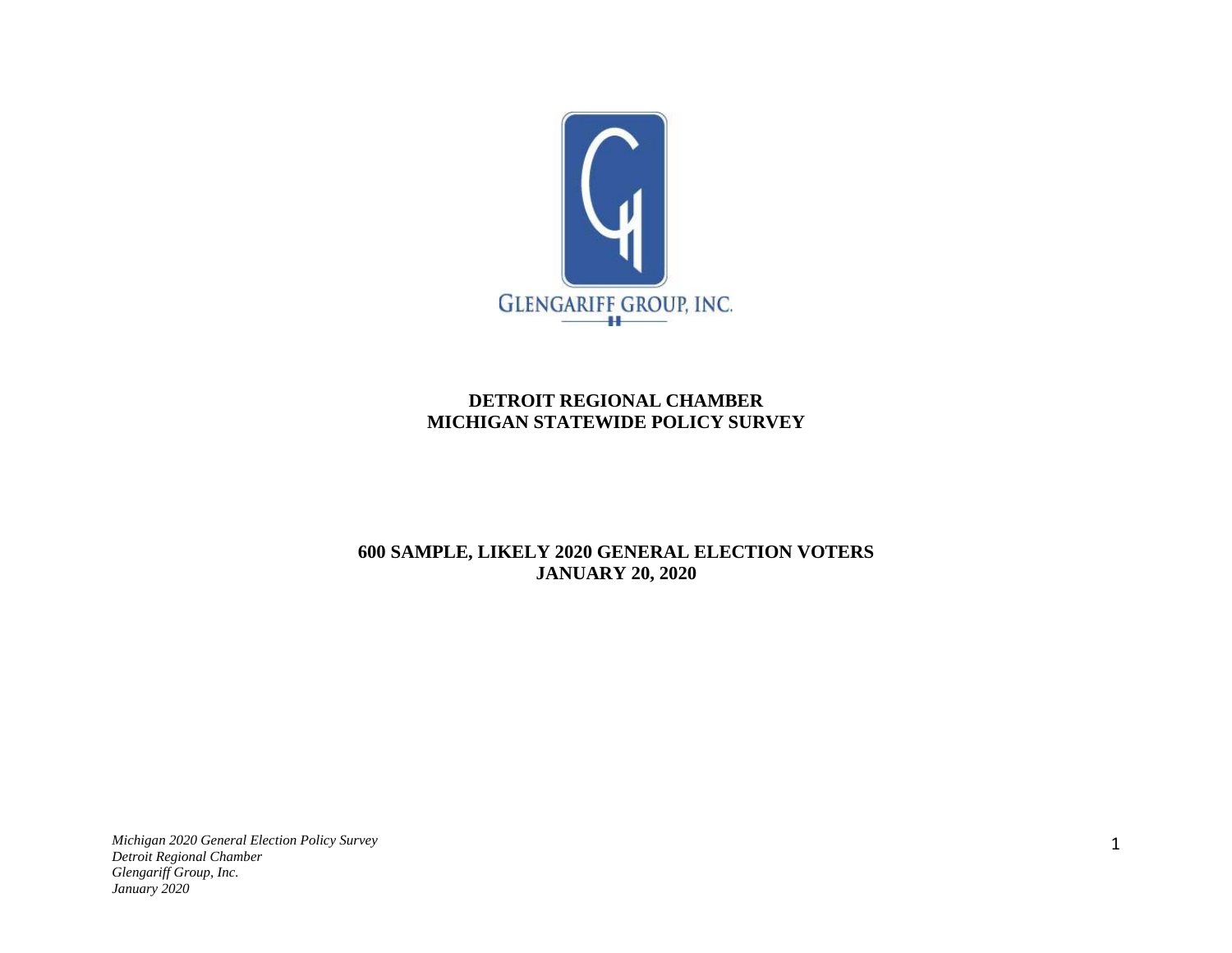## **TABLE OF CONTENTS**

Page Topic Methodology Key Findings Aggregate Survey Results Cross-tabulation Report

## **METHODOLOGY**

The Glengariff Group, Inc. conducted a Michigan statewide survey of November 2020 likely general election voters. The 600 sample, live operator telephone survey was conducted on January 14-18, 2020 and has a margin of error of +/-4.0% with a 95% level of confidence. 62.0% of respondents were contacted via landline telephone. 38.0% of respondents were contacted via cell phone telephone. This survey was commissioned by the Detroit Regional Chamber.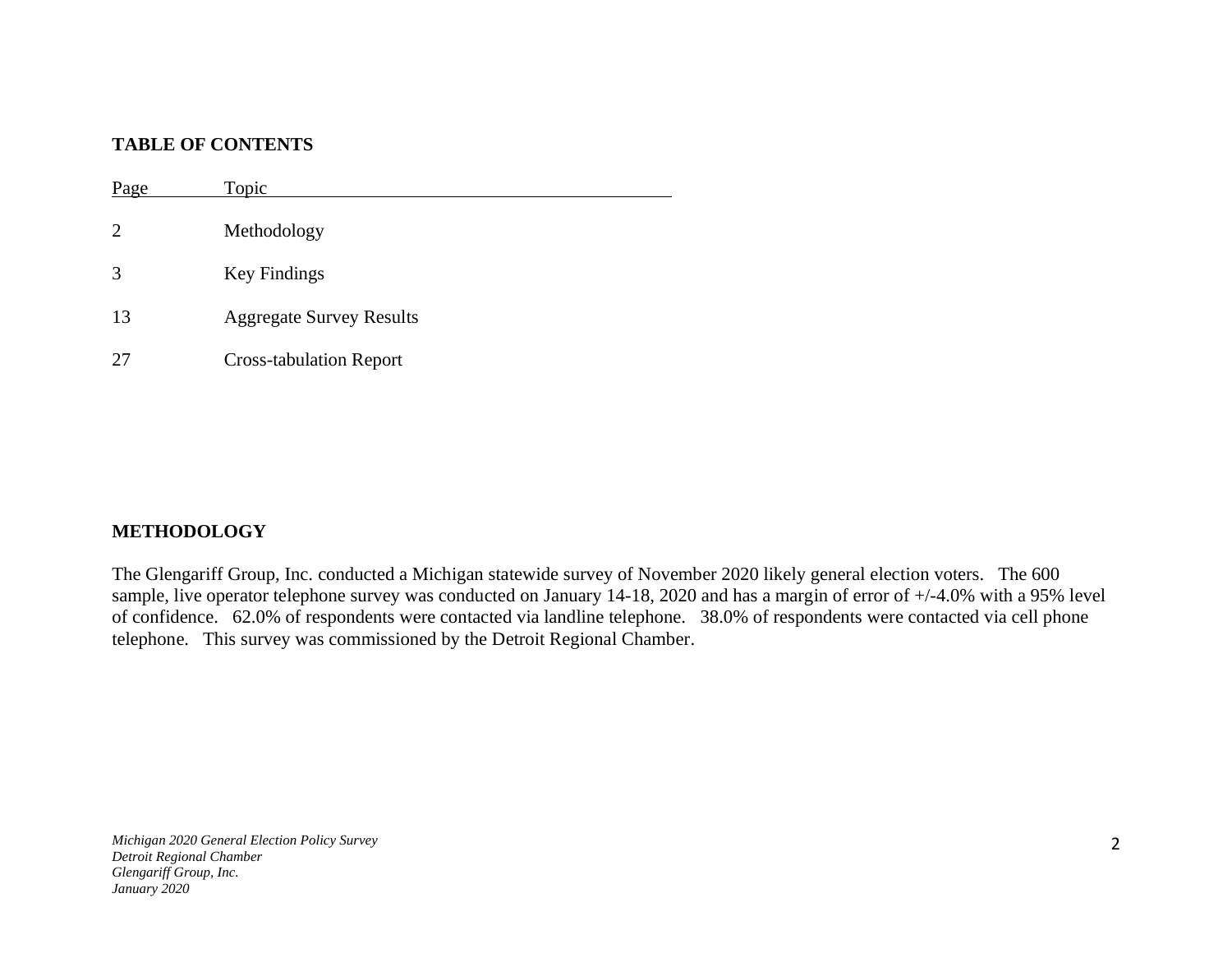## **KEY FINDINGS**

#### Washington Dominates Most Important Issue Facing the Nation

- Voters were asked in an open-ended question, what is the most important issue facing the nation:
	- 15.2% of voters said President Trump and his Impeachment were the most important issue.
	- 12.5% of voters said jobs and the economy.
	- 10.0% of voters said access to health care.
	- 9.0% of voters said the political divide in the nation.
	- 8.8% of voters said the possibility of war.
- 31.8% of Strong Democratic voters said President Trump was the most important issue facing the nation. While 20.0% of Strong Republican voters said the political divide in the nation was the most important issue.
	- But among Independent voters, 13.5% said jobs and the economy and 12.8% said health care.
	- The top issue among African American voters at 23.1% was the possibility of war. Voters aged 18-29 also said the possibility of war was the most pressing issue in the nation.

#### It's a 401K Economy

- By a margin of 62.2%-26.7%, Michigan voters believe the national economy is on the right track.
- Voters were asked if the economy is better today than it was four years ago:
	- $\blacksquare$  51.2% said it was better.
	- 28.8% said it was the same.
	- 16.2% said it was worse.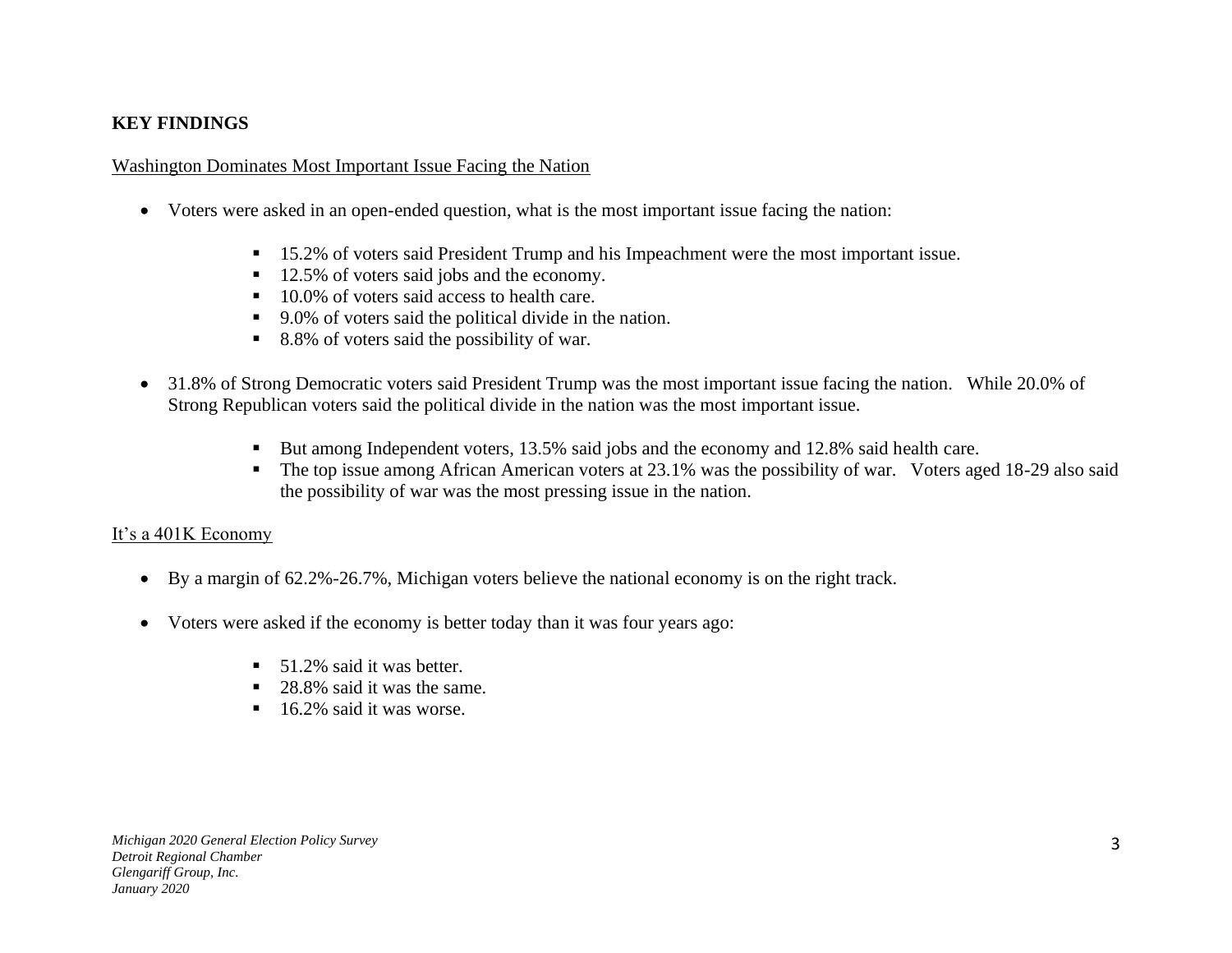- But there were major differences based on whether or not the household had a 401K.
	- For households with a 401K, 57.8% said the economy was better, 28.3% said it was the same and 10.5% said it was worse.
	- But for households without a 401K, only 36.8% said it was better, 30.5% said it was the same, and 27.4% said it was worse.
- Voters were asked if their household finances were better today than they were four years ago.
	- 42.0% said their finances were the same.
	- 38.3% said their finances were better.
	- 17.3% said their finances were worse.
	- o But again, there were major differences based on whether the household had a 401K.
		- 46.5% of households with a 401K said their finances were better while only 24.2% of households without a 401K said their finances were better.

## Benefits of Free Trade Agreements Split Michigan Voters

- By a margin of 39.2%-27.7%, Michigan voters believe our current trade policy with China is hurting the nation's economy. 33.2% of voters simply do not know.
- Voters were asked if the current China trade strategy would be good, bad or have no effect on Michigan's economy:
	- 31.0% said it was good
	- 27.0% said it was bad
	- 12.5% said it would have no effect
	- 29.5% just did not know.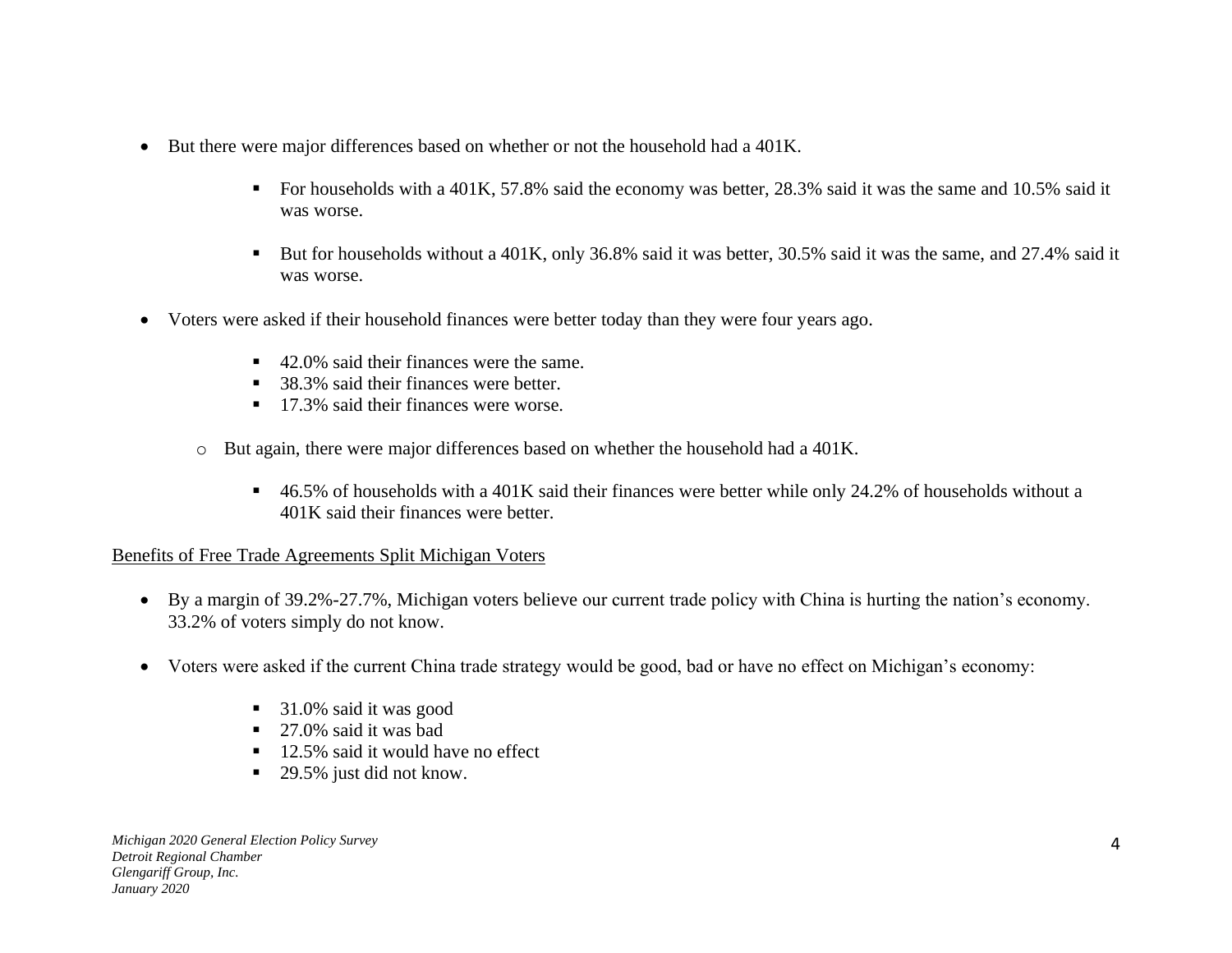- o 63.0% of Strong Republican voters believe the strategy is good for Michigan. Independents were split at 25%-25%. Strong Democratic voters believe the strategy is bad for Michigan by a margin of 43.9% -13.3%.
- Voters were read two different statements about trade and asked which one they agree with more:
	- o 43.7% said free trade agreements between countries put Michigan at a disadvantage with poorer countries who don't pay their workers as much and cost Michigan jobs.
	- o 39.5% said free trade agreements between countries are good for Michigan's economy and help our businesses and farmer prosper.
		- The strongest opposition to free trade agreements by party affiliation came from Independent voters at 51.4% and Leaning Republican voters at 50.3%.
		- 44.3% of union households said free trade agreements were a disadvantage while 43.4% of non-union households said free trade agreements were a disadvantage.
		- In out-state Michigan voters believe free trade agreements are an advantage by a margin of 42.3%-36.8%. But in Metro Detroit they believe free trade agreements are a disadvantage by a margin of 47.6%-36.8%.

#### Voters with Private and Employer Health Insurance Overwhelmingly Satisfied With Their Insurance

- Voters were asked if they had health insurance and if so what kind of insurance they had:
	- 4.0% said they had no coverage
	- 56.3% said they had employer provided coverage.
	- 8.0% said they paid for private coverage.
	- 20.2% said they had Medicare.
	- 9.0% said they had Medicaid.
	- o While 61.2% of white voters said they had employee coverage, only 33.3% of African American voters said they had employee coverage.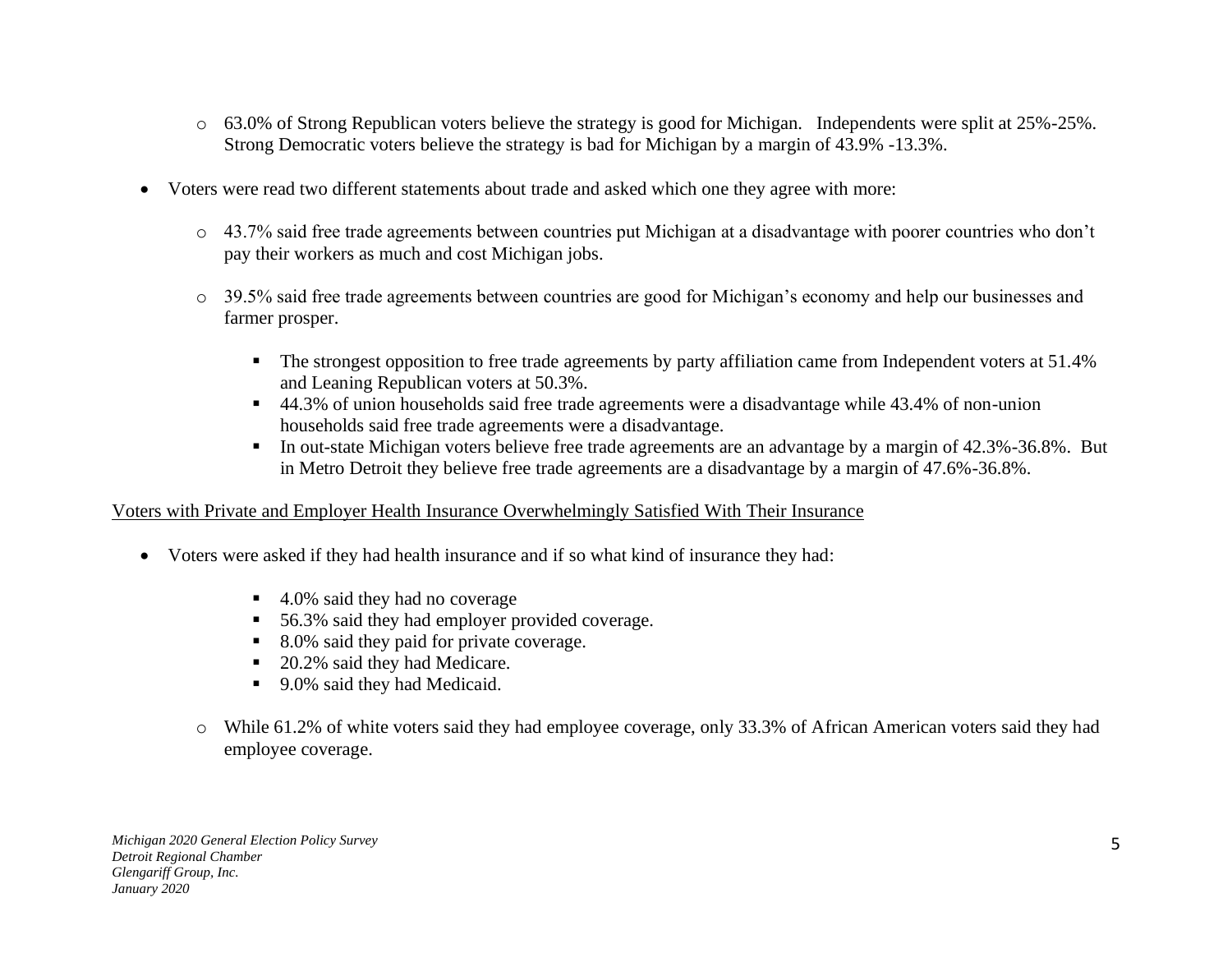- Voters with employee and private coverage were asked if they were satisfied or unsatisfied with their health insurance.
	- 75.1% of voters with employee/private coverage are satisfied with their coverage. 43.0% are very satisfied and 32.1% are somewhat satisfied. 22.0% are not satisfied with their coverage.

## Voters Choose Moderate Options on Health Care/ Across the Board Agreement on Pre-Existing Conditions

- Voters were read four different options about our nation's health care system and asked which they supported the most:
	- o 35.8% We should expand the existing Affordable Care Act, also known as Obamacare, to give anyone the option to purchase their health coverage through Medicare. This is known as Medicare for All who want it.
	- $\circ$  20.2% We should make some changes to the Affordable Care Act but we shouldn't go beyond that.
	- o 20.0% We should create one Medicare for All system in which everyone has the same health insurance plan and private insurance would not be required.
	- $\circ$  8.5% We should leave the system alone. It is working fine and there is really nothing wrong with it.
- *Among Strong Democratic voters, 51.4% chose Medicare for All that want it, while 23.1% chose Medicare for All.*
- *The lowest support percentage for Medicare for All came among Strong Republican voters (8.1%), union households (13.1%) and African American voters at 14.1%.*
- *The strongest support for 'Medicare for All that want it' came from African American voters (59.0%) and Strong Democratic voters (51.4%).*
- 21.5% of Strong Republican voters said we should leave the health care system alone. 27.4% chose minor reforms to the A.C.A.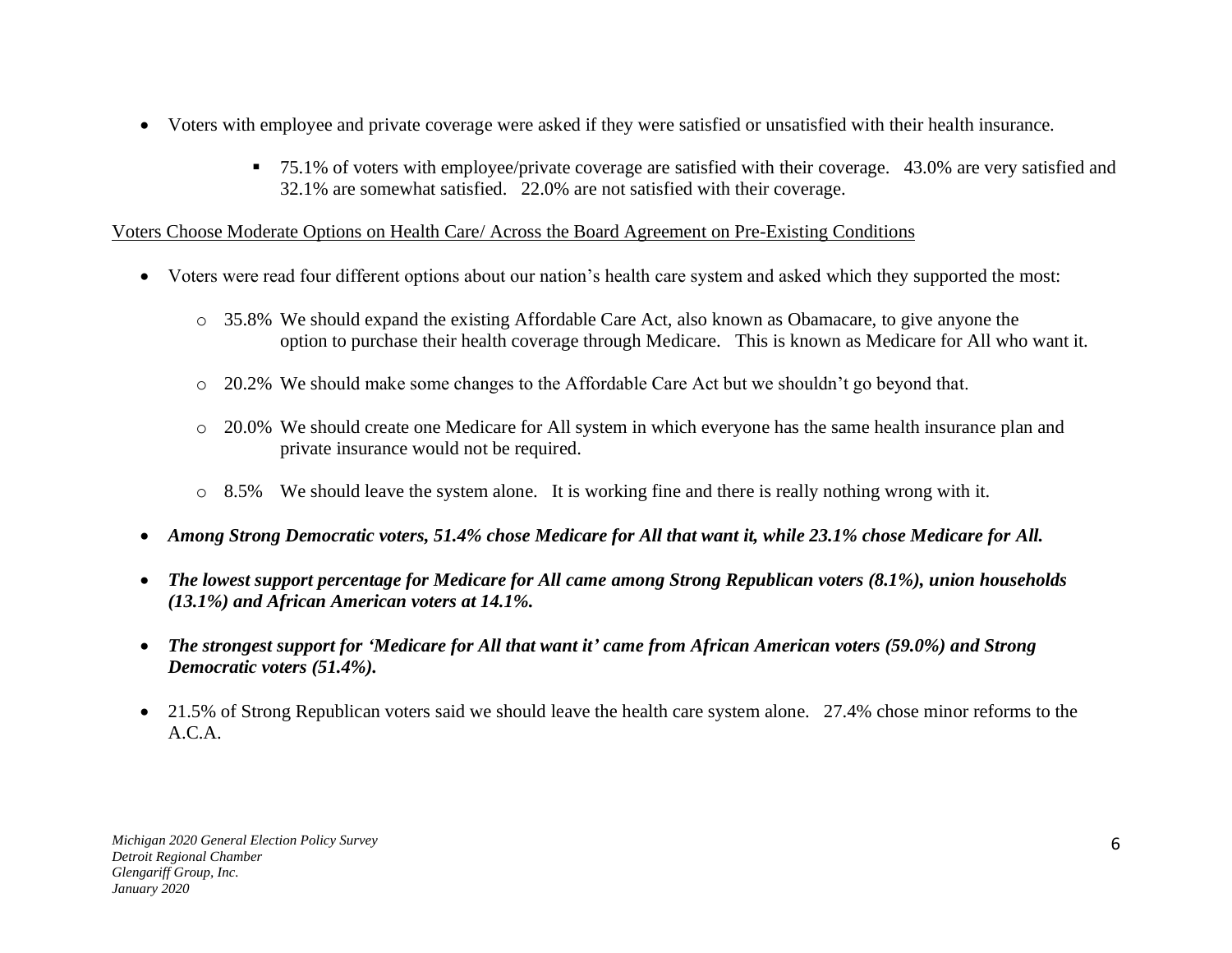- Among Independent voters 33.1% chose Medicare for All that want it, 26.4% chose Medicare for all, 22.3% said minor reform to the ACA, and only 6.1% said leave the system alone.
- Voters with private/employer provided health insurance were asked if they would support or oppose Medicare for All if they knew it meant they would give up their existing coverage. By a margin of 51.6%-38.9%, these voters said they opposed Medicare for All.
	- o While 23.1% would strongly support giving up their coverage, 36.8% strongly opposed giving up their coverage.
	- o Union households with employer/private insurance would oppose giving up their coverage by a margin of 49.7%- 36.9%.
- By a margin of 94.6%-3.9%, Michigan voters nearly unanimously agree that health insurance companies should be required to cover people with pre-existing conditions.
	- o 80.3% of voters STRONGLY SUPPORT requiring coverage for pre existing conditions.

#### Michigan: It's Still All About the Roads

- By a wide margin, 29.5% of Michigan voters ranked roads and bridges as the most important issue facing the nation.
	- 29.5% Roads and bridges
	- 18.0% Jobs and the economy
	- 7.2%. Education/ Education Spending
	- 6.3% Water and Sewer Infrastructure
- Roads and Bridges ranked as the top issue in Michigan among every demographic group.
- Voters were asked if Michigan roads have gotten better, worse or stayed about the same:
	- $\blacksquare$  46.3% say they have gotten worse
	- 40.2% say they are about the same.
	- Only 11.7% said they have gotten better.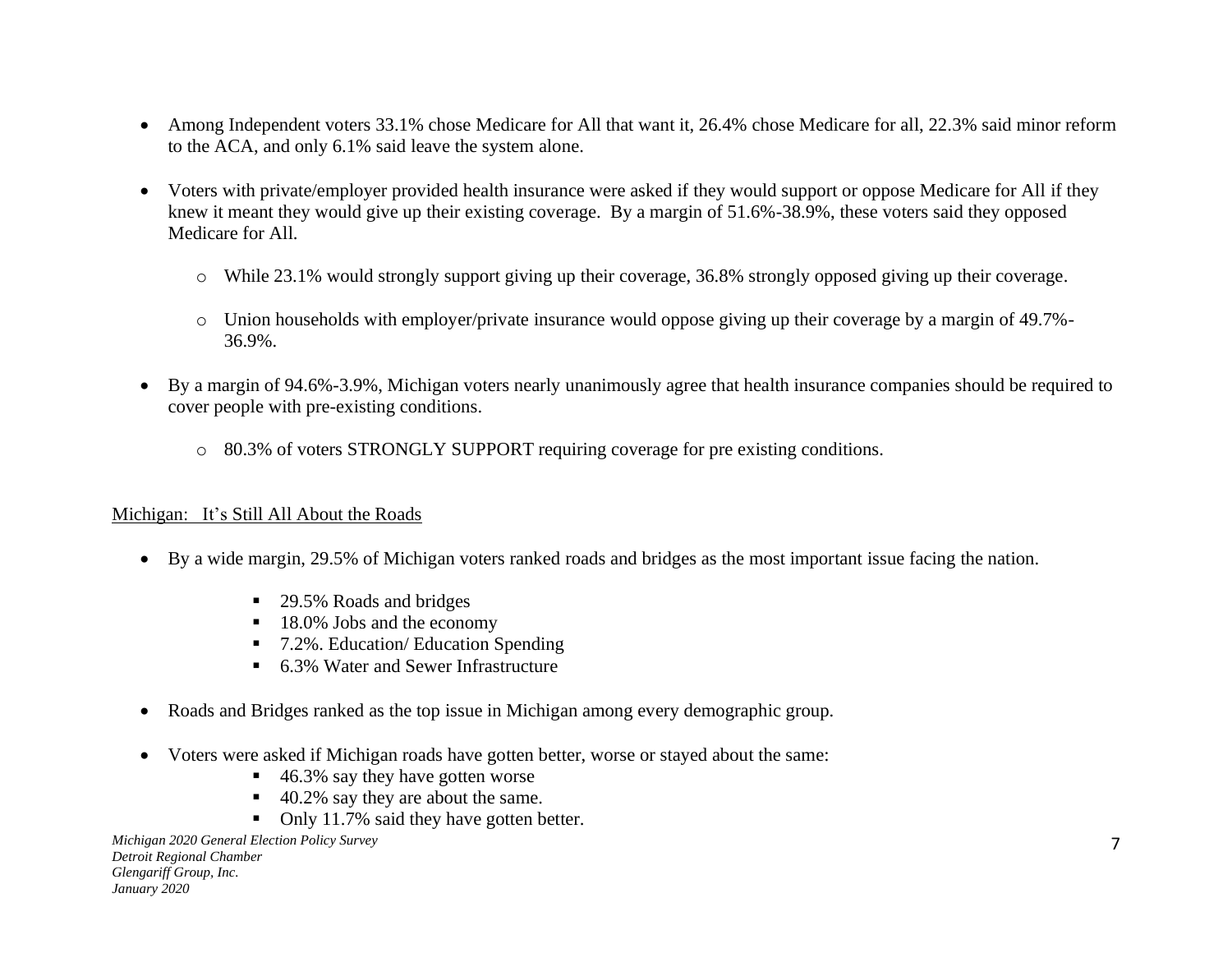- Voters were asked if Michigan government had enough money to fix the roads or does Michigan need to raise more money to fix the roads. *By a margin of 53.3%-33.7%, Michigan voters believe the state has enough money to fix the roads.* 
	- o The chart below compares how each party affiliation viewed this question. While Democratic voters appear split on the question, all other party affiliations strongly believe the state already has the money to fix the roads.

| <b>Party Affiliation</b> | <b>Enough Money</b> | Need to Raise More Money |
|--------------------------|---------------------|--------------------------|
| <b>Strong Democratic</b> | 43.4%               | 46.2%                    |
| Lean Democratic          | 38.5%               | 44.2%                    |
| Independent              | 56.1%               | 30.4%                    |
| Lean GOP                 | 56.9%               | 30.6%                    |
| <b>Strong GOP</b>        | 64.4%               | 20.7%                    |

- Voters were asked if more money was raised for roads, who they would trust most to make sure the money was spent the right way:
	- 29.7% said their local city or township government
	- 29.7% said their county government
	- 22.5% said Michigan state government.
	- o Strong Republican voters were most likely to support their county (37.8%) to spend the money.
	- o Strong Democratic voters were most likely to support state government (35.8%) to spend the money.
	- o Independent voters were most likely to support their local government (33.8%) to spend the money.
- Voters were asked if they would be more or less likely to support an increase in road revenues if they knew their local government would be responsible for handling the money and making the road fixes.
	- 47.4% would be more likely to support (23.7% much more likely/ 23.7% little more likely)
	- 15.3% would be less likely to support.
	- 32.2% said it would make no difference to them.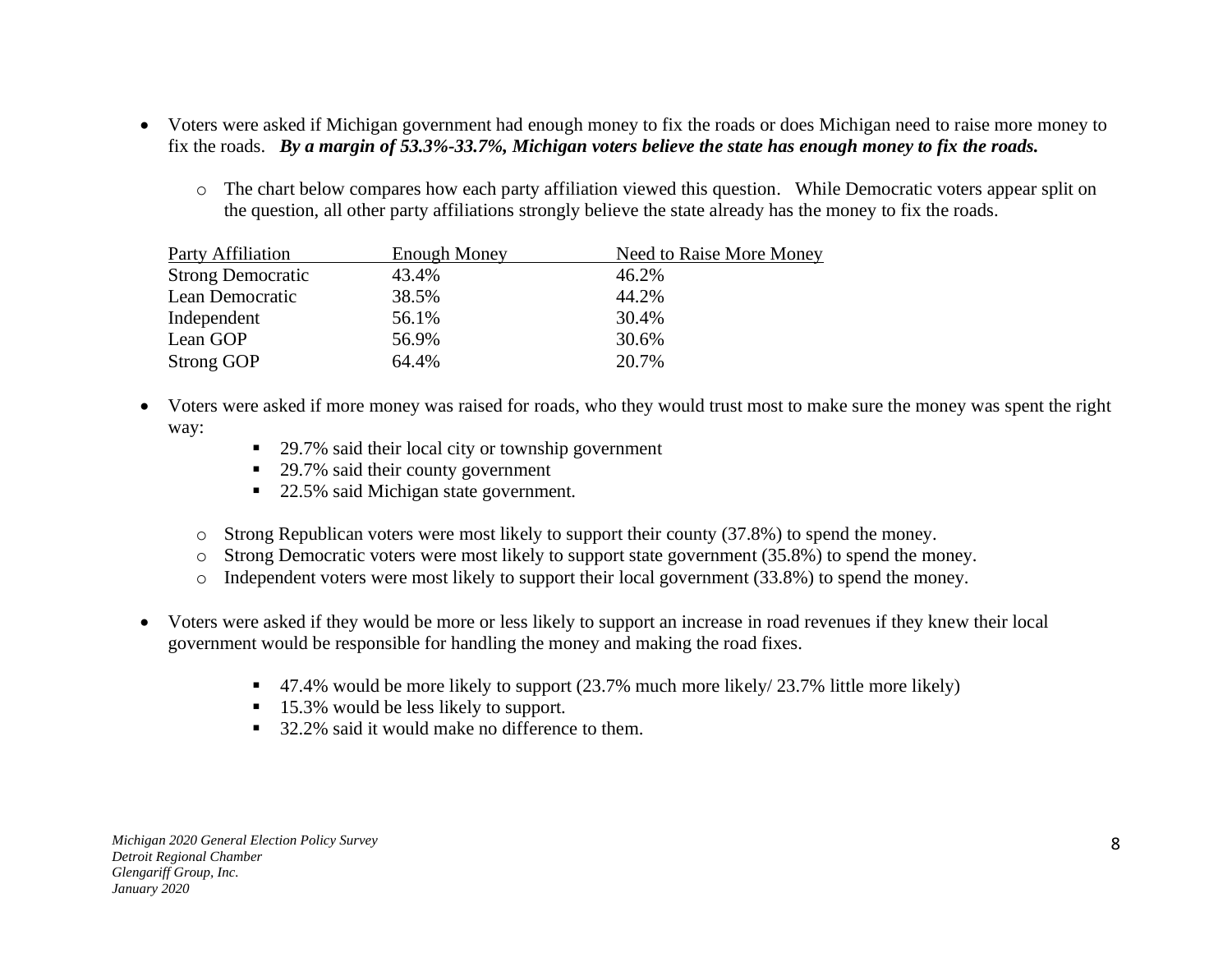## 74.0% Support for Debt Free Community College for Adults

- By a margin of 74.0%-22.1%, Michigan voters strongly support providing debt free community college tuition to any Michigan adult who is re-entering the work force or needs to get retrained because their job has been eliminated. 56.0% STRONGLY SUPPORT free community college tuition.
	- o The chart below looks at support by party affiliation. Only Strong Republican voters are split on the proposal.

| Party Affiliation        | Support | Oppose |
|--------------------------|---------|--------|
| <b>Strong Democratic</b> | 90.8%   | 6.4%   |
| Lean Democratic          | 90.4%   | 9.6%   |
| Independent              | 78.4%   | 18.3%  |
| Lean GOP                 | 65.3%   | 30.5%  |
| <b>Strong GOP</b>        | 45.9%   | 48.2%  |

## 77.3% Support for Extending Elliott Larsen to LGBT Michiganders

• By a margin of 77.3%-16.0%, Michigan voters continue to strongly support legislation to prohibit discrimination in employment or housing to LGBT Michiganders. 66.3% STRONGLY SUPPORT the legislation while only 9.5% STRONGLY OPPOSE the legislation.

## 88.3% Support Requiring Hands-Free Driving Devices

• By a margin of 88.3%-9.0%, Michigan voters strongly support legislation that would prohibit drivers from holding their cell phones while they are driving and require them to only use a hands-free device. 77.5% of voters STRONGLY SUPPORT hands-free legislation.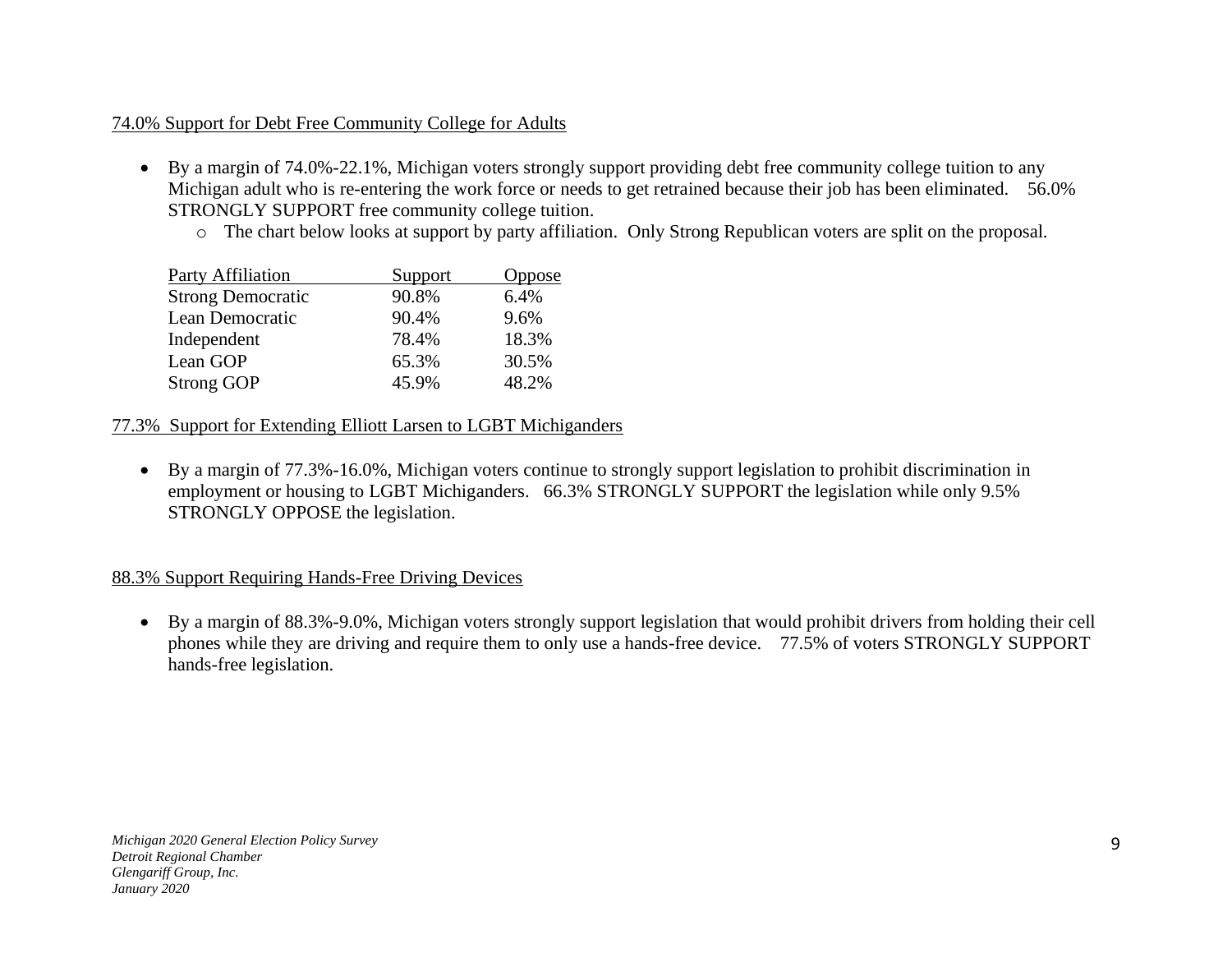## Ranking Local, State and Federal Leaders for Civility

- Voters were asked to rank local, state and federal leaders on their civility. Using a one to ten scale with one being lowest and ten being highest – voters were asked to score each entity on civility.
	- 6.7 Your local city and township government
	- 6.7 Your local mayor or township supervisor
	- 5.5 The Governor of Michigan
	- 5.2 The Michigan State House and State Senate
	- 4.2 The United States House of Representatives and Senate
	- 4.2 The President of the United States
	- 3.6 Social Media like Facebook and Twitter
- *Republicans voted the President the most civil of the entities at 7.6.* They rated social media the lowest at 3.2. They rated the US House and Senate at 3.7. They rated the Governor at 3.8.
- *Independents voted their local mayor or supervisor highest at 6.5.* They rated social media the lowest at 3.6. *They rated the President at 4.0.*
- *Democrats voted the Governor highest at 7.1*. *And rated the President lowest at 1.7.*

Voters Do Not Believe People of Color have the Same Economic Opportunities

- Voters were asked three different questions asking whether people of color in our nation have the same economic opportunities.
- By a margin of 52.2%-39.5%, voters believe that our nation does NOT provide the same job opportunities to people of color. The charts below look at this question by party affiliation and ethnicity. African American voters sharply disagree with white voters.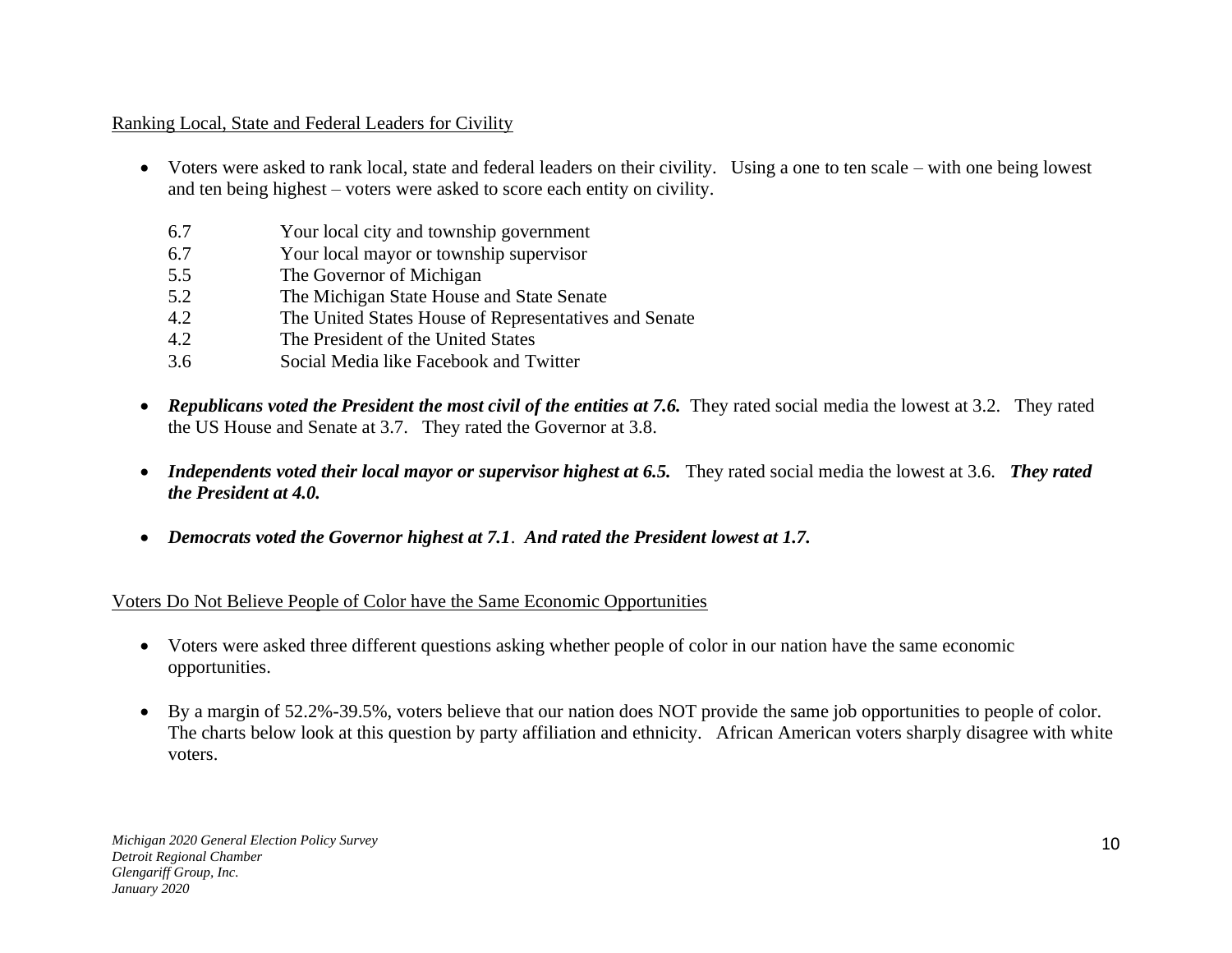| <b>Party Affiliation</b> | Yes   | No    |
|--------------------------|-------|-------|
| <b>Strong Democratic</b> | 15.6% | 80.3% |
| Lean Democratic          | 19.2% | 69.2% |
| Independent              | 39.2% | 50.0% |
| Lean GOP                 | 45.8% | 37.5% |
| <b>Strong GOP</b>        | 75.6% | 19.3% |
|                          |       |       |
| Ethnicity                | Yes   | No    |
| White                    | 45.5% | 45.2% |
| African American         | 11.5% | 85.9% |

• By a margin of 48.5%-33.7%, voters believe that our nation does NOT provide the same loan opportunities to people of color starting a small business. The charts below look at this question by party affiliation and ethnicity. African American voters sharply disagree with white voters.

| Party Affiliation        | Yes   | No    |
|--------------------------|-------|-------|
| <b>Strong Democratic</b> | 11.6% | 75.7% |
| Lean Democratic          | 23.1% | 67.3% |
| Independent              | 32.4% | 47.3% |
| Lean GOP                 | 38.9% | 31.9% |
| <b>Strong GOP</b>        | 63.7% | 17.0% |
| Ethnicity                | Yes   | No    |
| White                    | 37.9% | 41.0% |
| African American         | 11.5% | 84.6% |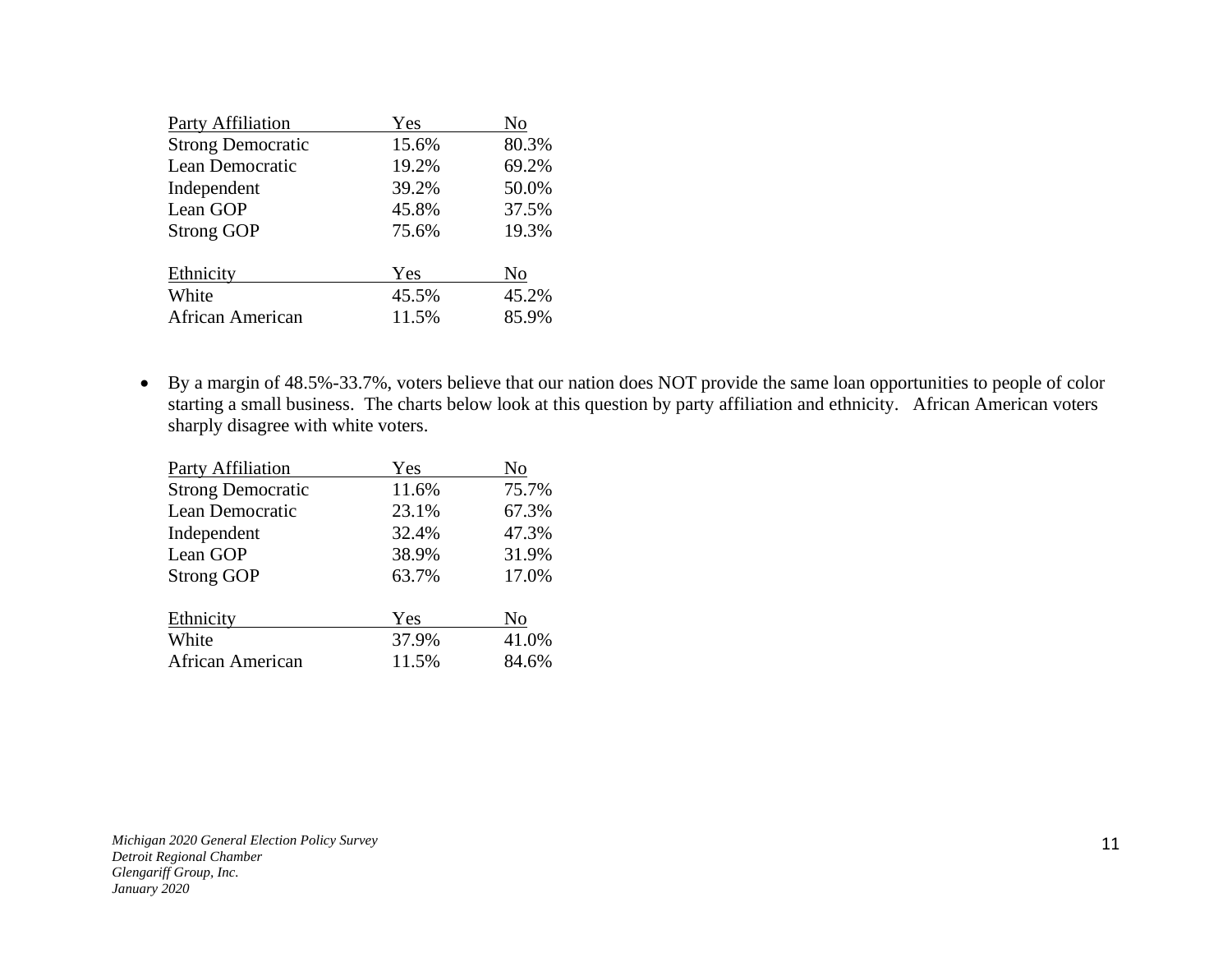• By a margin of 51.2%-35.5%, voters believe that our nation does NOT provide the same support system to people of color starting a small business. The charts below look at this question by party affiliation and ethnicity. African American voters sharply disagree with white voters.

| <b>Party Affiliation</b> | Yes   | No    |
|--------------------------|-------|-------|
| <b>Strong Democratic</b> | 15.0% | 75.1% |
| Lean Democratic          | 17.3% | 69.2% |
| Independent              | 37.2% | 48.6% |
| Lean GOP                 | 45.8% | 36.1% |
| <b>Strong GOP</b>        | 61.5% | 23.7% |
| Ethnicity                | Yes   | No    |
| White                    | 39.7% | 44.8% |
| African American         | 11.5% | 84.6% |

• By a margin of 60.7%-34.7%, voters believe that our nation DOES provide the same access to voting to people of color. The charts below look at this question by party affiliation and ethnicity. African American voters sharply disagree with white voters.

| <b>Party Affiliation</b> | Yes   | No    |
|--------------------------|-------|-------|
| <b>Strong Democratic</b> | 31.2% | 65.3% |
| Lean Democratic          | 34.6% | 61.5% |
| Independent              | 62.2% | 30.4% |
| Lean GOP                 | 86.1% | 9.7%  |
| <b>Strong GOP</b>        | 92.6% | 3.0%  |
| Ethnicity                | Yes   | No    |
| White                    | 65.6% | 29.5% |
| African American         | 38.5% | 61.5% |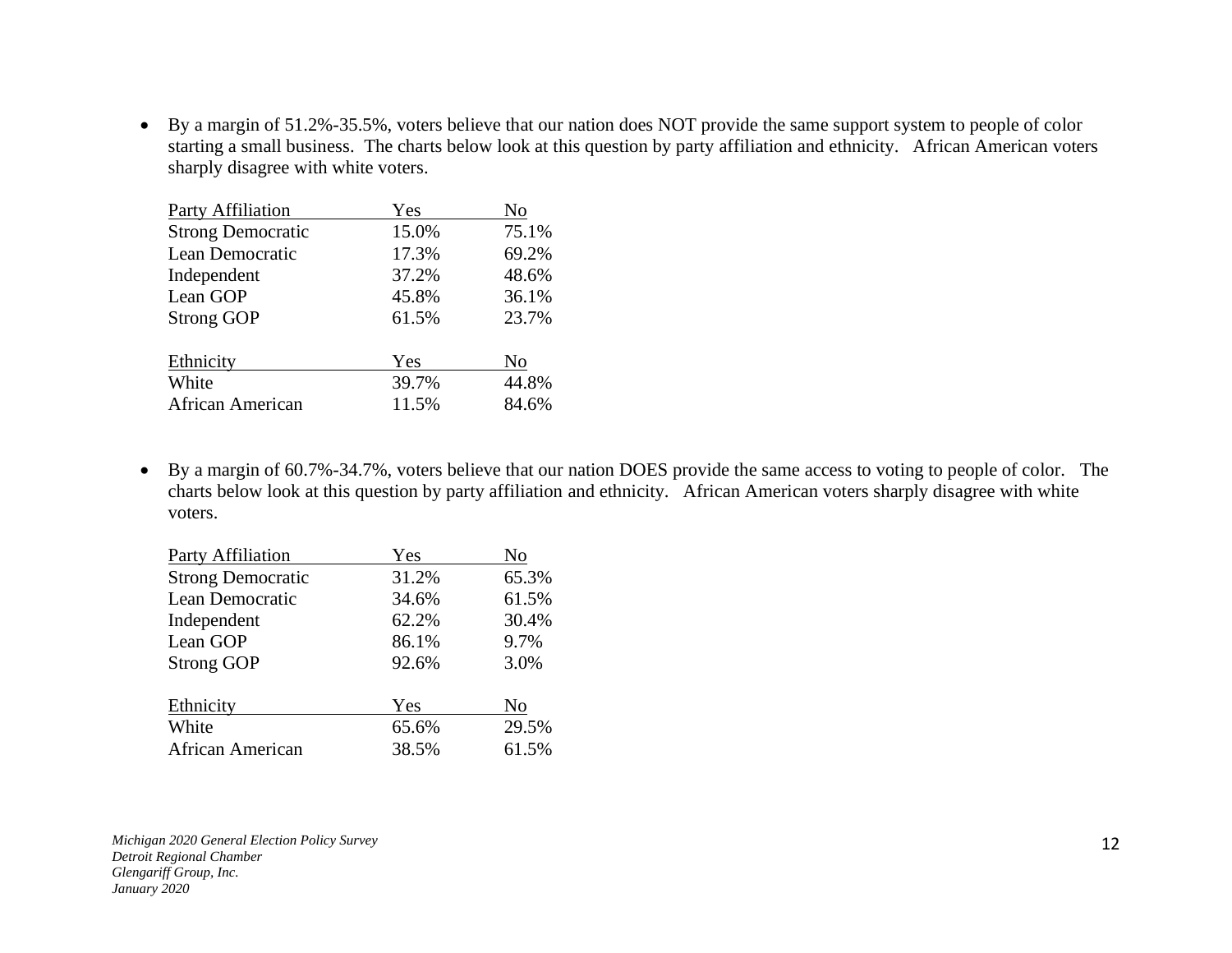#### **MICHIGAN STATEWIDE SURVEY DETROIT REGIONAL CHAMBER JANUARY 2020**

Hello, my name is . I'm not selling anything. I'm doing a quick survey of voters' attitudes in Michigan. It should take approximately six minutes.

- A. Are you registered to vote at the address I am calling?
	- 1. Yes.....CONTINUE 100.0% (600)
	- 2. No….TERMINATE
- B. This November, Michigan voters will go to the polls to vote in the Presidential election. Would you say are definitely going to vote, probably going to vote, probably not going to vote, or definitely not going to vote?
	- 1. Definitely going to vote....CONTINUE 91.8% (551)
	- 2. Probably going to vote....CONTINUE 8.2% (49)
	- 3. Probably not going to vote….TERMINATE
	- 4. Definitely not going to vote….TERMINATE

#### 1. And could you tell me in what county you vote in?

|     | UP/North                        | 13.0% (78)    |      |
|-----|---------------------------------|---------------|------|
| 2.  | West                            | $11.2\%$ (67) |      |
| 3.  | Southwest                       | 8.3%          | (50) |
| 4.  | Mid Michigan                    | 8.7%          | (52) |
| 5.  | East Central                    | 7.7%          | (46) |
| 6.  | Oakland                         | 13.2% (79)    |      |
| 7.  | Macomb                          | 8.5%          | (51) |
| 8.  | Wayne                           | 11.7% (70)    |      |
| 9.  | City of Detroit                 | 6.7%          | (40) |
| 10. | <b>Remainder of Detroit MSA</b> | $11.2\%$ (67) |      |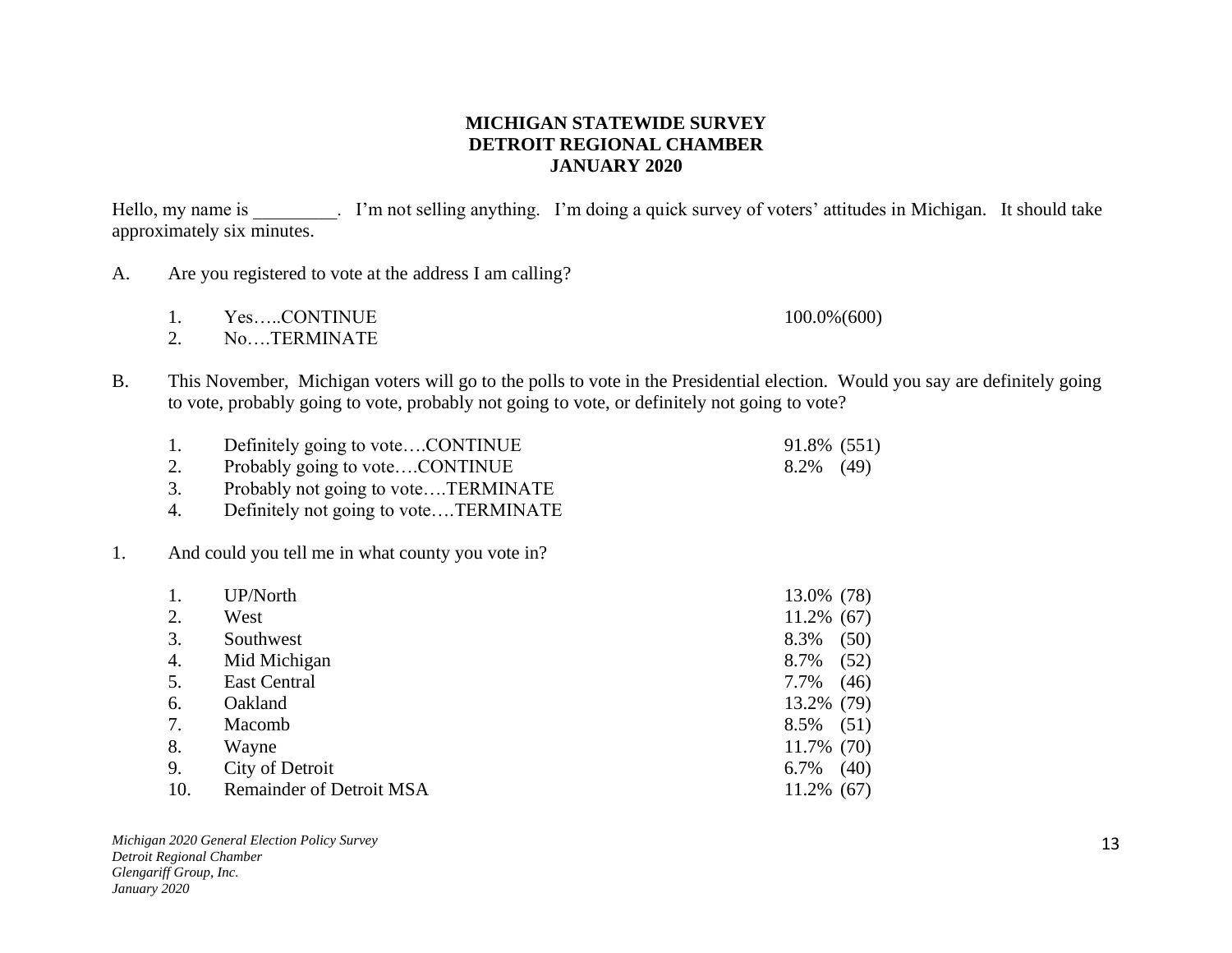| Outstate                                       | 48.8% (293) |
|------------------------------------------------|-------------|
| (UP/North, West, Southwest, Mid, East Central) |             |
| Metro Detroit                                  | 51.2% (307) |
| (Oakland, Macomb, Wayne, Detroit, Detroit MSA) |             |

## 3. Generally speaking, do you think the nation is on the right track or would you say it is on the wrong track?

| 1. | <b>Right Track</b>             | 35.3% (212) |
|----|--------------------------------|-------------|
| 2. | Wrong Track                    | 45.7% (274) |
|    | Don't Know/RefusedDO NOT OFFER | 19.0% (114) |

## 4. And what do you think is the most important issue facing our nation right now? And what do you think is the most important

| issue facing our nation right now?         | Number | Percent |
|--------------------------------------------|--------|---------|
| President Trump/The Impeachment            | 91     | 15.2 %  |
| <b>Political Divide/Parties</b>            | 54     | 9.0%    |
| Government Corruption/Honesty              | 34     | 5.7 %   |
| The Possibility of War                     | 53     | 8.8%    |
| Cost of/Access to Health Care              | 60     | 10.0 %  |
| <b>Immigration/Border Security</b>         | 40     | 6.7 %   |
| Foreign Policies/Relations                 | 26     | 4.3 %   |
| <b>Environmental Issues</b>                | 31     | 5.2 %   |
| The Economy and Jobs                       | 75     | 12.5 %  |
| <b>Education Quality and Funding</b>       | 14     | 2.3 %   |
| Moral/Social Issues                        | 27     | 4.5 %   |
| <b>Budget Deficit/ Government Spending</b> | 14     | 2.3 %   |
| Crime and Gun Control                      | 7      | 1.2 %   |
| Racism                                     | 12     | 2.0 %   |
| <b>Biased Media</b>                        | 3      | $0.5\%$ |
| Misc.                                      |        | $0.2\%$ |
| Don't Know/ Refused/ Nothing               | 58     | 9.7 %   |
| Total                                      | 600    | 100.0%  |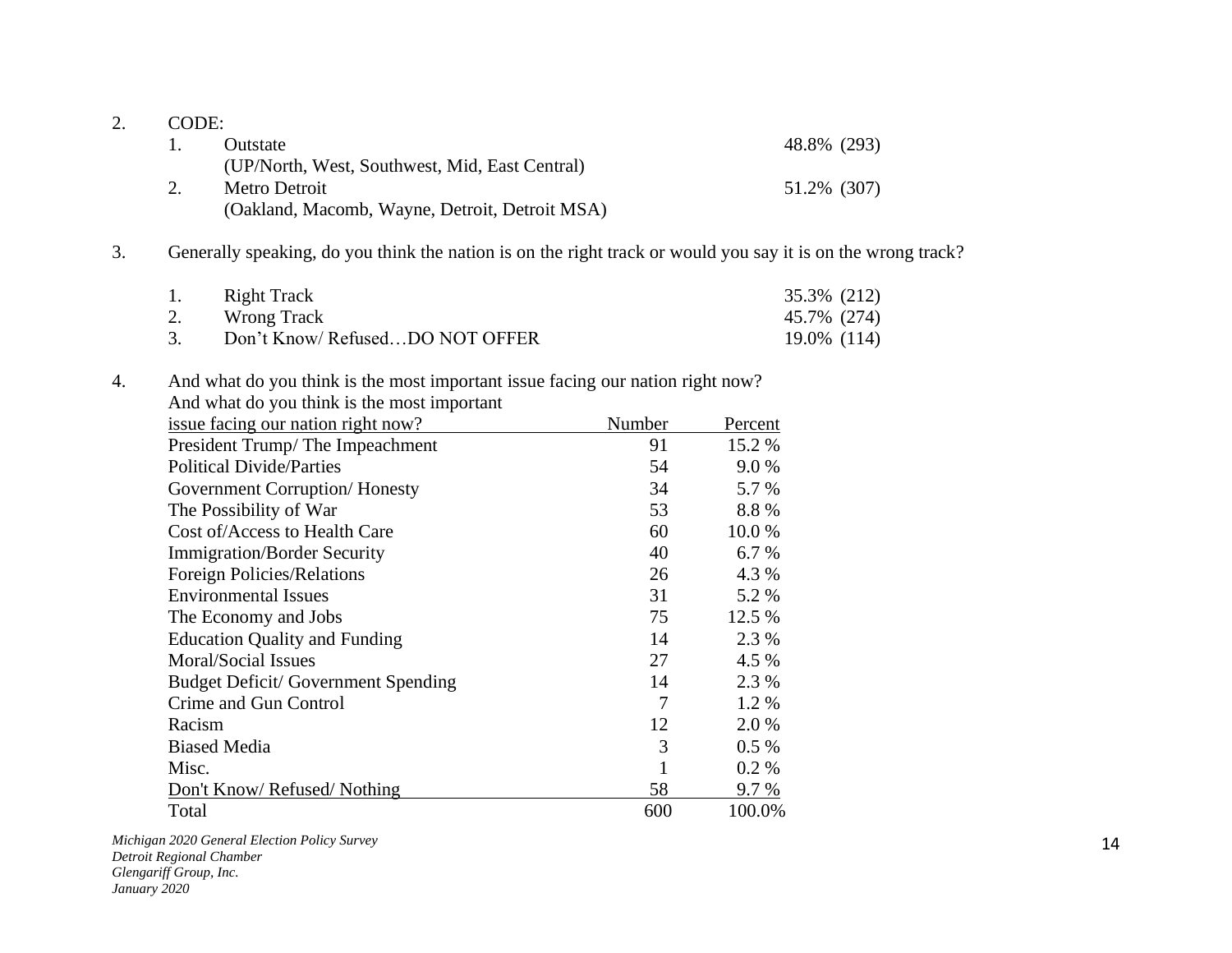5. And what about Michigan, do you think Michigan is on the right track or would you say it on the wrong track?

|    | Right Track                    | 46.2% (277) |
|----|--------------------------------|-------------|
| 2. | Wrong Track/                   | 33.2% (199) |
|    | Don't Know/RefusedDO NOT OFFER | 20.7% (124) |

6. And what do you think is the most important issue facing Michigan right now?

| And what do you think is the most important |                |         |
|---------------------------------------------|----------------|---------|
| issue facing Michigan right now?            | Number         | Percent |
| Jobs and the Economy                        | 108            | 18.0%   |
| Roads and Bridges                           | 177            | 29.5 %  |
| Water/Sewer Infrastructure                  | 38             | 6.3 %   |
| Taxes and Government Spending               | 20             | 3.3 %   |
| The Governor                                | 14             | 2.3 %   |
| <b>Education/ Education Funding</b>         | 43             | 7.2 %   |
| <b>Political Corruption/Division</b>        | 29             | 4.8%    |
| Cost and Availability of Health Care        | 15             | 2.5 %   |
| Morality/Social Issues                      | 14             | 2.3 %   |
| Crime Drugs                                 | 14             | 2.3 %   |
| <b>Gun Control</b>                          | 8              | 1.3 %   |
| Cost of Car Insurance                       | 26             | 4.3 %   |
| <b>Environmental Issues</b>                 | 32             | 5.3 %   |
| Neighborhood Clean Up and Improvement       | 4              | 0.7%    |
| Keeping our Graduates                       | 3              | $0.5\%$ |
| Misc.                                       | $\overline{2}$ | $0.3\%$ |
| Don't Know/ Refused/ Nothing                | 53             | 8.8%    |
| Total                                       | 600            | 100.0 % |

7. Would you say the nation's economy is on the right track or would you say it is on the wrong track?

| 1. | Right Track                    | 62.2% (373)   |
|----|--------------------------------|---------------|
| 2. | Wrong Track                    | 26.7% (160)   |
| 3. | Don't Know/RefusedDO NOT OFFER | $11.2\%$ (67) |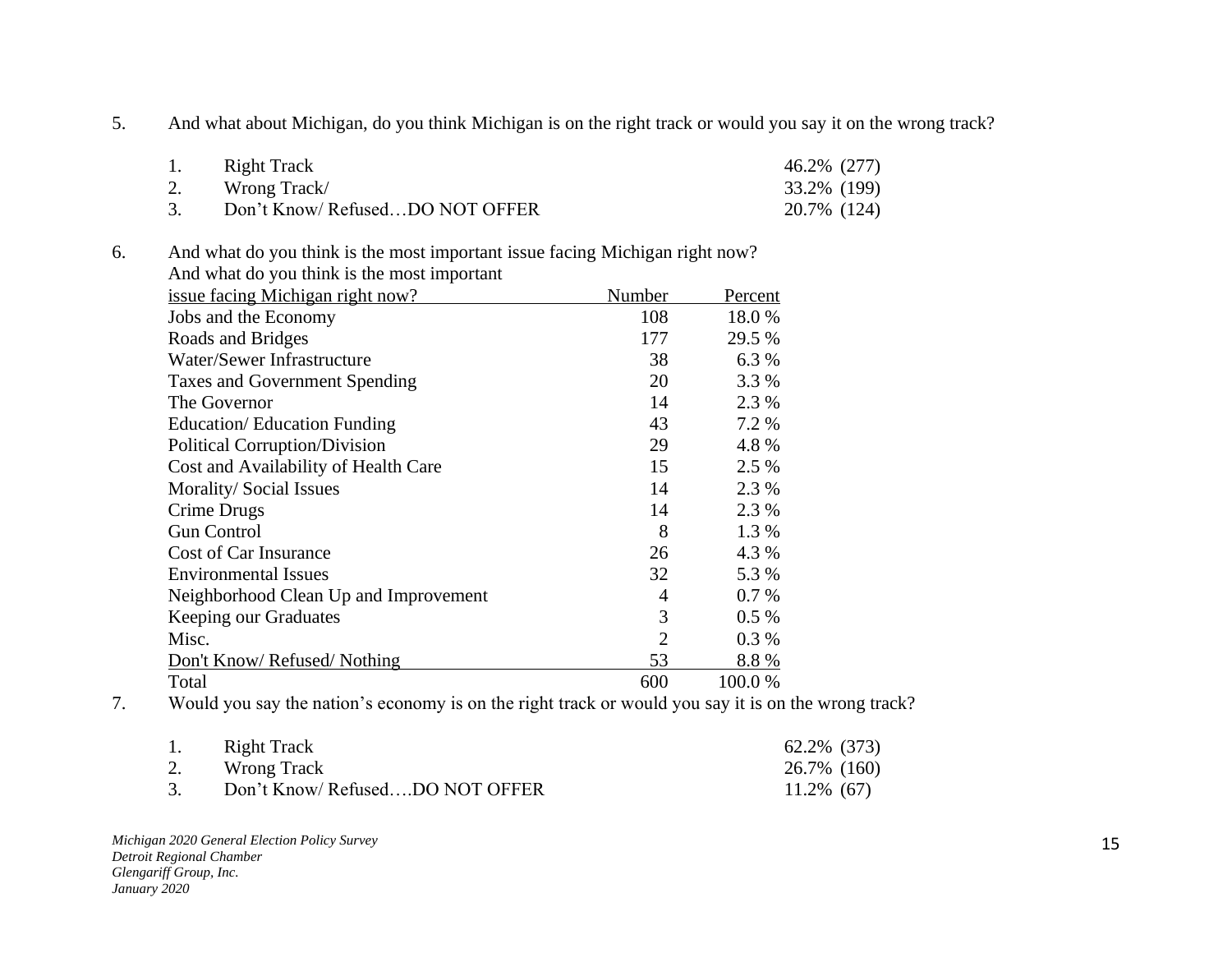8. Would you say the economy is better than it was four years ago, worse than it was four years ago, or the same as it was four years ago?

| 1. | <b>Better</b>       | 51.2% (307)   |
|----|---------------------|---------------|
| 2. | Worse               | $16.2\%$ (97) |
| 3. | The Same            | 28.8% (173)   |
| 4  | Don't Know/ Refused | $3.8\%$ (23)  |

9. Are your household finances better than they were four years ago, worse than they were four years ago, or about the same as they were four years ago?

| 1. | <b>Better</b>          | 38.3% (230)  |
|----|------------------------|--------------|
| 2. | Worse                  | 17.3% (104)  |
| 3. | The Same               | 42.0% (252)  |
|    | 4. Don't Know/ Refused | $2.3\%$ (14) |

## 10. Do you have stocks or a 401K investment plan?

| 1. | <b>Yes</b>             | 64.8% (389)  |
|----|------------------------|--------------|
| 2. | No.                    | 31.7% (190)  |
|    | 3. Don't Know/ Refused | $3.5\%$ (21) |

#### 11. Would you say that our current trade policy with China is helping or hurting our nation's economy?

| 1. | Helping                        | 27.7% (166) |  |
|----|--------------------------------|-------------|--|
|    | 2. Hurting                     | 39.2% (235) |  |
|    | Don't Know/RefusedDO NOT OFFER | 33.2% (199) |  |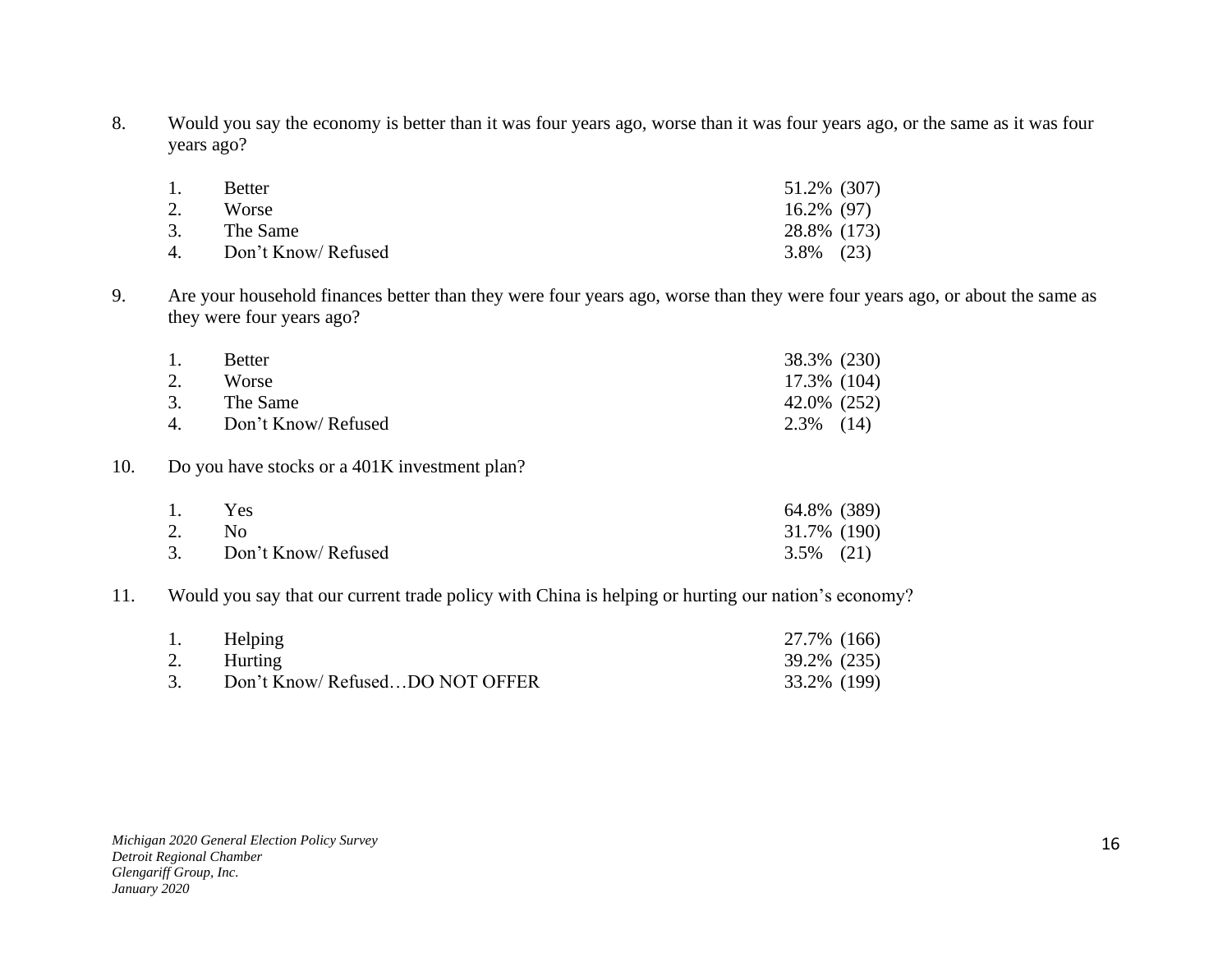12. Would you say that the current trade strategy with China will be good for Michigan's economy, bad for Michigan's economy or will have no effect on Michigan's economy?

| 1. | Good                           | 31.0% (186) |
|----|--------------------------------|-------------|
| 2. | <b>Bad</b>                     | 27.0% (162) |
|    | 3. No Effect                   | 12.5% (75)  |
| 4  | Don't Know/RefusedDO NOT OFFER | 29.5% (177) |

- 13. Which statement more closely reflects your position on trade? [READ 1-2]
	- 1. Free trade agreements between countries are good for Michigan's 39.5% (237) economy and help our businesses and farmers prosper.
	- 2. Free trade agreements between countries put Michigan at a disadvantage 43.7% (262) with poorer countries who don't pay their workers as much and cost Michigan jobs.
	- 3. Both/Don't Know/ Refused...DO NOT OFFER 16.8% (101)
- 14. Do you support or oppose requiring health insurance companies to cover people with pre-existing conditions? ASK: WOULD THAT BE STRONGLY SUPPORT/OPPOSE OR JUST SOMEWHAT SUPPORT/OPPOSE?

| 1. | Strongly support                       | 80.3% (482)  |  |
|----|----------------------------------------|--------------|--|
| 2. | Somewhat support                       | 14.3% (86)   |  |
| 3. | Somewhat oppose                        | $2.2\%$ (13) |  |
| 4. | Strongly oppose                        | $1.7\%$ (10) |  |
| 5. | Neither/Don't Know/RefusedDO NOT OFFER | $1.5\%$ (9)  |  |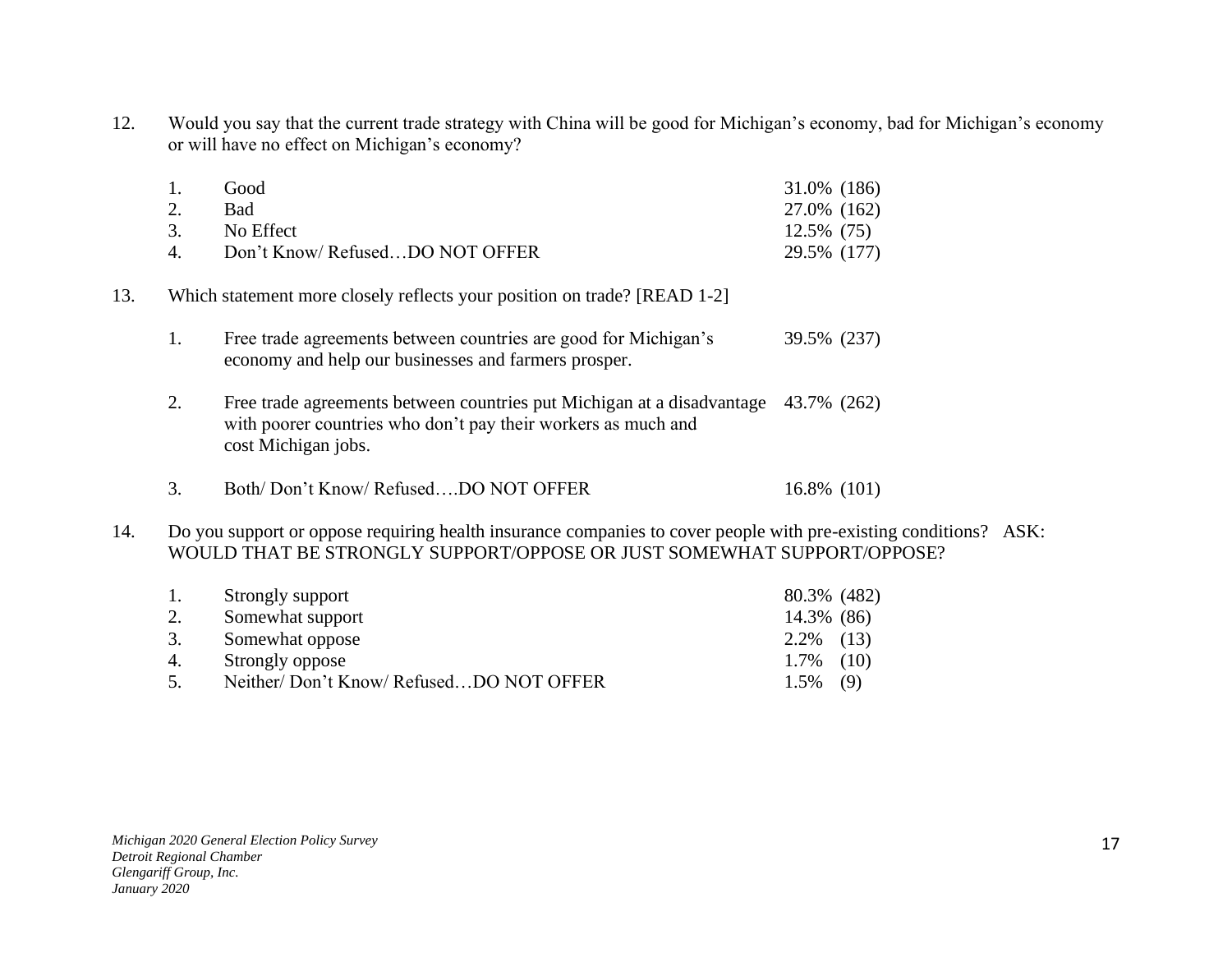15. There has been considerable debate about how to improve our nation's health care system. Which of the following statements most closely reflects your position on our nation's health care system. [READ 1-3]

| 1. | We should leave the system alone. It is working fine and there<br>is really nothing wrong with it.                                                                                                                | 8.5%        | (51) |
|----|-------------------------------------------------------------------------------------------------------------------------------------------------------------------------------------------------------------------|-------------|------|
| 2. | We should make some changes to the Affordable Care Act, also<br>known as Obamacare, but we shouldn't go beyond that.                                                                                              | 22.7% (136) |      |
| 3. | We should expand the existing Affordable Care Act, also known<br>as Obamacare, to give anyone the option to purchase their health<br>coverage through Medicare. This is known as Medicare for All<br>who want it. | 35.8% (215) |      |
| 4. | We should create one Medicare for All system in which everyone                                                                                                                                                    | 20.0% (120) |      |
|    | has the same health care plan and private insurance would not be required.                                                                                                                                        |             |      |
| 5. | DO NOT OFFER4.0%<br>Other                                                                                                                                                                                         |             | (24) |
| 6. | Don't Know/ Refused/ DependsDO NOT OFFER                                                                                                                                                                          | 9.0%        | (54) |

16. Are you currently covered by some form of health insurance? If yes, ASK: Are you covered by employer provided insurance, private insurance, Medicare, or Medicaid?

|    | 1. Not coveredMOVE TO Q 19                          | $4.0\%$ (24) |  |
|----|-----------------------------------------------------|--------------|--|
| 2. | Yes, employer insurance/ MOVE TO Q17                | 56.3% (338)  |  |
|    | 3. Yes, private insurance/ MOVE TO Q17              | $8.0\%$ (48) |  |
|    | 4. Yes, MedicareMOVE TO Q19                         | 20.2% (121)  |  |
| 5. | Yes, MedicaidMOVE TO Q19                            | $9.0\%$ (54) |  |
| 6. | Don't Know/Not Sure/RefusedDO NOT OFFER/MOVE TO 019 | $2.5\%$ (15) |  |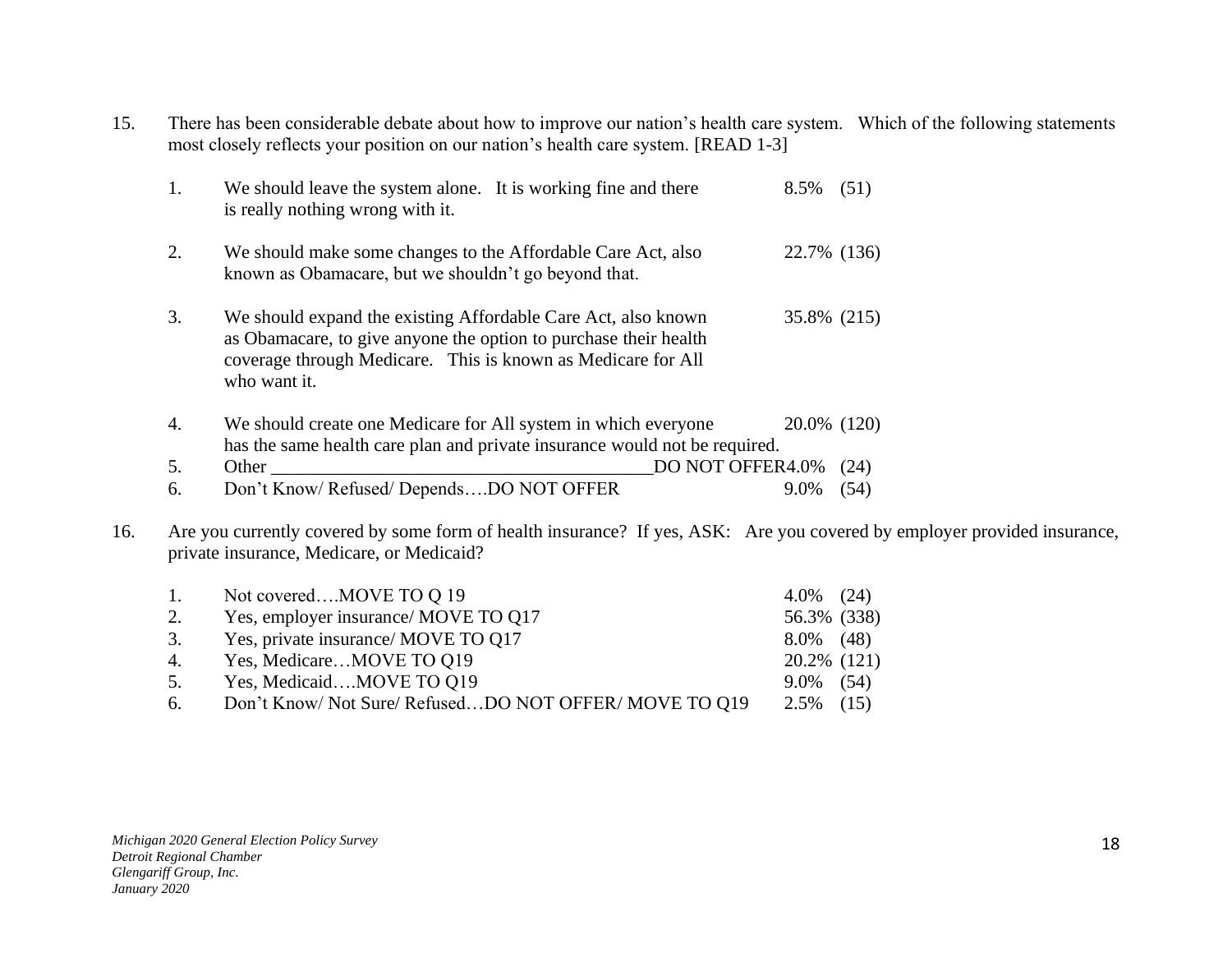17. Generally speaking, would you say you are satisfied or unsatisfied with your current health insurance? ASK: WOULD THAT BE VERY SATISFIED/UNSATISFIED OR JUST SOMEWHAT SATISFIED/UNSATISFIED?

| 1. | Very satisfied                         | 43.0% (166)  |  |
|----|----------------------------------------|--------------|--|
|    | Somewhat satisfied                     | 32.1% (124)  |  |
| 3. | Somewhat unsatisfied                   | 12.7% (49)   |  |
| 4. | Very unsatisfied                       | $9.3\%$ (36) |  |
| 5. | Neither/Don't Know/RefusedDO NOT OFFER | $2.8\%$ (11) |  |

18. Would you support or oppose a Medicare for all system if you knew it meant giving up your employer or private health insurance? ASK: WOULD THAT BE STRONGLY SUPPORT/OPPOSE OR JUST SOMEWHAT SUPPORT/OPPOSE?

| 1. | Strongly support                       | 23.1% (89)   |
|----|----------------------------------------|--------------|
| 2. | Somewhat support                       | 15.8% (61)   |
| 3. | Somewhat oppose                        | 14.8% (57)   |
| 4. | Strongly oppose                        | 36.8% (142)  |
|    | Depends/Don't Know/RefusedDO NOT OFFER | (37)<br>9.6% |

19. Do you support or oppose legislation that would prohibit drivers from holding their cell phones while they are driving and require them to only use a hands free device? ASK: WOULD THAT BE STRONGLY SUPPORT/OPPOSE OR JUST SOMEWHAT SUPPORT/OPPOSE?

| 1. Strongly support                        | 77.5% (465)   |  |
|--------------------------------------------|---------------|--|
| 2. Somewhat support                        | $10.8\%$ (65) |  |
| 3. Somewhat oppose                         | $2.8\%$ (17)  |  |
| 4. Strongly oppose                         | $6.2\%$ (37)  |  |
| 5. Neither support, nor opposeDO NOT OFFER | $2.2\%$ (13)  |  |
| 6. Don't Know/RefusedDO NOT OFFER          | $0.5\%$ (3)   |  |
|                                            |               |  |

Now I want you to think about some issues here in Michigan.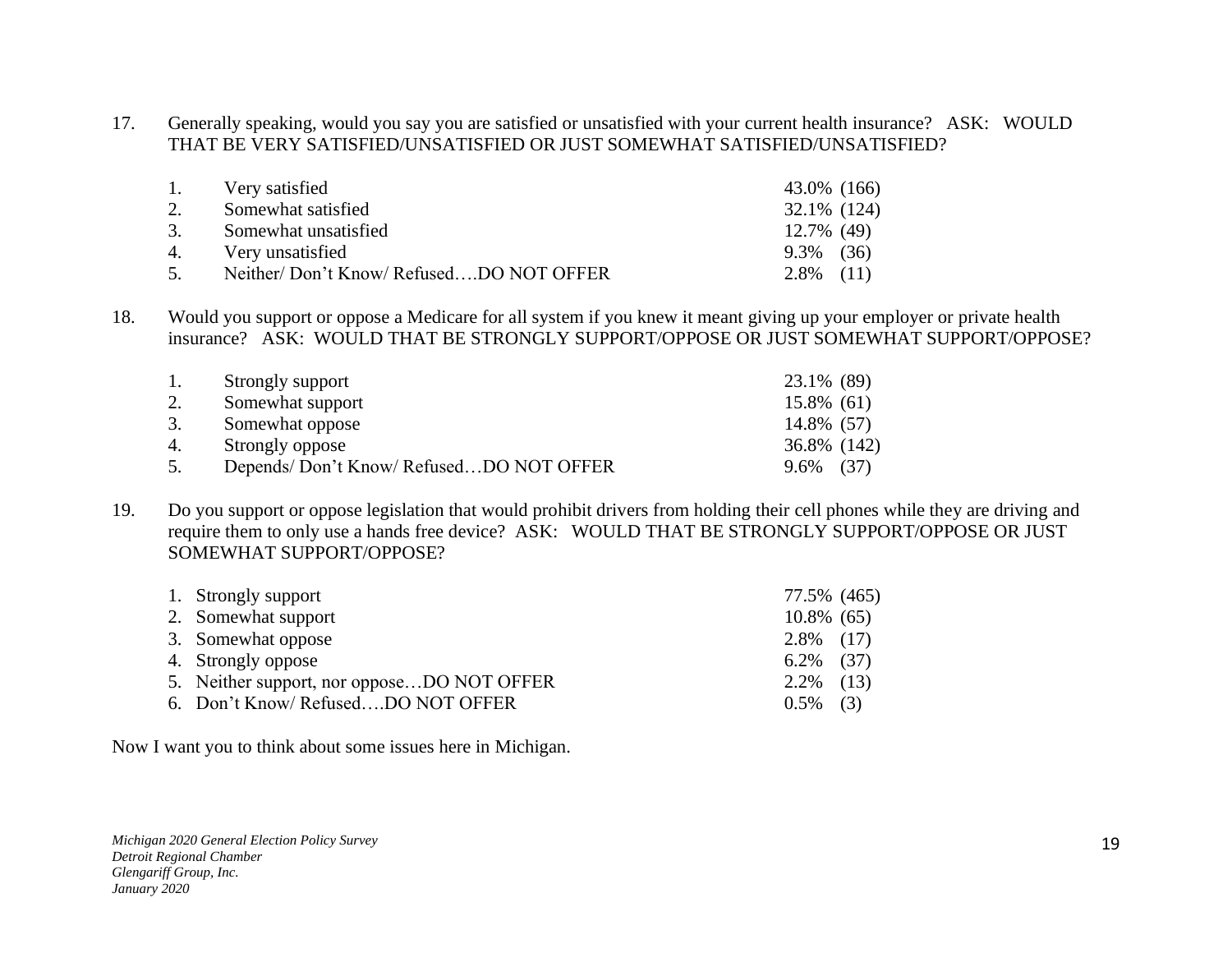20. Do you think Michigan's roads are getting better, getting worse, or would you say they are about the same as they have been?

| 1.            | <b>Better</b>                  | 11.7% (70)   |
|---------------|--------------------------------|--------------|
| 2.            | <b>Worse</b>                   | 46.3% (278)  |
| 3.            | About the same                 | 40.2% (241)  |
| $\mathcal{A}$ | Don't Know/RefusedDO NOT OFFER | $1.8\%$ (11) |

21. Do you think Michigan government has enough money to fix our roads, or do you think we need to raise more money to fix our roads?

|    | Enough money to fix our roads     | 53.3% (320) |  |
|----|-----------------------------------|-------------|--|
| 2. | Raise more money to fix our roads | 33.7% (202) |  |
|    | Don't Know/RefusedDO NOT OFFER    | 13.0% (78)  |  |

22. If Michigan raised more money to fix our roads, who would you trust more to make sure that money was spent the right way and the most urgent road fixes got done first? [ROTATE 1-3]

| Your local city or township government |                                                                            |
|----------------------------------------|----------------------------------------------------------------------------|
| Your county government                 |                                                                            |
| Michigan's state government            |                                                                            |
| None/AllDO NOT OFFER                   |                                                                            |
| Don't Know/RefusedDO NOT OFFER         |                                                                            |
|                                        | 29.7% (178)<br>29.7% (178)<br>22.5% (135)<br>$12.2\%$ (73)<br>$6.0\%$ (36) |

23. Would you be more or less likely to support an increase in road revenues if you knew your local governments would be responsible for handling the money and making road fixing decisions? Or would it make no difference to you? ASK: WOULD THAT BE MUCH MORE/LESS LIKELY OR JUST A LITTLE MORE/LESS LIKELY?

| 1. Much more likely               | 23.7% (142)    |  |
|-----------------------------------|----------------|--|
| 2. Little more likely             | 23.7% (142)    |  |
| 3. Little less likely             | $4.3\%$ $(26)$ |  |
| 4. Much less likely               | $11.0\%$ (66)  |  |
| 5. Makes no difference to me      | 32.2% (193)    |  |
| 6. Don't Know/RefusedDO NOT OFFER | $5.2\%$ (31)   |  |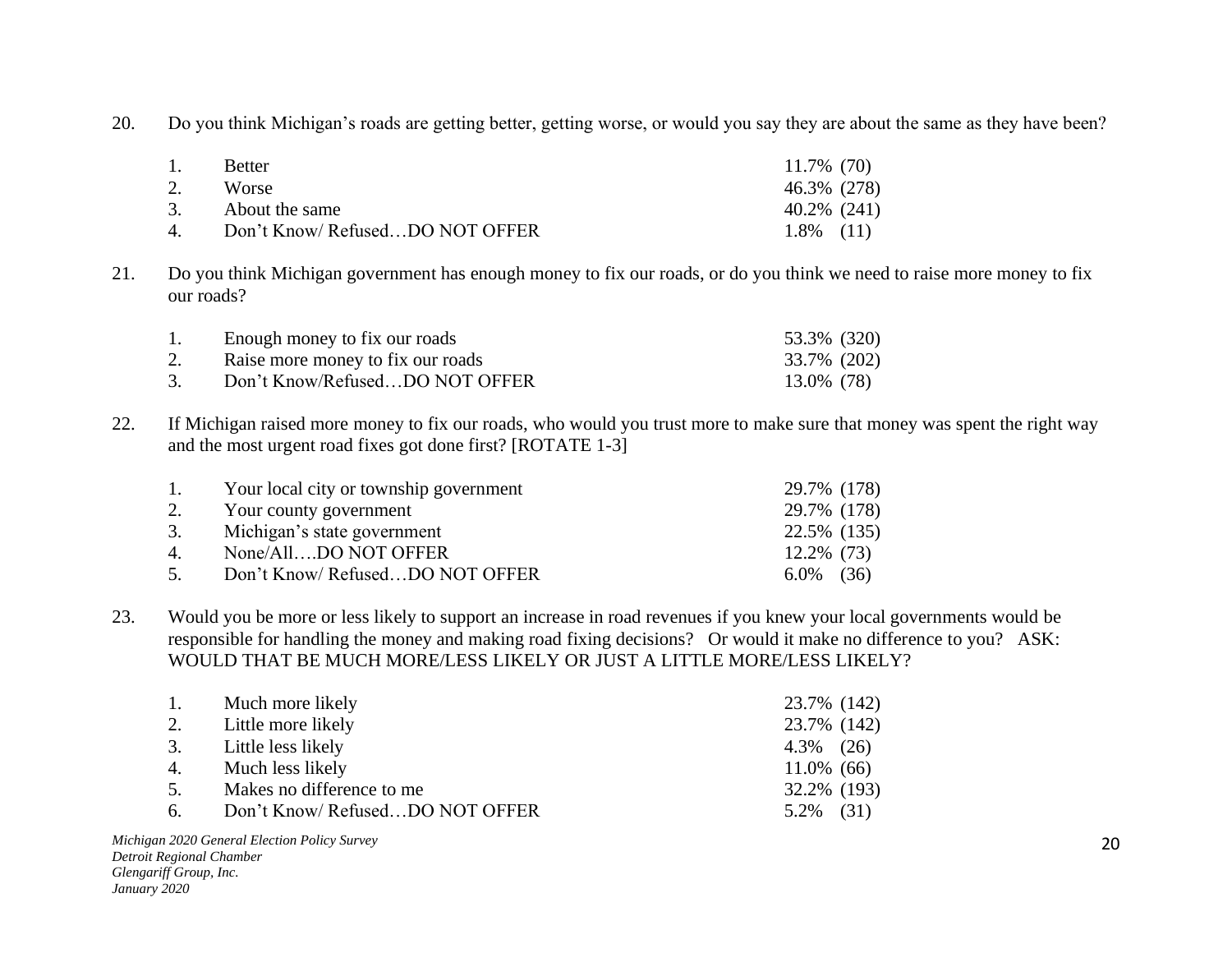24. Shifting to a different topic. Would you support or oppose a state funded program that provides debt free, community college tuition to any Michigan adult who is re-entering the work force or needs to get retrained in a new career because their job has been eliminated? ASK: WOULD THAT BE STRONGLY SUPPORT/OPPOSE OR JUST SOMEWHAT SUPPORT/OPPOSE?

| 1. | Strongly support                       | 56.0% (336)  |  |
|----|----------------------------------------|--------------|--|
| 2. | Somewhat support                       | 18.0% (108)  |  |
| 3. | Somewhat oppose                        | $8.3\%$ (50) |  |
| 4. | Strongly oppose                        | 13.8% (83)   |  |
| 5. | Neither/Don't Know/RefusedDO NOT OFFER | $3.8\%$ (23) |  |

25. Currently in Michigan, it is legal to fire an individual from their job or refuse them housing because they are gay, lesbian, bisexual or transgender. Would you support or oppose a law making it illegal to fire or deny housing in Michigan to any person because he or she is gay, lesbian, bisexual or transgender? ASK: WOULD THAT BE STRONGLY SUPPORT/OPPOSE OR JUST SOMEWHAT SUPPORT/OPPOSE?

| 1. | Strongly support               | 66.3% (398)   |      |
|----|--------------------------------|---------------|------|
| 2. | Somewhat support               | $11.0\%$ (66) |      |
| 3. | Somewhat oppose                | $6.5\%$ (39)  |      |
| 4. | Strongly oppose                | $9.5\%$ (57)  |      |
| 5. | Don't Know/RefusedDO NOT OFFER | 6.7%          | (40) |

I want to ask you a few questions about civility in our national, state, and local community governments. I am going to read you a list, please tell me on a scale of one to ten how civil you think each entity is. One means it is not civil at all. Ten means it is very civil. You can choose any number between one and ten.

26. Your local city or township government

SCORE: 6.7

|  |  |                                                            |  |  | 1 2 3 4 5 6 7 8 9 10 DK/REF |
|--|--|------------------------------------------------------------|--|--|-----------------------------|
|  |  | 3.7% 1.7% 3.2% 3.3% 21.2% 8.3% 13.2% 20.0% 5.2% 14.8% 5.5% |  |  |                             |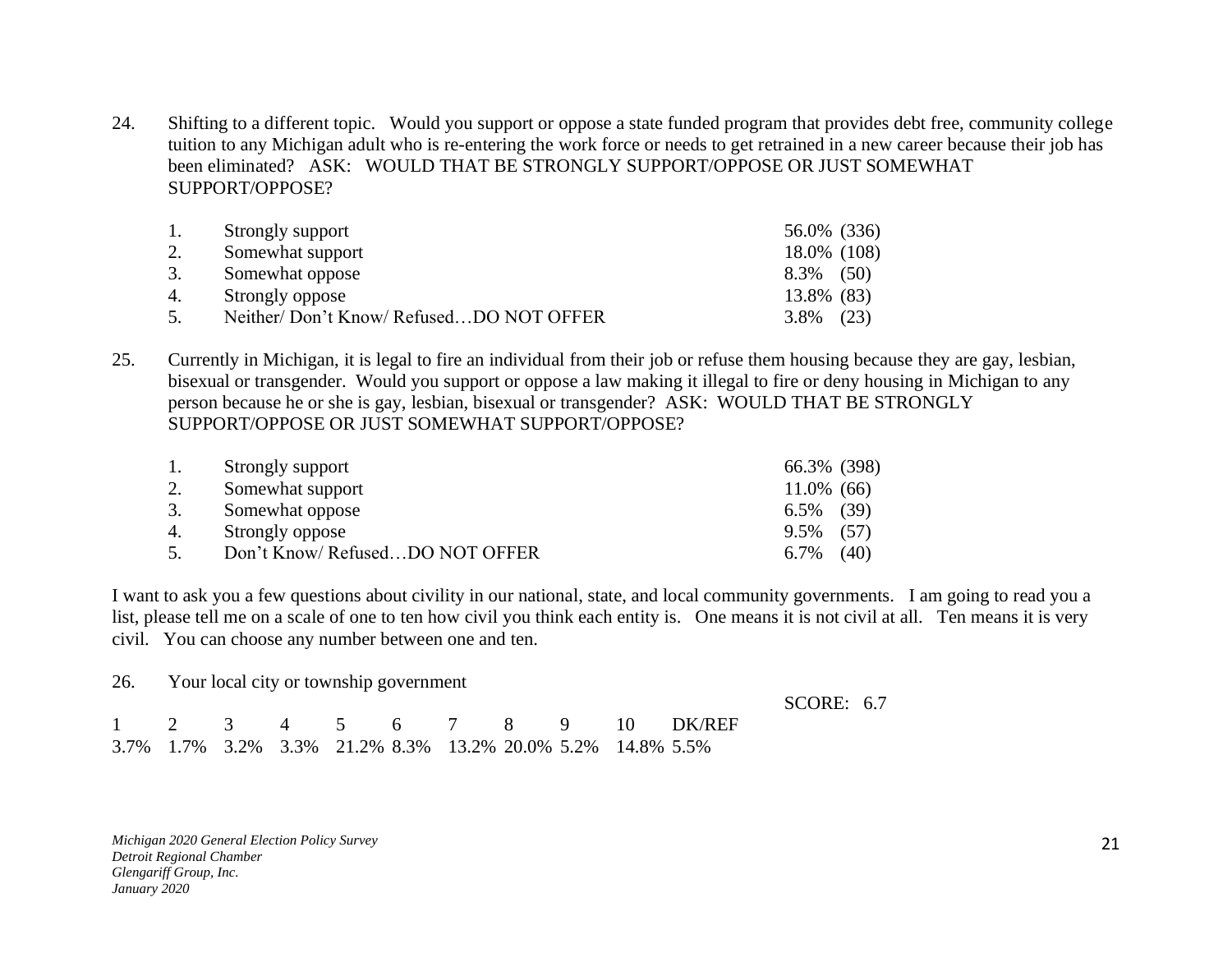| 27.             | Your local mayor or township supervisor |                          |                             |                                                               |                     |                 |   |           |                  |                        |                   |  |
|-----------------|-----------------------------------------|--------------------------|-----------------------------|---------------------------------------------------------------|---------------------|-----------------|---|-----------|------------------|------------------------|-------------------|--|
| 1<br>3.0%       | 2<br>2.0%                               | 3<br>3.5%                | $\overline{4}$              | 5 <sup>5</sup><br>4.2% 18.5% 7.0% 12.2% 19.3% 6.7% 14.0% 9.7% | 6                   | $7\phantom{.0}$ | 8 | 9         | 10               | <b>DK/REF</b>          | <b>SCORE: 6.7</b> |  |
| 28.             |                                         |                          |                             | The Michigan State House and State Senate                     |                     |                 |   |           |                  |                        | <b>SCORE: 5.2</b> |  |
| 1<br>7.7%       | 2<br>4.3%                               | 3                        | $\overline{4}$              | 5 <sup>5</sup><br>6.8% 7.0% 24.3% 11.2% 12.2% 10.3% 1.3% 2.0% | 6                   | $7\,$           | 8 | 9         | 10               | <b>DK/REF</b><br>12.8% |                   |  |
| 29.             |                                         | The Governor of Michigan |                             |                                                               |                     |                 |   |           |                  |                        | <b>SCORE: 5.5</b> |  |
| $\mathbf{1}$    | 2<br>12.2% 4.3%                         | 3                        | $\overline{4}$              | 5 <sup>5</sup><br>5.3% 6.5% 16.8% 10.0% 12.5% 14.5% 4.2%      | 6                   | $7\phantom{.0}$ | 8 | 9         | 10<br>5.7%       | <b>DK/REF</b><br>8.0%  |                   |  |
| 30.             |                                         |                          |                             | The United States House of Representatives and Senate         |                     |                 |   |           |                  |                        |                   |  |
| 1<br>20.0% 8.2% | 2                                       | 3<br>7.8%                | $\overline{4}$              | 5 <sup>5</sup><br>8.5% 19.8% 8.2% 7.8% 5.5% 1.3%              | 6<br>$\overline{7}$ |                 | 8 | 9         | 10<br>3.0%       | <b>DK/REF</b><br>9.8%  | <b>SCORE: 4.2</b> |  |
| 31.             |                                         |                          |                             | The President of the United States                            |                     |                 |   |           |                  |                        |                   |  |
| 42.2% 5.2%      | $\overline{2}$                          | 3<br>4.7%                | $\overline{4}$<br>2.7% 9.3% | 5 <sup>5</sup>                                                | 6<br>3.5% 5.8% 6.8% | $\tau$          | 8 | 9<br>4.5% | 10<br>13.5% 1.8% | DK/REF                 | <b>SCORE: 4.2</b> |  |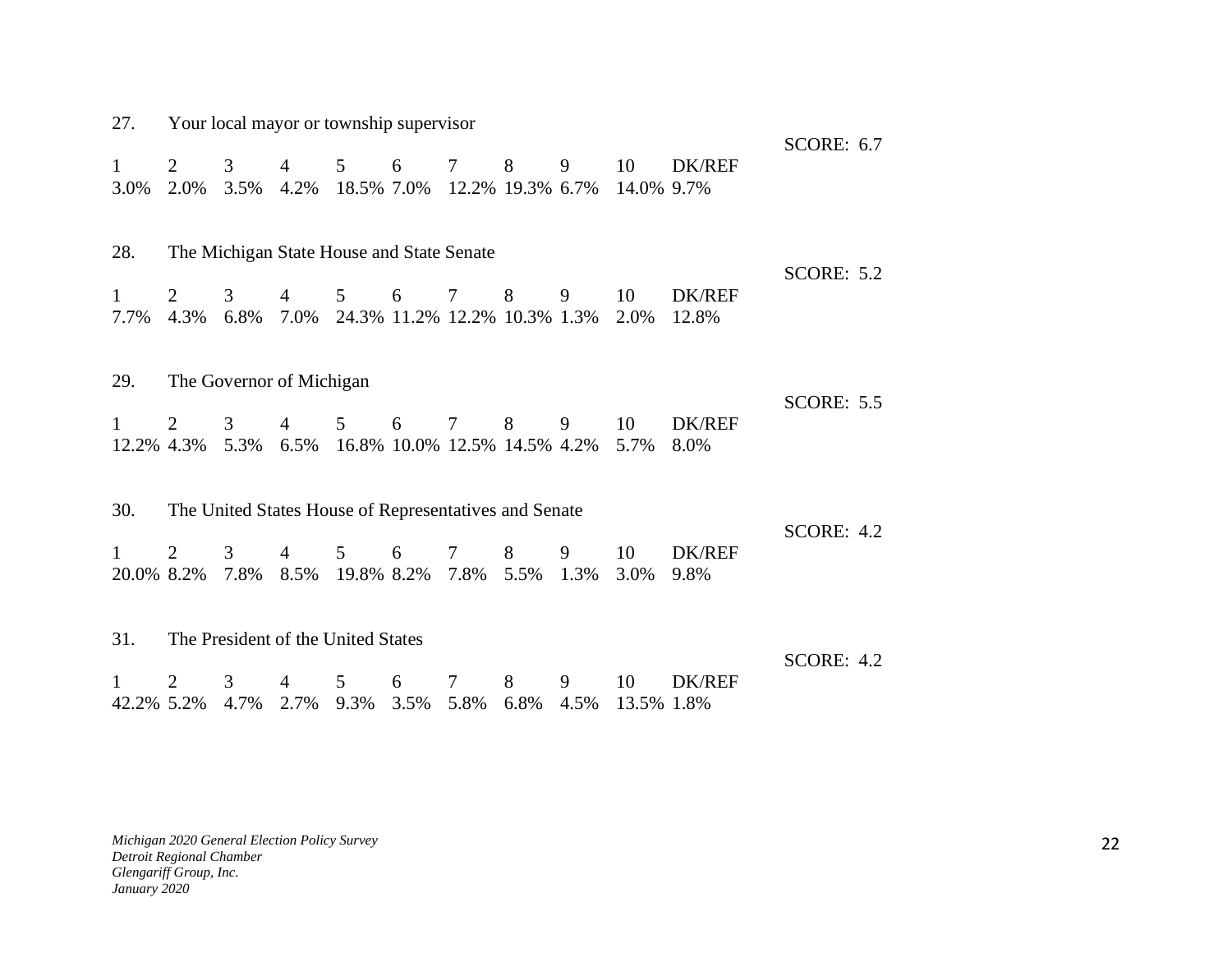32. And using that same scale, how would you rank the civility of social media like Facebook and Twitter.

SCORE; 3.6

|  |  |  |  |  | 1 2 3 4 5 6 7 8 9 10 DK/REF                                |
|--|--|--|--|--|------------------------------------------------------------|
|  |  |  |  |  | 27.8% 7.3% 11.5% 7.8% 17.0% 3.8% 3.8% 3.7% 1.0% 3.0% 13.2% |

33. Do you support or oppose banning political ads on Facebook? ASK: WOULD THAT BE STRONGLY SUPPORT/OPPOSE OR JUST SOMEWHAT SUPPORT/OPPOSE?

|    | Strongly support                | 36.3% (218) |
|----|---------------------------------|-------------|
| 2. | Somewhat support                | 15.5% (93)  |
| 3. | Somewhat oppose                 | 13.5% (81)  |
| 4. | Strongly oppose                 | 18.5% (111) |
| 5. | Don't Know/ RefusedDO NOT OFFER | 16.2% (97)  |

34. Do you think our nation provides the same job opportunities to people of color?

| 1. | <b>Yes</b>                      | 39.5% (237)  |  |
|----|---------------------------------|--------------|--|
| 2. | $N_{\Omega}$                    | 52.2% (313)  |  |
| 3. | Don't Know/ RefusedDO NOT OFFER | $8.3\%$ (50) |  |

35. Do you think our nation provides the same loan opportunities to people of color starting a small business?

| 1. | Yes.                            | 33.7% (202) |
|----|---------------------------------|-------------|
|    |                                 | 48.5% (291) |
|    | Don't Know/ RefusedDO NOT OFFER | 17.8% (107) |

36. Do you think people of color starting a small business have the same support system to help run their businesses as everyone else?

| 1. | <b>Yes</b>                      | 35.5% (213) |
|----|---------------------------------|-------------|
| 2. | No.                             | 51.2% (307) |
| 3. | Don't Know/ RefusedDO NOT OFFER | 13.3% (80)  |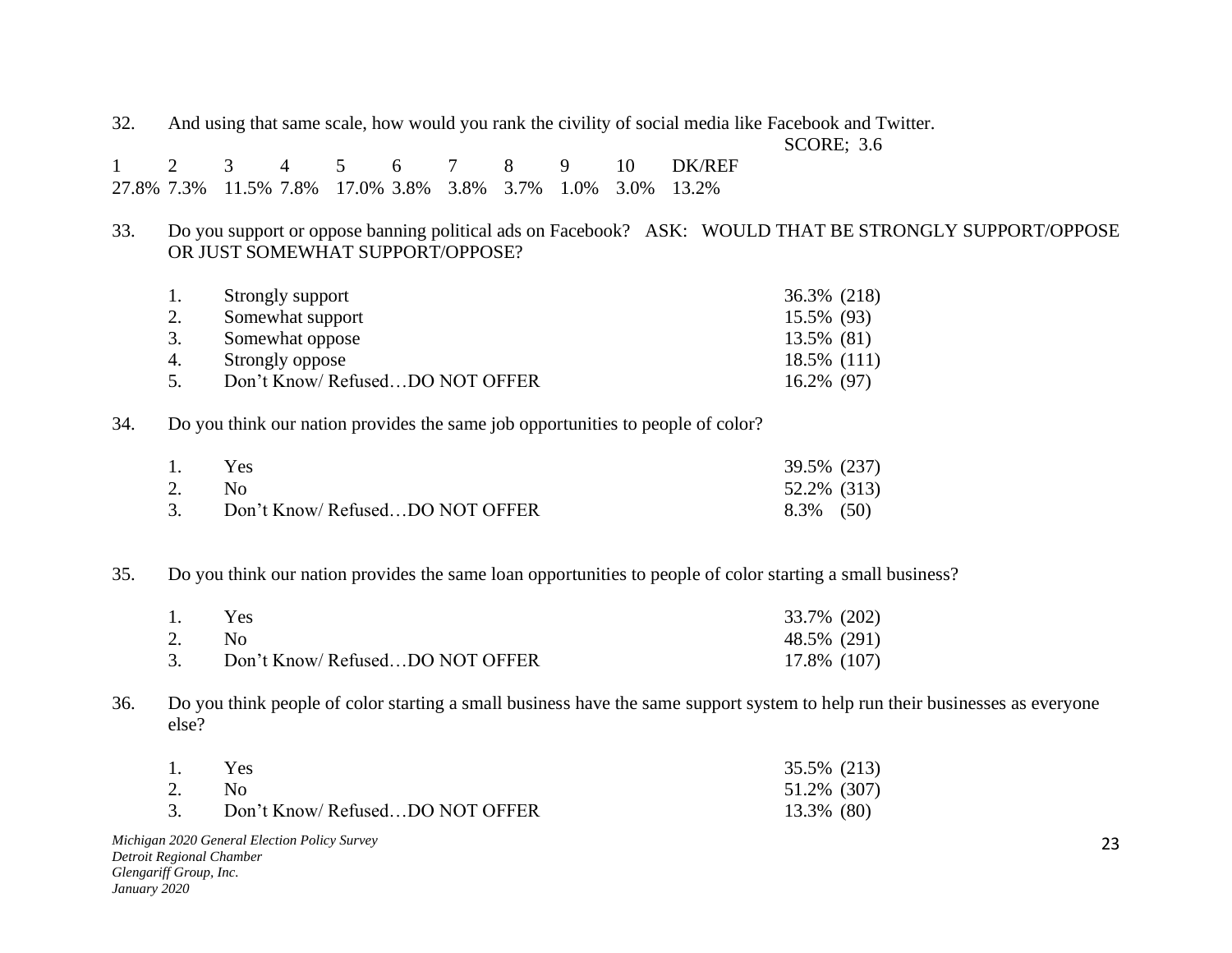37. Do you think our nation provides the same access to voting to people of color?

| 1. Yes |                                   | 60.7% (364) |  |
|--------|-----------------------------------|-------------|--|
| 2. No  |                                   | 34.7% (208) |  |
|        | 3. Don't Know/RefusedDO NOT OFFER | 4.7% (28)   |  |

Now a few questions for statistical purposes.

38. Generally speaking, would you say you tend to vote mostly for Republican candidates, do you vote mostly for Democratic candidates, or would you say you vote equally for both Republican and Democratic candidates? IF VOTE EQUALLY ASK: WOULD YOU SAY YOU LEAN MORE TO THE DEMOCRATIC PARTY ORMORE TO THE REPUBLICAN PARTY, OR WOULD YOU SAY YOU ARE AN INDEPENDENT VOTER?

| -1. | <b>Strongly Democratic</b>           | 28.8% (173)  |
|-----|--------------------------------------|--------------|
| 2.  | Lean Democratic                      | 8.7% (52)    |
| 3.  | Independent                          | 24.7% (148)  |
| 4.  | Lean Republican                      | 12.0% (72)   |
| 5.  | <b>Strong Republican</b>             | 22.5% (135)  |
| 6.  | Other/Refused/Don't KnowDO NOT OFFER | $3.3\%$ (20) |

39. And on a scale of one to ten, with one being very low and ten being very high, how motivated are you to vote in this November's Presidential election? You can choose any number from one to ten.

|  |  |  |  |                                                         |                             | Score: $9.6$ |  |
|--|--|--|--|---------------------------------------------------------|-----------------------------|--------------|--|
|  |  |  |  |                                                         | 1 2 3 4 5 6 7 8 9 10 DK/Ref |              |  |
|  |  |  |  | 0.2% 0.2% 0.3% 0.5% 2.0% 0.5% 1.3% 3.8% 3.7% 87.3% 0.2% |                             |              |  |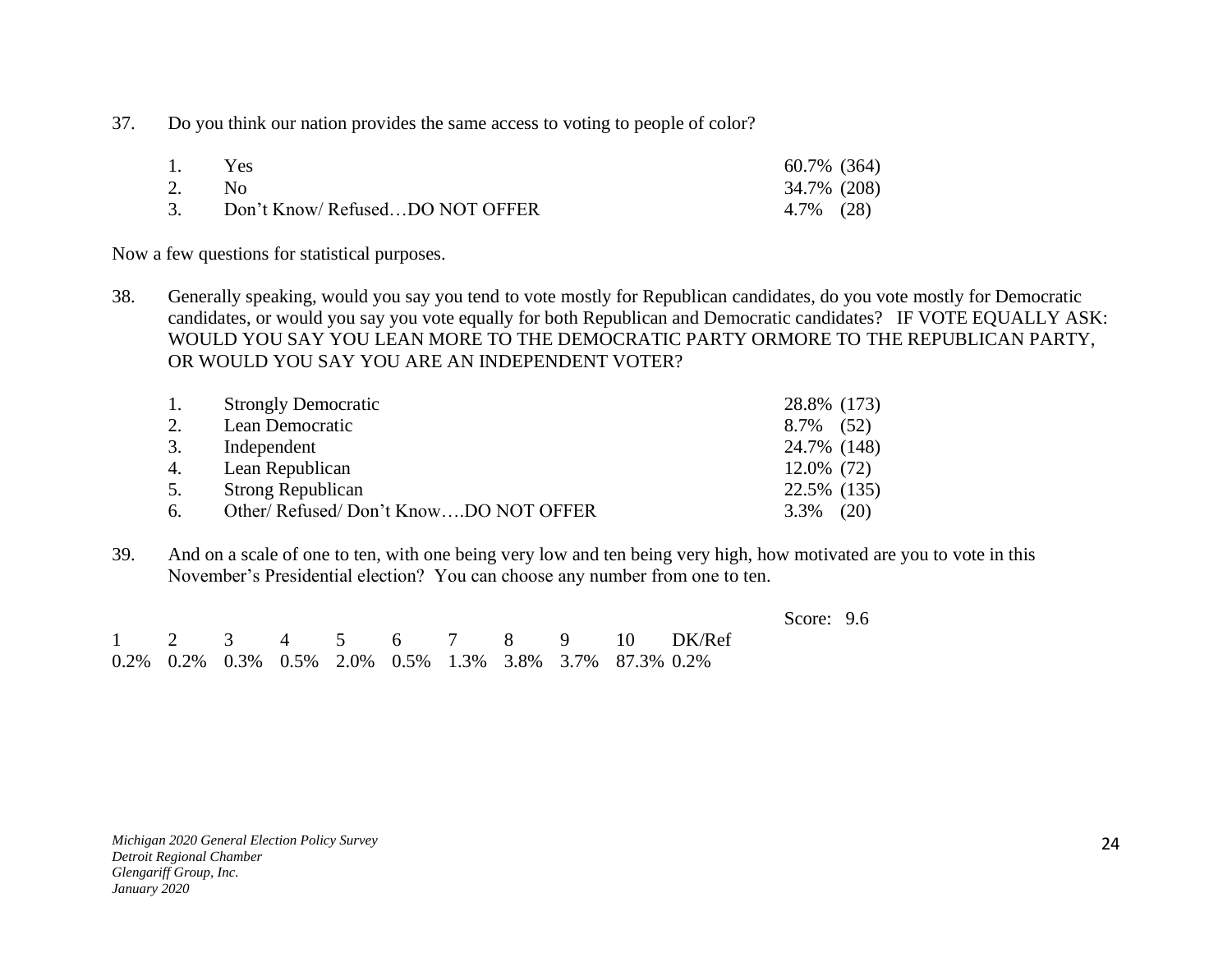40. Is anyone in your household a member of a union or a teachers' association?

|     | 1. | Yes              |                                                         | 30.5% (183)   |      |
|-----|----|------------------|---------------------------------------------------------|---------------|------|
|     | 2. | N <sub>o</sub>   |                                                         | 69.2% (415)   |      |
|     | 3. |                  | Don't Know/RefusedDO NOT OFFER                          | 0.3%          | (2)  |
| 41. |    |                  | What would be the last year of schooling you completed? |               |      |
|     | 1. |                  | High school graduate or less                            | 22.3% (134)   |      |
|     | 2. |                  | Vocational Training/Some Community College/Some College | 31.2% (187)   |      |
|     | 3. | College Graduate |                                                         | 46.0% (276)   |      |
|     | 4. |                  | Don't Know/RefusedDO NOT OFFER                          | 0.5%          | (3)  |
| 42. |    |                  | Could you please tell me in what year you were born?    |               |      |
|     | 1. | 18-29            | $(1991 - 2002)$                                         | 14.8% (89)    |      |
|     | 2. | $30 - 39$        | $(1981 - 1990)$                                         | $12.5\%$ (75) |      |
|     | 3. | 40-49            | $(1971-1980)$                                           | 17.8% (107)   |      |
|     | 4. | 50-64            | $(1956-1970)$                                           | 32.3% (194)   |      |
|     | 5. | $65+$            | (1955 and before)                                       | 21.3% (128)   |      |
|     | 6. |                  | Don't Know/RefusedDO NOT OFFER                          | 1.2%          | (7)  |
| 43. |    |                  | And what is your race or ethnic background?             |               |      |
|     | 1. | Caucasian        |                                                         | 75.2% (451)   |      |
|     | 2. | African American |                                                         | 13.0% (78)    |      |
|     | 3. |                  | Hispanic/Puerto Rican/Mexican American                  | 1.8%          | (11) |
|     | 4. | Asian            |                                                         | 0.7%          | (4)  |
|     | 5. |                  | Mixed RaceDO NOT OFFER                                  | 2.2%          | (13) |
|     | 6. | Native American  |                                                         | 0.3%          | (20) |
|     | 7. |                  | Other/ Don't Know/ RefusedDO NOT OFFER                  | 6.8%          | (41) |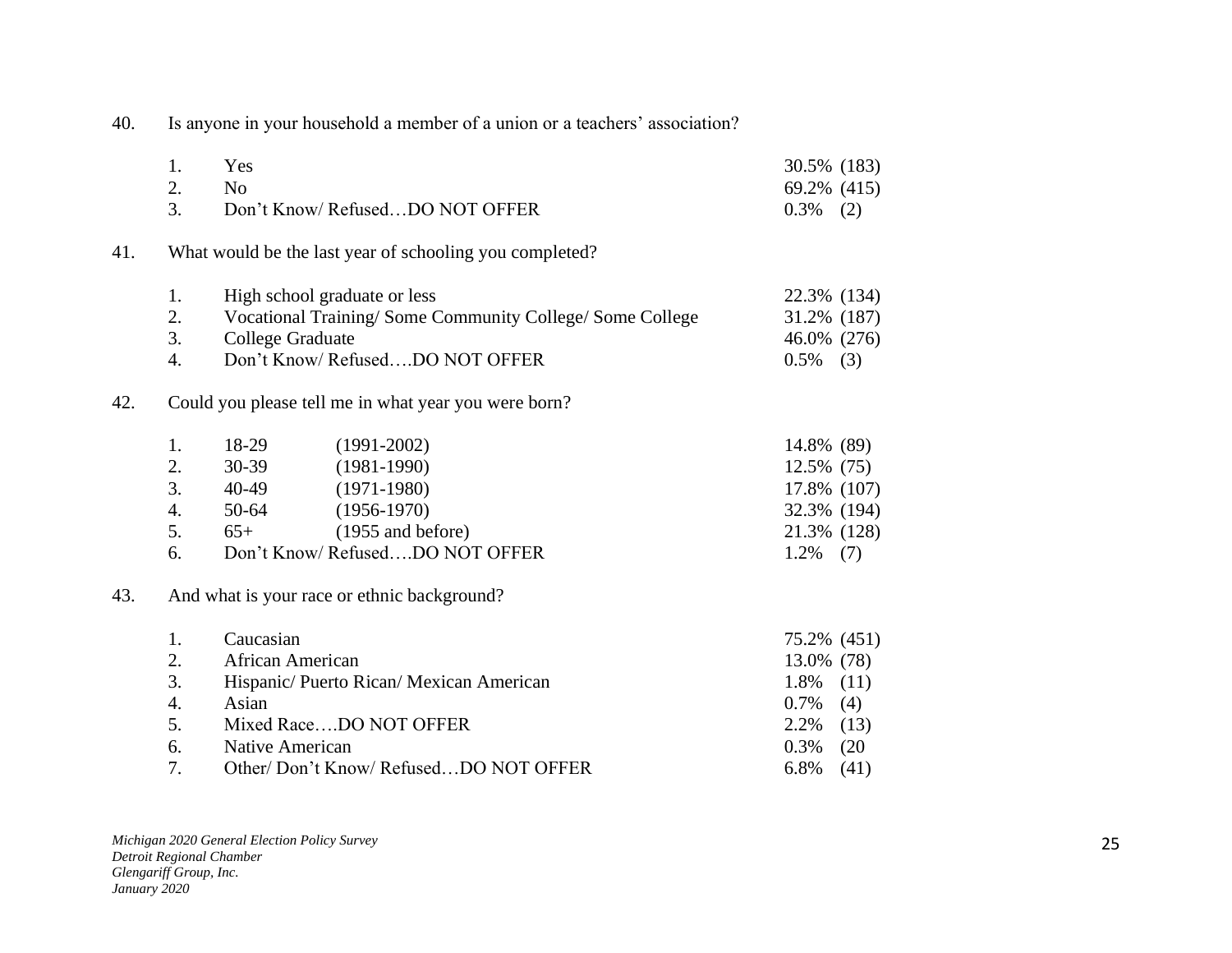| 44. |  | And where would you say you primarily get your POLITICAL news? |
|-----|--|----------------------------------------------------------------|
|     |  |                                                                |

|     | 1.        | Local television news                                  | 23.8% (143)  |  |
|-----|-----------|--------------------------------------------------------|--------------|--|
|     | 2.        | Fox News                                               | 13.3% (80)   |  |
|     | 3.        | CNN/MSNBC                                              | 14.0% (84)   |  |
|     | 4.        | Networks (ABC/CBS/NBC)                                 | 7.5%<br>(45) |  |
|     | 5.        | Radio                                                  | 7.5%<br>(45) |  |
|     | 6.        | Newspapers and newspaper websites                      | 13.5% (81)   |  |
|     | 7.        | Social media like Facebook and Twitter                 | 9.2%<br>(55) |  |
|     | 8.        | Political websites like Breitbart, the Huffington Post | 4.3%<br>(26) |  |
|     |           | the Drudge Report                                      |              |  |
|     | 9.        | Other                                                  | (20)<br>3.3% |  |
|     | 10.       | Don't Know/RefusedDO NOT OFFER                         | 3.5%<br>(21) |  |
| 45. |           | Gender: BY OBSERVATION                                 |              |  |
|     | 1.        | Male                                                   | 48.0% (288)  |  |
|     | 2.        | Female                                                 | 52.0% (312)  |  |
| 46. | Telephone |                                                        |              |  |
|     | 1.        | Cell                                                   | 38.0% (228)  |  |
|     | 2.        | Landline                                               | 62.0% (372)  |  |

46.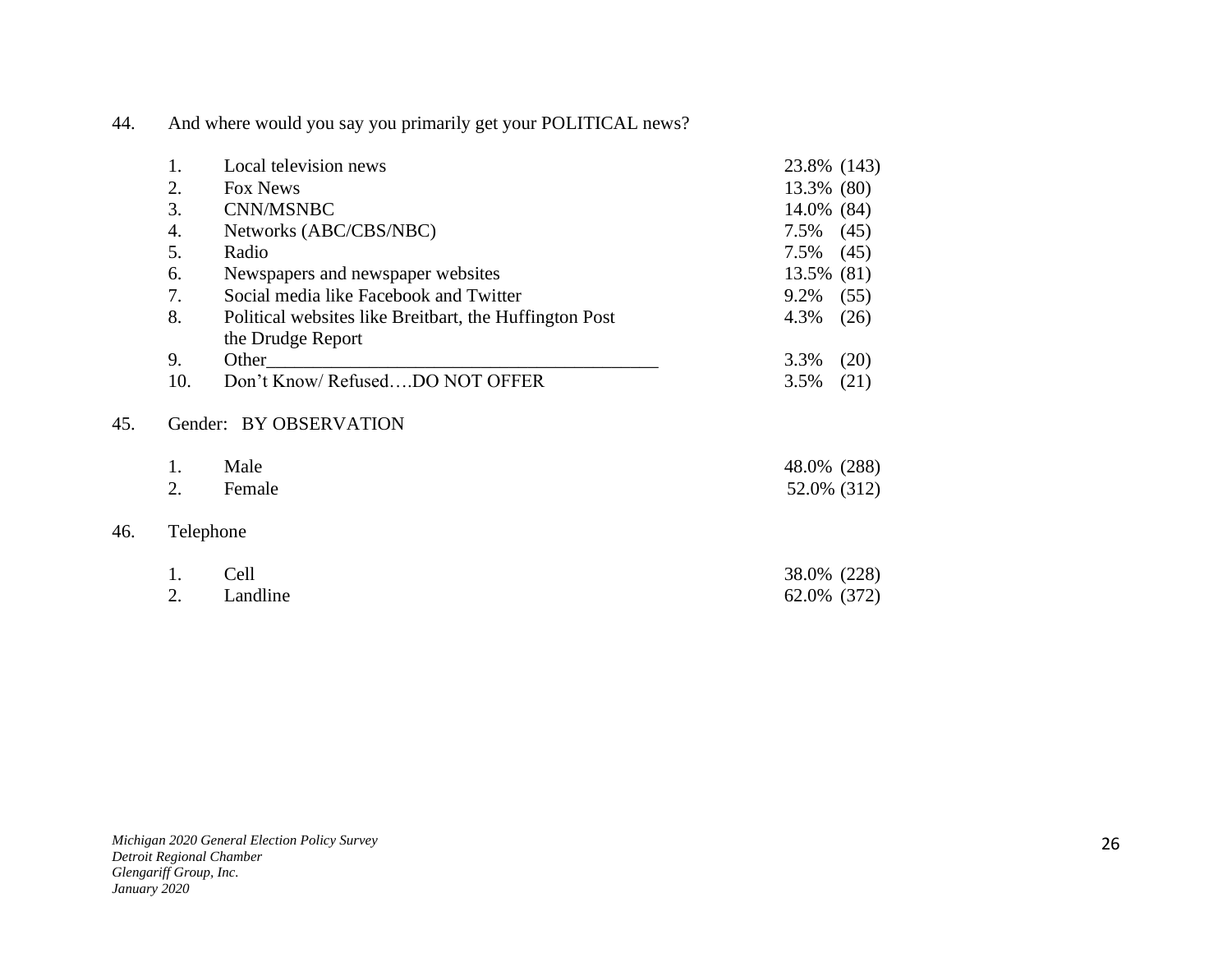3. Generally speaking, do you think the nation is on the right track or would you say it is on the wrong track?

|                   |             | Right Wrong |
|-------------------|-------------|-------------|
| Out               |             | 42.7% 39.9% |
| Metro             | 28.3% 51.1% |             |
|                   |             |             |
| <b>Strong Dem</b> | 8.7% 79.8%  |             |
| Lean Dem          | 7.7%        | 65.4%       |
| Independent       | 31.1% 43.2% |             |
| Lean GOP          | 54.2%       | 23.6%       |
| Strong GOP        | 77.0%       | 11.9%       |
|                   |             |             |
| Male              | 44.4% 37.8% |             |
| Female            | 26.9% 52.9% |             |
|                   |             |             |
| White             | 40.6% 41.0% |             |
| <b>Black</b>      | 12.8% 67.9% |             |
| High              | 37.3% 38.8% |             |
| Some Post         | 36.9% 43.3% |             |
| College           | 33.0% 51.1% |             |
|                   |             |             |
| 18-29             | 24.7%       | 49.4%       |
| 30-39             | 37.3% 44.0% |             |
| 40-49             | 35.5% 42.1% |             |
| 50-64             | 36.1% 48.5% |             |
| $65+$             | 40.6% 41.4% |             |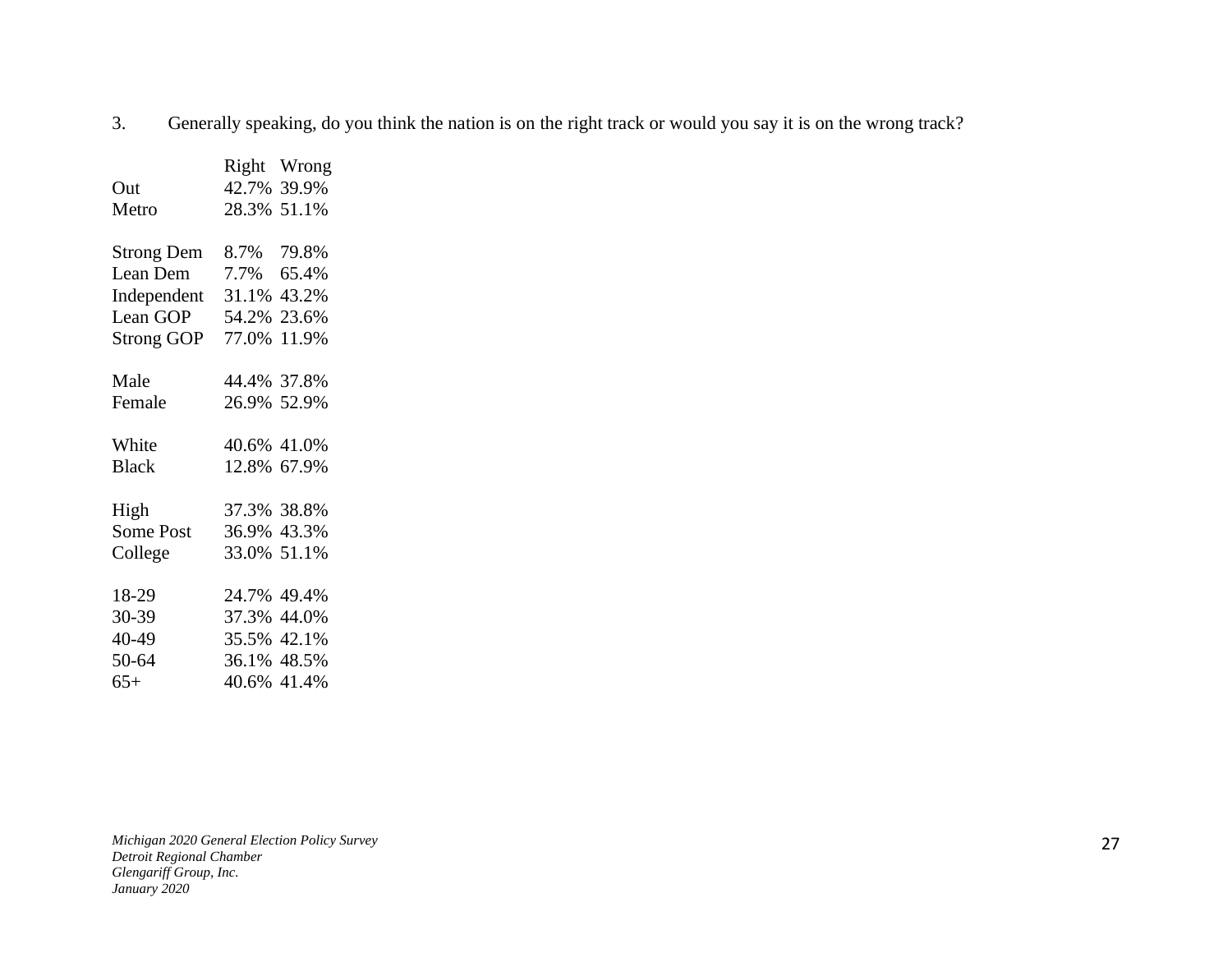|                   | Trump | Jobs/Economy | <b>Health Care</b> | <b>Political Divide</b> | Chance of War              |
|-------------------|-------|--------------|--------------------|-------------------------|----------------------------|
| Out               | 14.7% | 12.3%        | 9.9%               | 9.9%                    | 7.8%                       |
| Metro             | 15.6% | 12.7%        | 10.1%              | 8.1%                    | 9.8%                       |
| <b>Strong Dem</b> | 31.8% | 8.7%         | 10.4%              | 2.3%                    | 11.6%                      |
| Lean Dem          | 17.3% | 9.6%         | 5.8%               | 3.8%                    | 9.6%                       |
| Independent       | 8.1%  | 13.5%        | 12.8%              | 6.1%                    | 11.5%                      |
| Lean GOP          | 8.3%  | 18.1%        | 8.3%               | 13.9%                   | 1.4%                       |
| <b>Strong GOP</b> | 4.4%  | 14.8%        | 8.1%               | 20.0%                   | 5.9%<br>*15.6% Immigration |
| Male              | 13.5% | 14.6%        | 10.8%              | 13.5%                   | 5.6%                       |
| Female            | 16.7% | 10.6%        | 9.3%               | 4.8%                    | 11.9%                      |
| White             | 14.2% | 13.7%        | 9.8%               | 10.4%                   | $6.9\%$                    |
| <b>Black</b>      | 21.8% | 9.0%         | 11.5%              | 1.3%                    | 23.1%                      |
| High              | 19.4% | 15.7%        | 6.7%               | 7.5%                    | 11.9%                      |
| Some Post         | 10.7% | 10.7%        | 9.1%               | 11.2%                   | 12.3%                      |
| College           | 15.9% | 12.3%        | 12.3%              | 7.6%                    | 5.1%                       |
| 18-29             | 9.0%  | 11.2%        | 4.5%               | 5.6%                    | 15.7%                      |
| 30-39             | 8.0%  | 20.0%        | 8.0%               | 8.0%                    | 8.0%                       |
| 40-49             | 13.1% | 12.1%        | 14.0%              | 8.4%                    | 2.8%                       |
| 50-64             | 19.1% | 12.9%        | 12.9%              | 7.7%                    | 7.2%                       |
| $65+$             | 19.5% | 8.6%         | 7.8%               | 14.1%                   | 12.5%                      |

4. And what do you think is the most important issue facing our nation right now?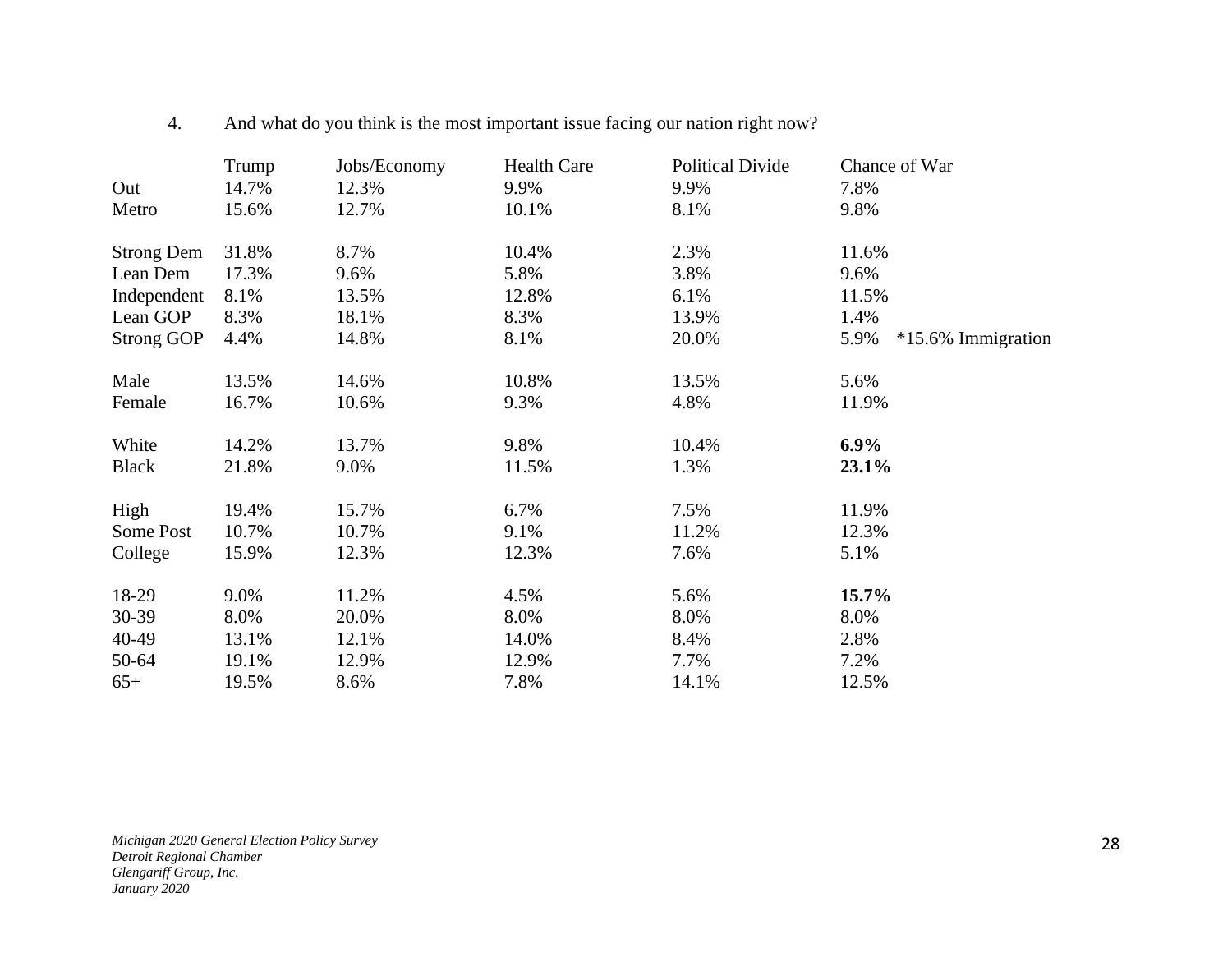5. And what about Michigan, do you think Michigan is on the right track or would you say it on the wrong track?

|                   | Right Wrong |
|-------------------|-------------|
| Out               | 49.1% 31.4% |
| Metro             | 43.3% 34.9% |
|                   |             |
| <b>Strong Dem</b> | 54.9% 26.6% |
| Lean Dem          | 51.9% 21.2% |
| Independent       | 52.0% 27.7% |
| Lean GOP          | 33.3% 38.9% |
| <b>Strong GOP</b> | 34.1% 50.4% |
|                   |             |
| Male              | 47.9% 35.1% |
| Female            | 44.6% 31.4% |
|                   |             |
| White             | 45.2% 32.6% |
| <b>Black</b>      | 57.7% 25.6% |
|                   |             |
| High              | 47.8% 32.1% |
| Some Post         | 47.1% 35.3% |
| College           | 45.3% 31.5% |
|                   |             |
| 18-29             | 44.9% 36.0% |
| 30-39             | 44.0% 34.7% |
| 40-49             | 46.7% 30.8% |
| 50-64             | 44.8% 37.6% |
| $65+$             | 50.8% 23.4% |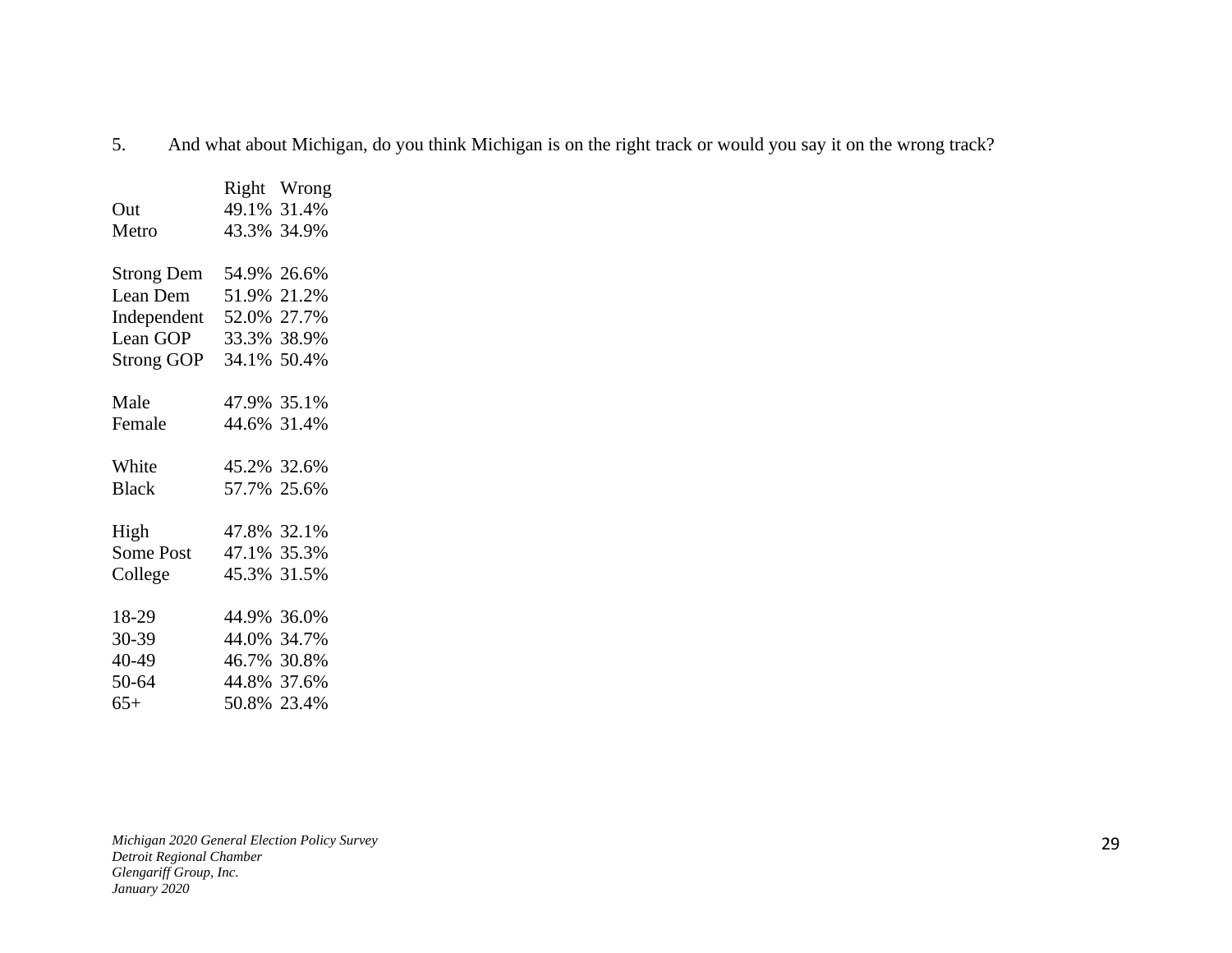|                   | Roads | Jobs  | Education | Sewer/Water |                              |
|-------------------|-------|-------|-----------|-------------|------------------------------|
| Out               | 27.6% | 15.7% | 8.9%      | 6.1%        |                              |
| Metro             | 31.3% | 20.2% | 5.5%      | 6.5%        |                              |
| <b>Strong Dem</b> | 26.0% | 16.8% | 7.5%      | 9.8%        |                              |
| Lean Dem          | 25.0% | 19.2% | 5.8%      | 5.8%        |                              |
| Independent       | 24.3% | 17.6% | 2.7%      | 7.4%        |                              |
| Lean GOP          | 38.9% | 18.1% | 5.6%      | 1.4%        |                              |
| <b>Strong GOP</b> | 34.1% | 20.0% | 5.2%      | 3.0%        |                              |
| Male              | 33.0% | 21.2% | 3.5%      | 5.2%        |                              |
| Female            | 26.3% | 15.1% | 10.6%     | 7.4%        |                              |
| White             | 30.4% | 24.4% | 8.6%      | 5.3%        |                              |
| <b>Black</b>      | 26.9% | 26.9% | 1.3%      | 15.4%       | *16.7% Cost of Car Insurance |
| High              | 29.9% | 17.2% | 1.5%      | 6.7%        |                              |
| Some Post         | 31.6% | 18.2% | 6.4%      | 6.4%        |                              |
| College           | 28.3% | 18.5% | 10.5%     | 6.2%        |                              |
| 18-29             | 20.2% | 18.0% | 6.7%      | 10.1%       |                              |
| 30-39             | 26.7% | 20.0% | 10.7%     | 9.3%        |                              |
| 40-49             | 24.3% | 16.8% | 13.1%     | 3.7%        |                              |
| 50-64             | 36.1% | 20.6% | 3.6%      | 3.1%        |                              |
| $65+$             | 32.8% | 14.1% | 4.7%      | 9.4%        |                              |

6. And what do you think is the most important issue facing Michigan right now?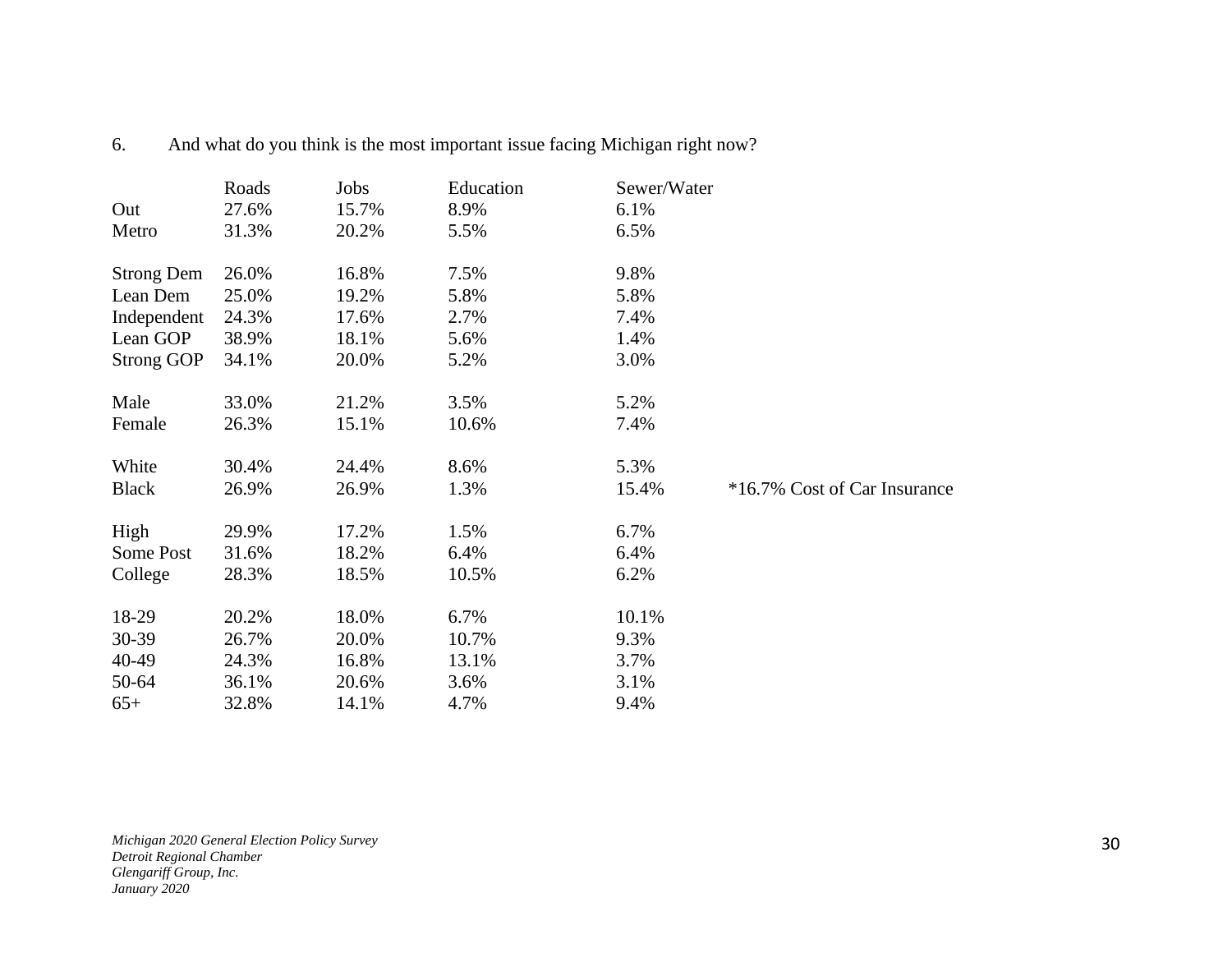7. Would you say the nation's economy is on the right track or would you say it is on the wrong track?

|                   |             | Right Wrong |
|-------------------|-------------|-------------|
| Out               |             | 68.3% 21.8% |
| Metro             |             | 56.4% 31.3% |
|                   |             |             |
| <b>Strong Dem</b> | 35.3% 48.6% |             |
| Lean Dem          | 55.8% 30.8% |             |
| Independent       | 64.9% 23.6% |             |
| Lean GOP          | 83.3% 11.1% |             |
| <b>Strong GOP</b> | 86.7% 8.9%  |             |
|                   |             |             |
| Male              | 71.9%       | 19.4%       |
| Female            | 53.2%       | 33.3%       |
|                   |             |             |
| White             | 67.8% 23.3% |             |
| <b>Black</b>      | 37.2% 47.4% |             |
|                   |             |             |
| High              | 60.4% 28.4% |             |
| Some Post         |             | 66.3% 23.0% |
| College           | 60.1% 23.0% |             |
|                   |             |             |
| 18-29             | 57.3% 37.1% |             |
| 30-39             |             | 53.3% 32.0% |
| 40-49             |             | 65.4% 22.4% |
| 50-64             |             | 64.9% 23.2% |
| $65+$             | 64.8% 23.4% |             |
|                   |             |             |
| 401 K             | 66.1% 22.9% |             |
| No 401K           | 54.7% 34.2% |             |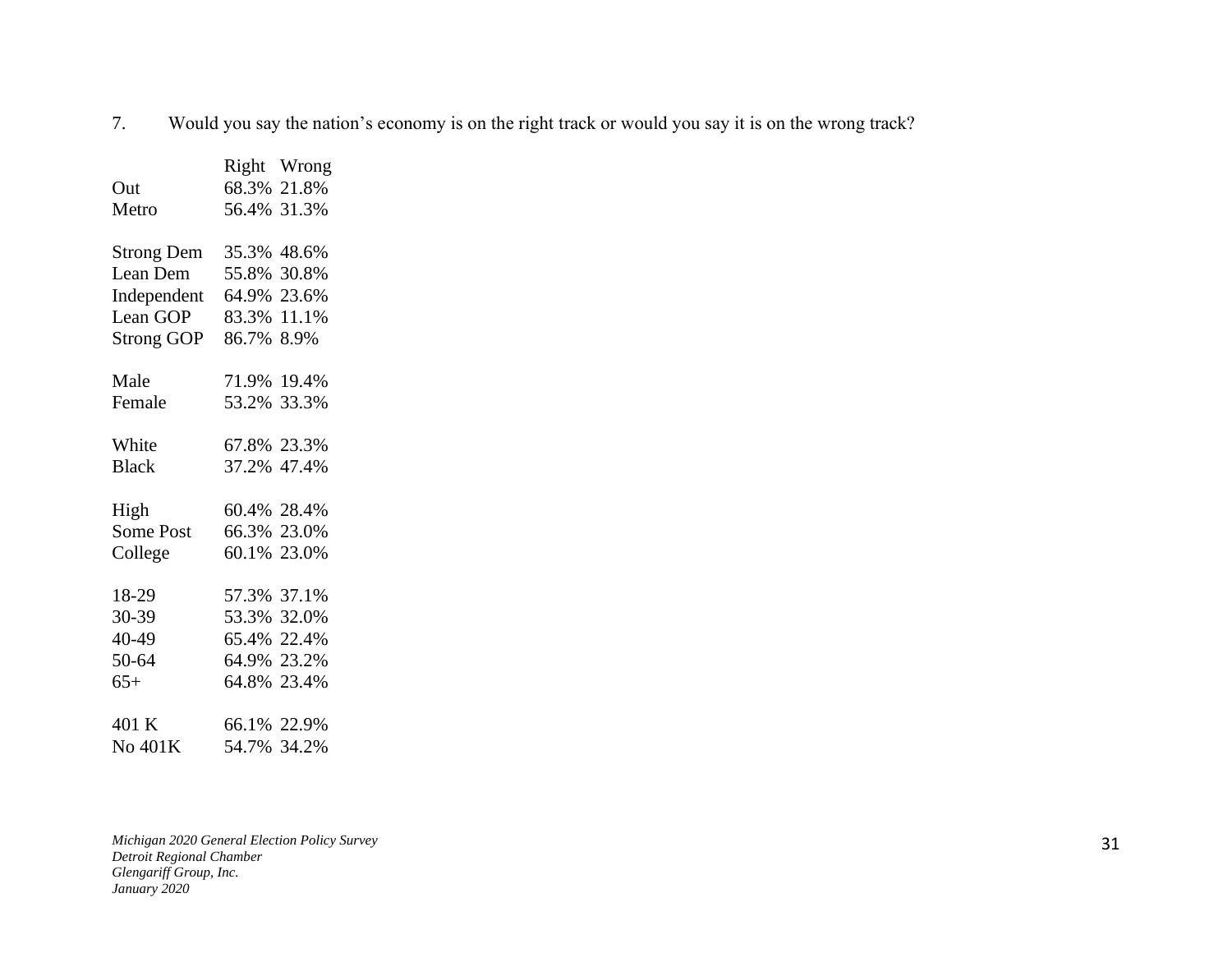8. Would you say the economy is better than it was four years ago, worse than it was four years ago, or the same as it was four years ago?

|                   | <b>Better</b> | Worse             | Same  |
|-------------------|---------------|-------------------|-------|
| Out               | 55.3%         | 13.05             | 29.0% |
| Metro             | 47.2%         | 19.2%             | 28.7% |
|                   |               |                   |       |
| <b>Strong Dem</b> |               | 18.5% 30.1%       | 46.2% |
| Lean Dem          | 40.4% 19.2%   |                   | 36.5% |
| Independent       |               | 49.3% 14.2%       | 30.4% |
| Lean GOP          | 76.4%         | 4.2%              | 18.1% |
| <b>Strong GOP</b> | 87.4%         | 5.2%              | 6.7%  |
| Male              |               | 61.1% 11.5% 24.0% |       |
| Female            |               | 42.0% 20.5%       | 33.3% |
|                   |               |                   |       |
| White             | 59.2%         | 12.2%             | 25.7% |
| <b>Black</b>      |               | 15.4% 34.6%       | 47.4% |
| High              | 51.5%         | 19.4%             | 26.9% |
| Some Post         | 51.9%         | 13.9%             | 28.9% |
| College           | 50.4%         | 16.3%             | 29.7% |
|                   |               |                   |       |
| 18-29             | 43.8%         | 22.5%             | 24.7% |
| 30-39             | 48.0%         | 20.0%             | 26.7% |
| 40-49             | 53.3%         | 17.8%             | 26.2% |
| 50-64             |               | 56.2% 10.3%       | 31.4% |
| $65+$             | 49.2%         | 16.4%             | 31.3% |
| 401 K             | 57.8%         | 10.5%             | 28.3% |
| No 401K           | 36.8%         | 27.4%             | 30.5% |
|                   |               |                   |       |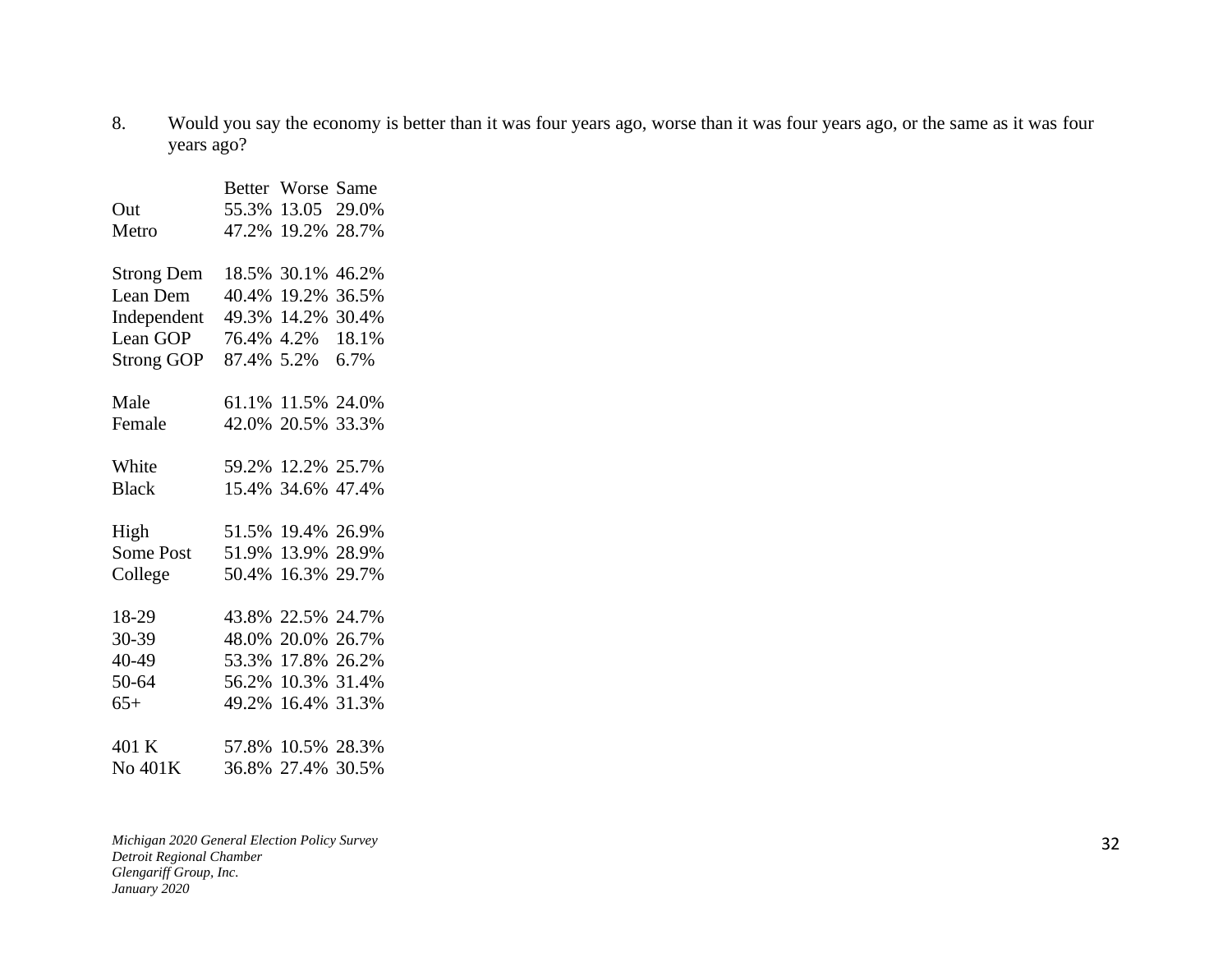9. Are your household finances better than they were four years ago, worse than they were four years ago, or about the same as they were four years ago?

|                   | <b>Better</b> | Worse Same        |       |
|-------------------|---------------|-------------------|-------|
| Out               | 38.9%         | 15.7% 44.0%       |       |
| Metro             | 37.8%         | 18.9% 40.1%       |       |
|                   |               |                   |       |
| <b>Strong Dem</b> | 19.7% 24.3%   |                   | 55.5% |
| Lean Dem          | 19.2%         | 28.8%             | 50.0% |
| Independent       |               | 37.2% 16.9%       | 41.2% |
| Lean GOP          |               | 51.4% 11.1%       | 37.5% |
| <b>Strong GOP</b> | 65.2% 5.9%    |                   | 26.7% |
| Male              |               | 42.4% 14.6% 41.0% |       |
| Female            | 34.6%         | 19.9% 42.9%       |       |
|                   |               |                   |       |
| White             |               | 43.2% 14.4%       | 40.6% |
| <b>Black</b>      |               | 12.8% 30.8% 56.4% |       |
| High              |               | 26.1% 17.2%       | 55.2% |
| Some Post         |               | 39.6% 18.7%       | 39.0% |
| College           |               | 43.5% 16.7%       | 37.7% |
|                   |               |                   |       |
| 18-29             |               | 44.9% 18.0%       | 31.5% |
| 30-39             |               | 46.7% 8.0%        | 45.3% |
| 40-49             | 50.5%         | 21.5%             | 27.1% |
| 50-64             |               | 36.6% 15.5%       | 45.4% |
| $65+$             | 22.7% 20.3%   |                   | 55.5% |
| 401K              |               | 46.5% 12.9%       | 39.8% |
| No 401K           | 24.2% 25.8%   |                   | 47.4% |
|                   |               |                   |       |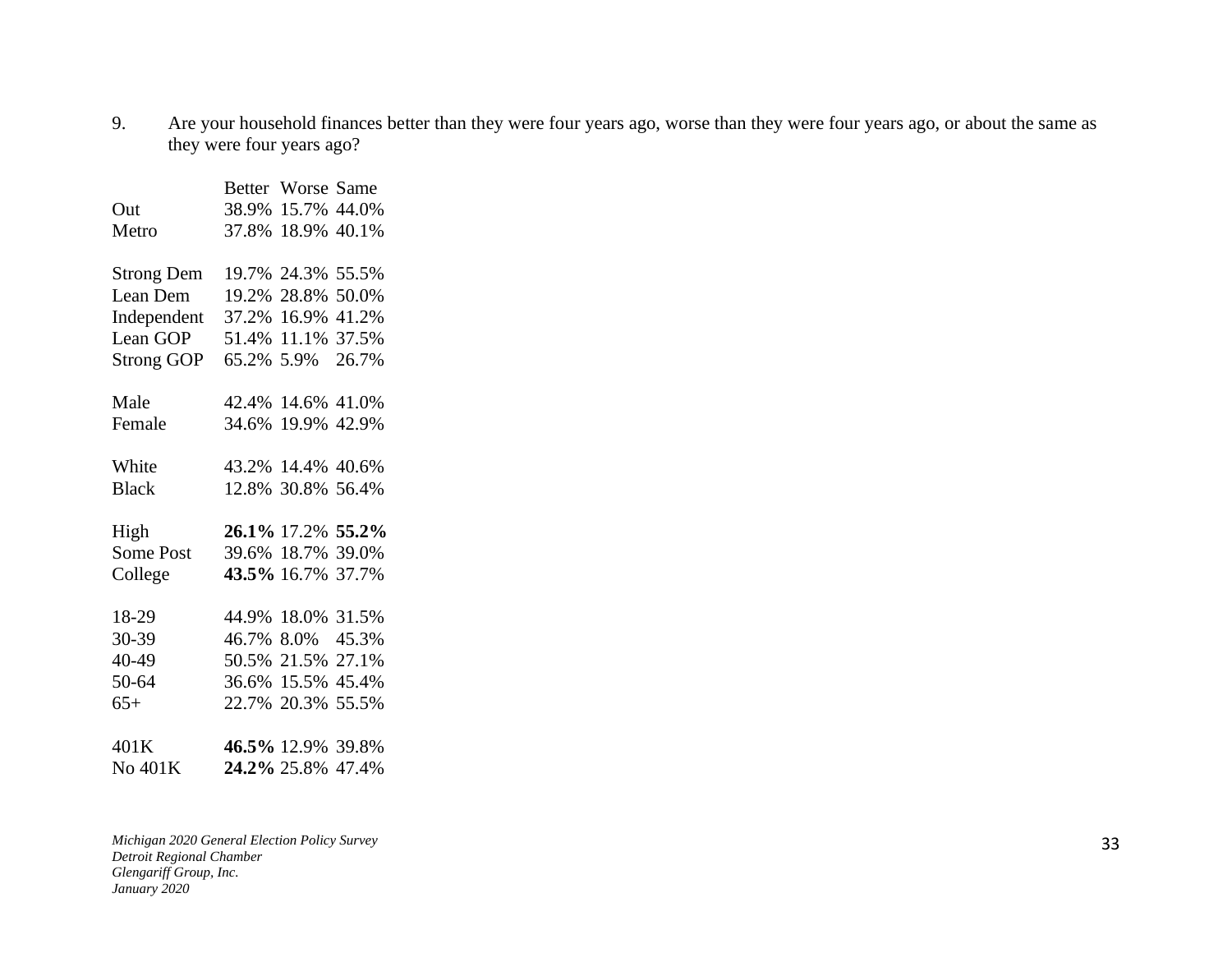## 10. Do you have stocks or a 401K investment plan?

|                   | Yes         | N <sub>0</sub> |
|-------------------|-------------|----------------|
| Out               | 65.2% 31.4% |                |
| Metro             | 64.5% 31.9% |                |
|                   |             |                |
| <b>Strong Dem</b> | 60.1% 37.6% |                |
| Lean Dem          | 65.4% 34.6% |                |
| Independent       | 61.5% 35.1% |                |
| Lean GOP          | 66.7%       | 26.4%          |
| <b>Strong GOP</b> | 74.8%       | 23.0%          |
|                   |             |                |
| Male              | 69.4% 27.8% |                |
| Female            | 60.6% 35.3% |                |
|                   |             |                |
| White             | 69.2% 27.5% |                |
| <b>Black</b>      | 43.6% 55.1% |                |
|                   |             |                |
| High              | 47.8% 47.8% |                |
| Some Post         | 56.7% 41.7% |                |
| College           | 79.0% 17.4% |                |
|                   |             |                |
| 18-29             | 37.1%       | 60.7%          |
| 30-39             | 74.7%       | 25.3%          |
| 40-49             | 69.2% 28.0% |                |
| 50-64             | 77.3% 19.6% |                |
| $65+$             | 56.3% 38.3% |                |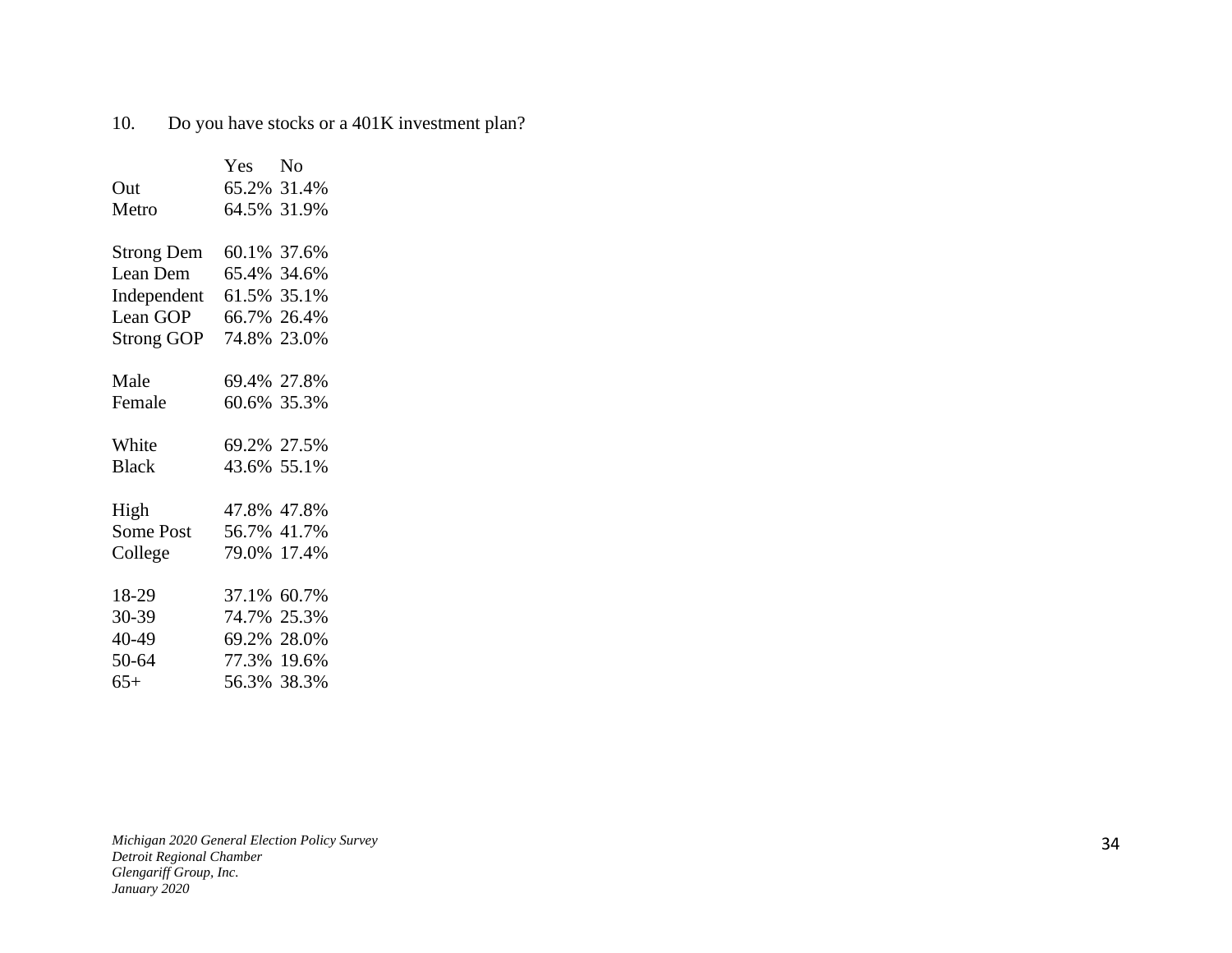11. Would you say that our current trade policy with China is helping or hurting our nation's economy?

|                   | Helping | Hurting |
|-------------------|---------|---------|
| Out               | 31.4%   | 35.5%   |
| Metro             | 24.1%   | 42.7%   |
|                   |         |         |
| <b>Strong Dem</b> | 9.8%    | 57.8%   |
| Lean Dem          | 7.7%    | 51.9%   |
| Independent       | 23.6%   | 35.8%   |
| Lean GOP          | 40.3%   | 27.8%   |
| <b>Strong GOP</b> | 54.1%   | 23.7%   |
|                   |         |         |
| Male              | 36.1%   | 38.2%   |
| Female            | 19.9%   | 40.1%   |
|                   |         |         |
| White             | 30.6%   | 37.5%   |
| <b>Black</b>      | 11.5%   | 47.4%   |
|                   |         |         |
| High              | 32.1%   | 32.8%   |
| <b>Some Post</b>  | 31.6%   | 33.2%   |
| College           | 22.8%   | 46.4%   |
|                   |         |         |
| 18-29             | 19.1%   | 32.6%   |
| 30-39             | 22.7%   | 38.7%   |
| 40-49             | 33.6%   | 33.6%   |
| 50-64             | 26.8%   | 45.9%   |
| $65+$             | 32.8%   | 37.5%   |
|                   |         |         |
| Union             | 22.4%   | 41.0%   |
| Non               | 30.1%   | 38.3%   |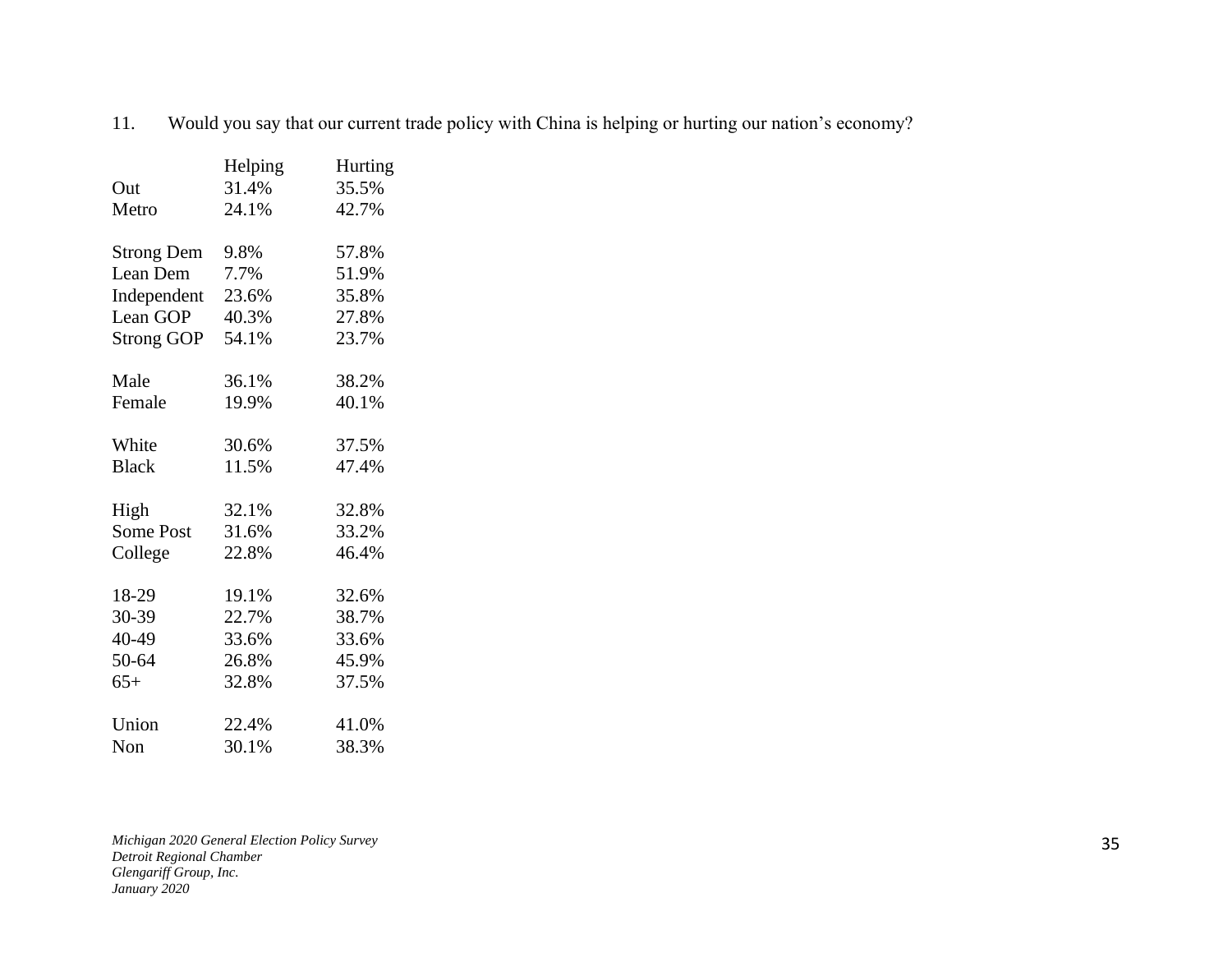12. Would you say that the current trade strategy with China will be good for Michigan's economy, bad for Michigan's economy or will have no effect on Michigan's economy?

|                   |                   | Good Bad No Effect | Don't Know |
|-------------------|-------------------|--------------------|------------|
| Out               | 33.8% 25.6% 13.0% |                    | 27.6%      |
| Metro             |                   | 28.3% 28.3% 12.1%  | 31.3%      |
| <b>Strong Dem</b> | 13.3% 43.9% 13.3% |                    | 29.5%      |
| Lean Dem          | 11.5% 26.9% 21.2% |                    | 40.4%      |
| Independent       |                   | 25.0% 25.7% 10.8%  | 38.5%      |
| Lean GOP          | 41.7% 20.8% 18.1% |                    | 19.4%      |
| Strong GOP        | 63.0% 11.9% 5.2%  |                    | 20.0%      |
| Male              | 41.3% 26.4% 13.5% |                    | 18.8%      |
| Female            | 21.5% 27.6% 11.5% |                    | 39.4%      |
| White             | 34.1% 26.6% 10.9% |                    | 28.4%      |
| <b>Black</b>      | 16.7% 30.8% 20.5% |                    | 32.1%      |
| High              | 33.6% 17.9% 17.9% |                    | 30.6%      |
| Some Post         | 32.6% 22.5% 15.0% |                    | 29.9%      |
| College           | 28.6% 34.4% 8.3%  |                    | 28.6%      |
| 18-29             | 16.9% 21.3% 18.0% |                    | 43.8%      |
| $30-39$           | 21.3% 33.3% 13.3% |                    | 32.0%      |
| 40-49             | 35.5% 28.0% 8.4%  |                    | 28.0%      |
| 50-64             |                   | 36.1% 28.9% 10.3%  | 24.7%      |
| $65+$             | 34.4% 22.7% 14.8% |                    | 28.1%      |
| Union             | 27.9% 29.5% 10.4% |                    | 32.2%      |
| Non               | 32.5% 25.5% 13.5% |                    | 28.4%      |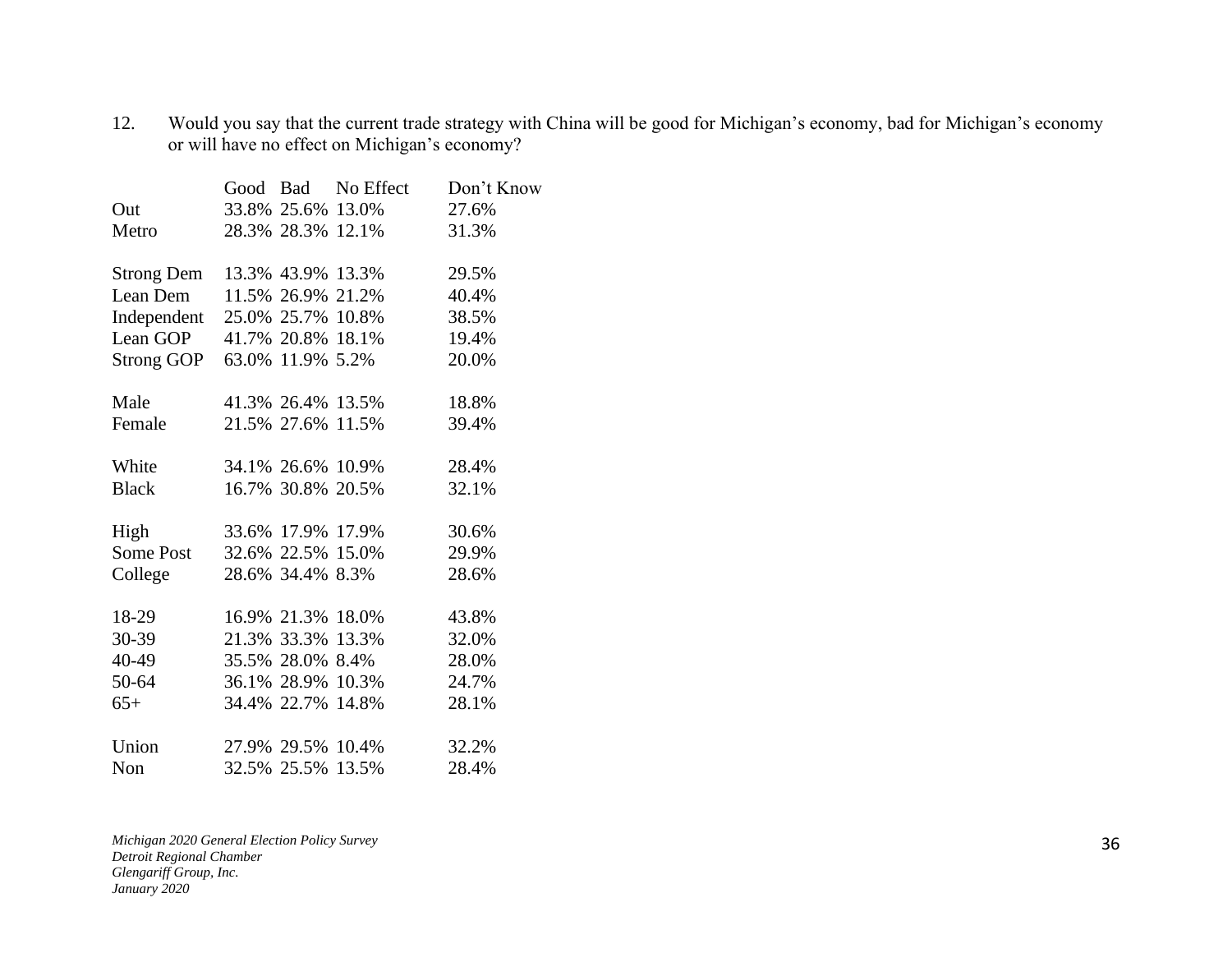|                   | Free Trade Advantage | Free Trade Disadvantage |
|-------------------|----------------------|-------------------------|
| Out               | 42.3%                | 39.6%                   |
| Metro             | 36.8%                | 47.6%                   |
|                   |                      |                         |
| <b>Strong Dem</b> | 37.6%                | 46.8%                   |
| Lean Dem          | 40.4%                | 44.2%                   |
| Independent       | 27.0%                | 51.4%                   |
| Lean GOP          | 40.3%                | 50.3%                   |
| <b>Strong GOP</b> | 54.8%                | 28.1%                   |
|                   |                      |                         |
| Male              | 44.8%                | 41.0%                   |
| Female            | 34.6%                | 46.2%                   |
|                   |                      |                         |
| White             | 41.0%                | 42.6%                   |
| <b>Black</b>      | 25.6%                | 57.7%                   |
|                   |                      |                         |
| High              | 39.6%                | 38.8%                   |
| Some Post         | 33.7%                | 49.7%                   |
| College           | 43.1%                | 42.0%                   |
|                   |                      |                         |
| 18-29             | 37.1%                | 49.4%                   |
| 30-39             | 41.3%                | 49.3%                   |
| 40-49             | 31.8%                | 43.9%                   |
| 50-64             | 36.6%                | 49.0%                   |
| $65+$             | 50.8%                | 28.9%                   |
|                   |                      |                         |
| Union             | 37.2%                | 44.3%                   |
| Non               | 40.5%                | 43.4%                   |

13. Which statement more closely reflects your position on trade? [READ 1-2]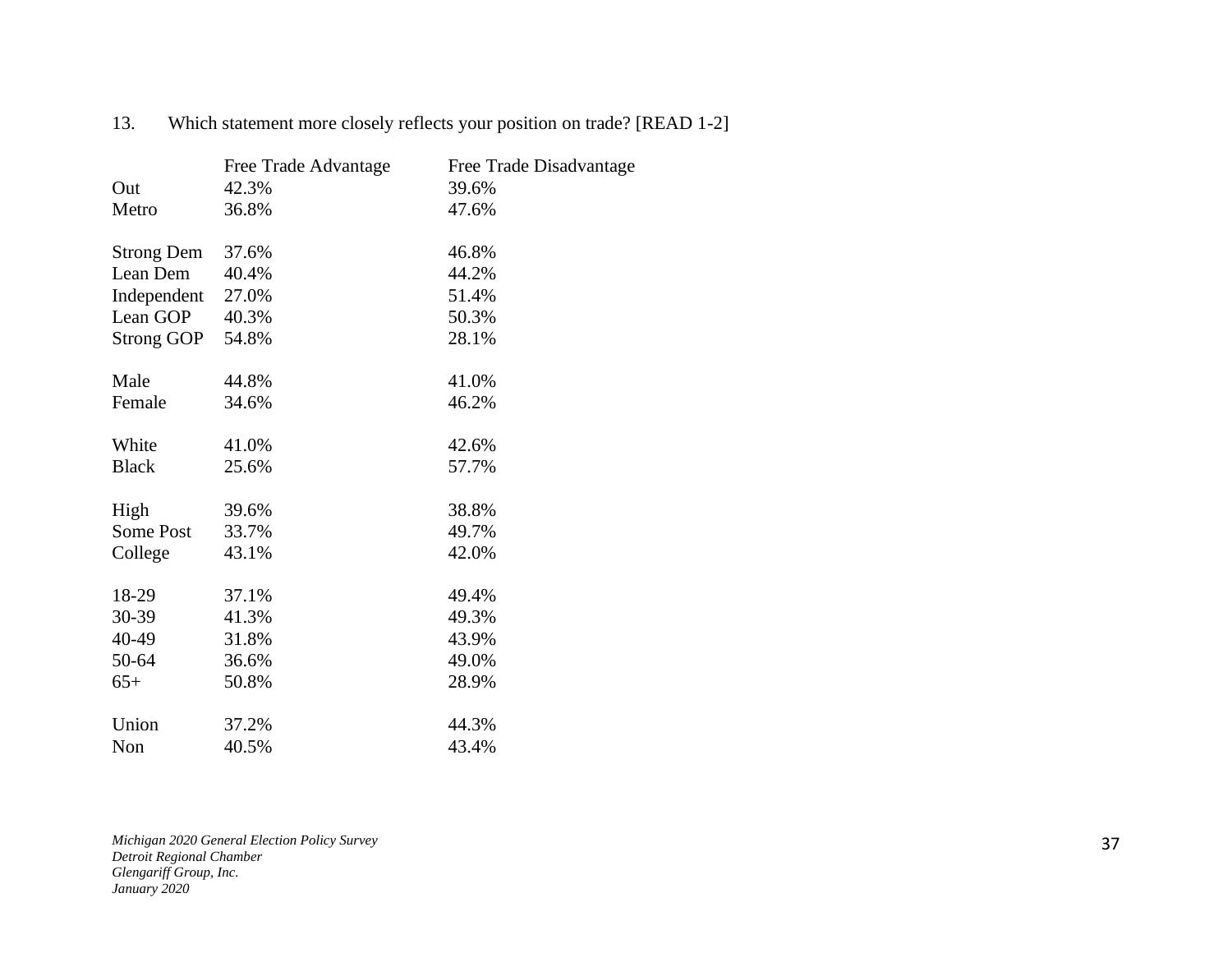#### 14. Do you support or oppose requiring health insurance companies to cover people with pre-existing conditions? ASK: WOULD THAT BE STRONGLY SUPPORT/OPPOSE OR JUST SOMEWHAT SUPPORT/OPPOSE?

|                   | Strongly | Somewhat | Somewhat | Strongly |
|-------------------|----------|----------|----------|----------|
|                   | Support  | Support  | Oppose   | Oppose   |
| Out               | 75.4%    | 17.4%    | 3.1%     | 2.4%     |
| Metro             | 85.0%    | 11.4%    | 1.3%     | 1.0%     |
| <b>Strong Dem</b> | 91.3%    | 8.1%     | 0.6%     | 0.0%     |
| Lean Dem          | 84.6%    | 11.5%    | 1.9%     | 1.9%     |
| Independent       | 83.8%    | 11.5%    | 2.0%     | 0.7%     |
| Lean GOP          | 69.4%    | 22.2%    | 2.8%     | 2.8%     |
| <b>Strong GOP</b> | 67.4%    | 21.5%    | 4.4%     | 4.4%     |
| Male              | 75.0%    | 18.1%    | 1.7%     | 2.4%     |
| Female            | 85.3%    | 10.9%    | 2.6%     | 1.0%     |
| White             | 80.3%    | 13.7%    | 2.2%     | 2.2%     |
| <b>Black</b>      | 87.2%    | 12.8%    | 0.0%     | 0.0%     |
| High              | 84.3%    | 12.7%    | 1.5%     | 0.0%     |
| <b>Some Post</b>  | 79.1%    | 16.6%    | 1.6%     | 0.0%     |
| College           | 79.3%    | 13.8%    | 2.9%     | 3.6%     |
| 18-29             | 75.3%    | 18.0%    | 2.2%     | 1.1%     |
| 30-39             | 68.0%    | 21.3%    | 4.0%     | 4.0%     |
| 40-49             | 79.4%    | 13.1%    | 3.7%     | 2.8%     |
| 50-64             | 86.1%    | 11.3%    | 1.5%     | 1.0%     |
| $65+$             | 82.0%    | 14.1%    | 0.8%     | 0.8%     |
| Union             | 77.6%    | 15.3%    | 3.3%     | 1.1%     |
| Non               | 81.4%    | 14.0%    | 1.7%     | 1.9%     |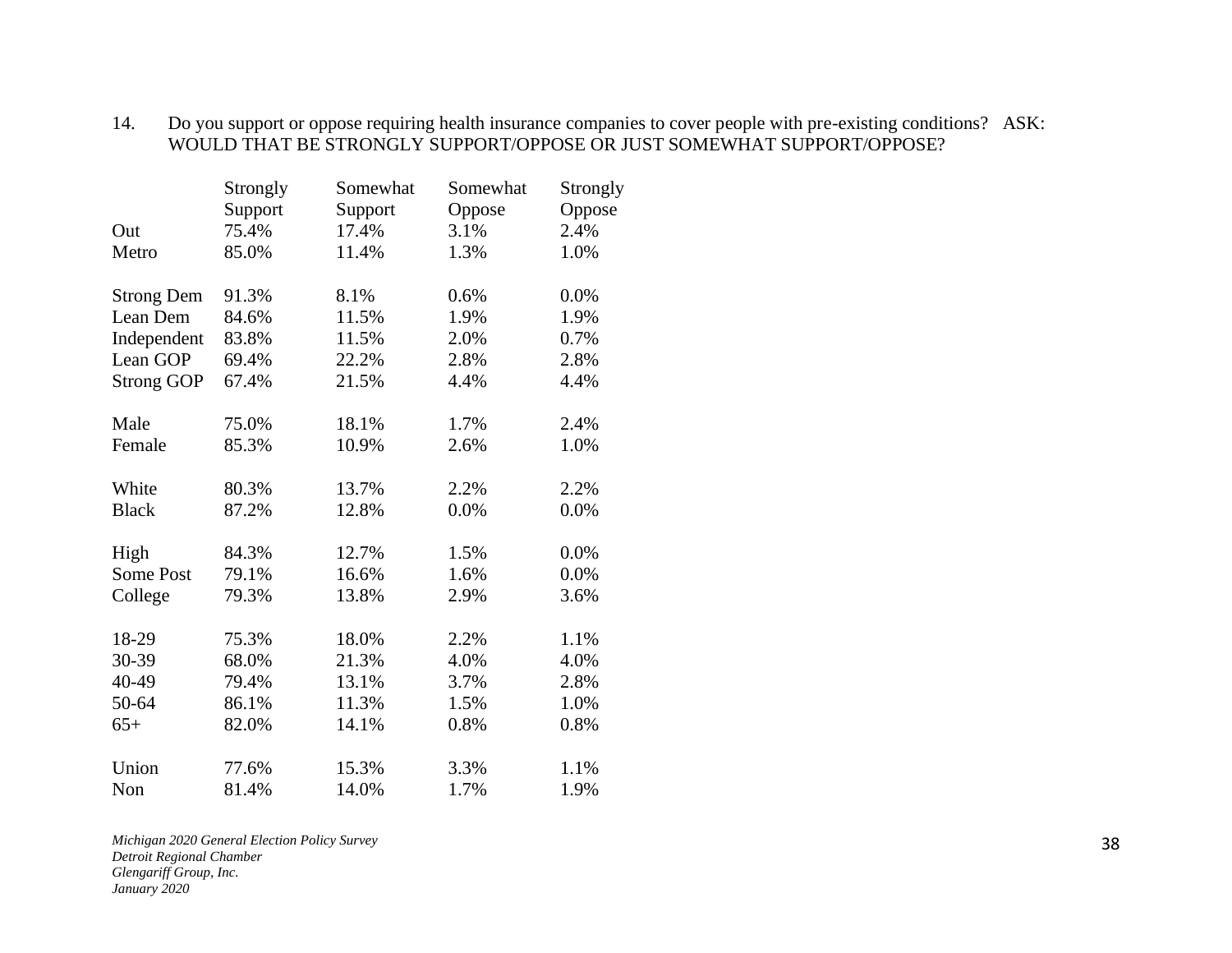| There has been considerable debate about how to improve our nation's health care system. Which of the following statements |  |
|----------------------------------------------------------------------------------------------------------------------------|--|
| most closely reflects your position on our nation's health care system. [READ 1-3]                                         |  |

|                   | Leave | Reform     | Medicare for All | Medicare for |
|-------------------|-------|------------|------------------|--------------|
|                   | Alone | <b>ACA</b> | Who Want It      | All          |
| Out               | 10.6% | 23.9%      | 31.4%            | 21.2%        |
| Metro             | 6.5%  | 21.5%      | 40.1%            | 18.9%        |
| <b>Strong Dem</b> | 1.2%  | 19.1%      | 51.4%            | 23.1%        |
| Lean Dem          | 0.0%  | 23.1%      | 46.2%            | 26.9%        |
| Independent       | 6.1%  | 22.3%      | 33.1%            | 26.4%        |
| Lean GOP          | 13.9% | 23.6%      | 26.4%            | 18.1%        |
| <b>Strong GOP</b> | 21.5% | 27.4%      | 17.8%            | 8.1%         |
| Male              | 12.8% | 22.9%      | 30.6%            | 21.2%        |
| Female            | 4.5%  | 22.4%      | 40.7%            | 18.9%        |
| White             | 10.0% | 23.7%      | 31.7%            | 20.8%        |
| <b>Black</b>      | 0.0%  | 23.1%      | 59.0%            | 14.1%        |
| High              | 9.0%  | 18.7%      | 35.1%            | 22.4%        |
| Some Post         | 10.7% | 25.7%      | 31.6%            | 20.3%        |
| College           | 6.5%  | 22.8%      | 39.1%            | 18.8%        |
| 18-29             | 9.0%  | 19.1%      | 36.0%            | 28.1%        |
| 30-39             | 10.7% | 18.7%      | 40.0%            | 24.0%        |
| 40-49             | 5.6%  | 30.8%      | 32.7%            | 16.8%        |
| 50-64             | 6.7%  | 23.7%      | 37.1%            | 19.6%        |
| $65+$             | 12.5% | 20.3%      | 33.6%            | 15.6%        |
| Union             | 4.9%  | 23.0%      | 43.2%            | 13.1%        |
| Non               | 10.1% | 22.7%      | 32.3%            | 23.1%        |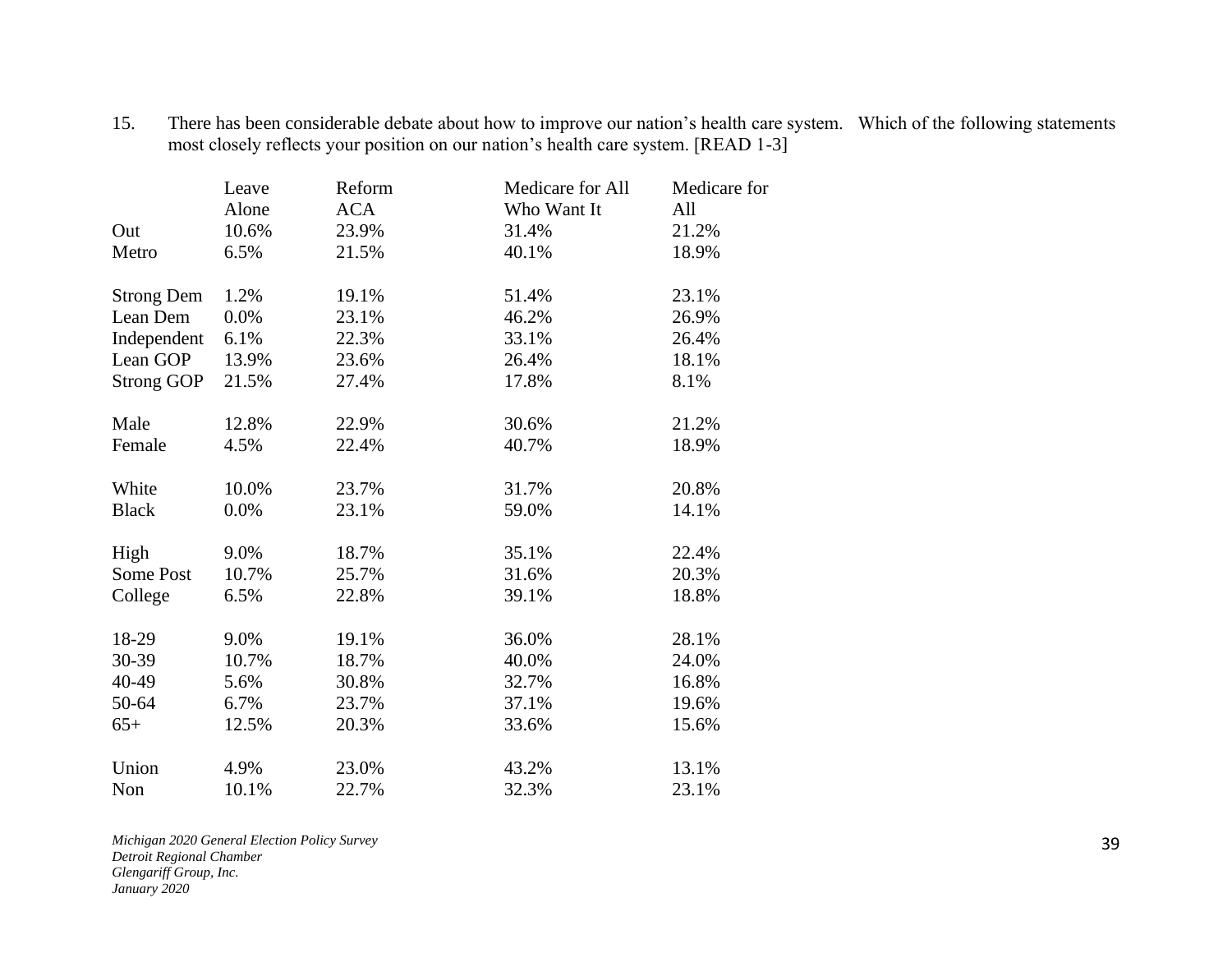|                   | Not Covered | Employer | Private | Medicare | Medicaid |
|-------------------|-------------|----------|---------|----------|----------|
| Out               | 2.4%        | 54.6%    | 7.2%    | 22.5%    | 10.6%    |
| Metro             | 5.5%        | 58.0%    | 8.8%    | 17.9%    | 7.5%     |
| <b>Strong Dem</b> | 4.0%        | 54.3%    | 5.2%    | 25.4%    | 8.7%     |
| Lean Dem          | 3.8%        | 51.9%    | 5.8%    | 17.3%    | 21.2%    |
| Independent       | 6.8%        | 58.1%    | 11.5%   | 11.5%    | 10.8%    |
| Lean GOP          | 2.8%        | 54.2%    | 13.9%   | 20.8%    | 6.9%     |
| <b>Strong GOP</b> | 2.2%        | 60.7%    | 5.9%    | 24.4%    | 3.0%     |
| Male              | 4.9%        | 56.3%    | 10.1%   | 20.1%    | 5.9%     |
| Female            | 3.2%        | 56.4%    | 6.1%    | 20.2%    | 11.9%    |
| White             | 2.9%        | 61.2%    | 8.0%    | 20.0%    | 6.4%     |
| <b>Black</b>      | 7.7%        | 33.3%    | 7.7%    | 26.9%    | 21.8%    |
| High              | 3.7%        | 41.8%    | 8.2%    | 29.9%    | 11.9%    |
| <b>Some Post</b>  | 5.9%        | 50.3%    | 6.4%    | 22.5%    | 11.8%    |
| College           | 2.9%        | 67.8%    | 9.1%    | 14.1%    | 5.8%     |
| 18-29             | 12.4%       | 46.1%    | 9.0%    | 5.6%     | 23.6%    |
| 30-39             | 5.3%        | 72.0%    | 5.3%    | 4.0%     | 12.0%    |
| 40-49             | 3.7%        | 70.1%    | 4.7%    | 9.3%     | 12.1%    |
| 50-64             | 2.6%        | 71.1%    | 9.3%    | 10.3%    | 4.6%     |
| $65+$             | 0.0%        | 20.3%    | 10.2%   | 63.3%    | 1.6%     |
| Union             | 1.1%        | 73.8%    | 7.7%    | 12.6%    | 3.8%     |
| Non               | 5.3%        | 48.9%    | 8.2%    | 23.6%    | 11.1%    |

16. Are you currently covered by some form of health insurance? If yes, ASK: Are you covered by employer provided insurance, private insurance, Medicare, or Medicaid?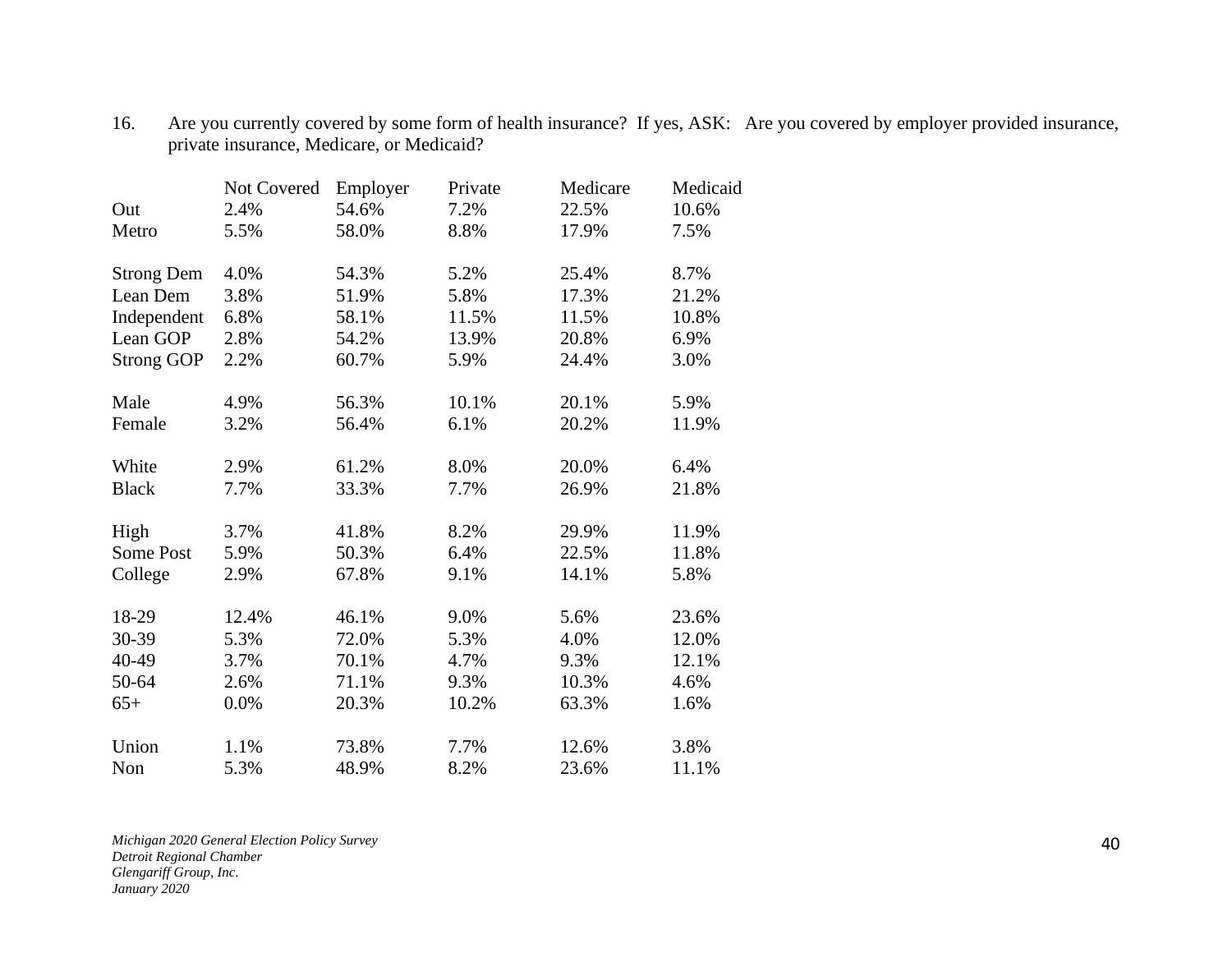|                   | Very      | Somewhat  | Somewhat    | Very        |
|-------------------|-----------|-----------|-------------|-------------|
|                   | Satisfied | Satisfied | Unsatisfied | Unsatisfied |
| Out               | 46.4%     | 30.4%     | 12.7%       | 9.4%        |
| Metro             | 40.0%     | 33.7%     | 12.7%       | 9.3%        |
| <b>Strong Dem</b> | 45.6%     | 26.2%     | 15.5%       | 8.7%        |
| Lean Dem          | 46.7%     | 36.7%     | 6.7%        | 10.0%       |
| Independent       | 34.0%     | 35.9%     | 14.6%       | 11.7%       |
| Lean GOP          | 38.8%     | 38.8%     | 10.2%       | 8.2%        |
| <b>Strong GOP</b> | 48.9%     | 30.0%     | 12.2%       | 7.8%        |
| Male              | 46.6%     | 32.5%     | 9.4%        | 7.9%        |
| Female            | 39.5%     | 31.8%     | 15.9%       | 10.8%       |
| White             | 42.3%     | 32.4%     | 11.9%       | 10.3%       |
| <b>Black</b>      | 50.0%     | 28.1%     | 21.9%       | 0.0%        |
| High              | 38.8%     | 29.9%     | 19.4%       | 9.0%        |
| Some Post         | 42.5%     | 34.9%     | 14.2%       | 6.6%        |
| College           | 44.8%     | 31.1%     | 9.9%        | 10.8%       |
| 18-29             | 40.8%     | 26.5%     | 16.3%       | 12.2%       |
| 30-39             | 48.3%     | 27.6%     | 10.3%       | 8.6%        |
| 40-49             | 38.7%     | 32.5%     | 13.8%       | 12.5%       |
| 50-64             | 39.7%     | 36.5%     | 14.1%       | 7.7%        |
| $65+$             | 61.5%     | 23.1%     | 5.1%        | 7.7%        |
| Employer          | 43.2%     | 32.5%     | 11.8%       | 9.8%        |
| Private           | 41.7%     | 29.2%     | 18.8%       | 6.3%        |
| Union             | 39.6%     | 44.3%     | 10.1%       | 4.7%        |
| Non               | 45.1%     | 24.5%     | 14.3%       | 12.2%       |

17. Generally speaking, would you say you are satisfied or unsatisfied with your current health insurance? ASK: WOULD THAT BE VERY SATISFIED/UNSATISFIED OR JUST SOMEWHAT SATISFIED/UNSATISFIED?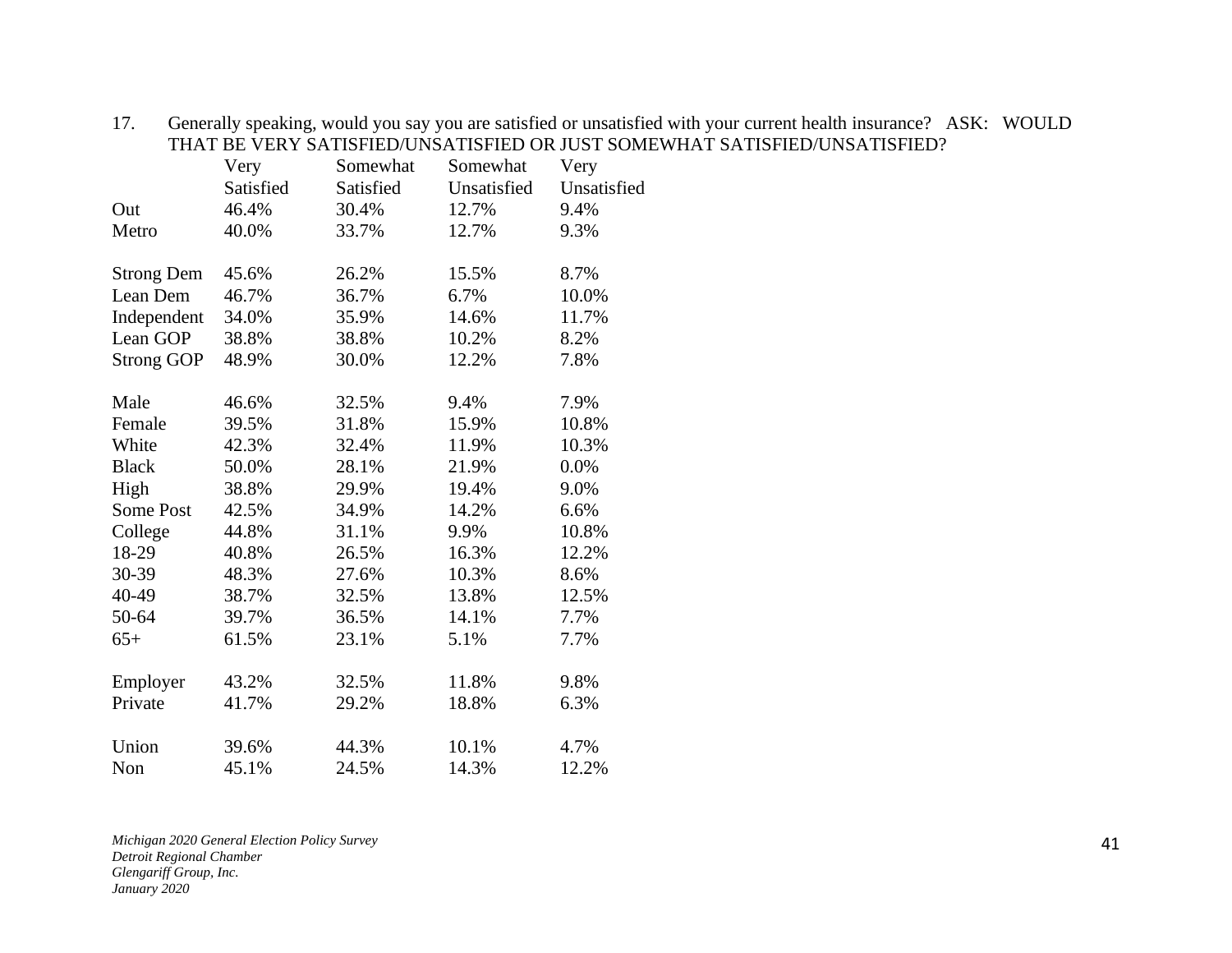| insurance?        | ASK:     | WOULD THAT BE STRONGLY SUPPO |          |          |
|-------------------|----------|------------------------------|----------|----------|
|                   | Strongly | Somewhat                     | Somewhat | Strongly |
|                   | Support  | Support                      | Oppose   | Oppose   |
| Out               | 18.8%    | 17.1%                        | 14.4%    | 38.7%    |
| Metro             | 26.8%    | 14.6%                        | 15.1%    | 35.1%    |
|                   |          |                              |          |          |
| <b>Strong Dem</b> | 40.8%    | 19.4%                        | 14.6%    | 17.5%    |
| Lean Dem          | 23.3%    | 23.3%                        | 30.0%    | 16.7%    |
| Independent       | 24.3%    | 17.5%                        | 9.7%     | 35.9%    |
| Lean GOP          | 8.2%     | 20.4%                        | 22.4%    | 38.8%    |
| <b>Strong GOP</b> | 10.0%    | 6.7%                         | 12.2%    | 62.2%    |
| Male              | 22.0%    | 17.8%                        | 12.0%    | 39.3%    |
| Female            |          | 13.8%                        | 17.4%    | 34.4%    |
|                   | 24.1%    |                              |          |          |
| White             | 20.8%    | 15.7%                        | 14.1%    | 39.4%    |
| <b>Black</b>      | 40.6%    | 21.9%                        | 15.6%    | 18.8%    |
| High              | 22.4%    | 11.9%                        | 17.9%    | 40.3%    |
| Some Post         | 18.9%    | 13.2%                        | 18.9%    | 34.9%    |
| College           | 25.5%    | 18.4%                        | 11.8%    | 36.8%    |
|                   |          |                              |          |          |
| 18-29             | 30.6%    | 18.4%                        | 20.4%    | 20.4%    |
| 30-39             | 22.4%    | 22.4%                        | 12.1%    | 36.2%    |
| 40-49             | 25.0%    | 7.5%                         | 15.0%    | 40.0%    |
| 50-64             | 22.4%    | 17.9%                        | 14.1%    | 37.2%    |
| $65+$             | 10.3%    | 10.3%                        | 15.4%    | 51.3%    |
|                   |          |                              |          |          |
| Employer          | 22.2%    | 15.4%                        | 15.4%    | 36.7%    |
| Private           | 29.2%    | 18.8%                        | 10.4%    | 37.5%    |
| Union             | 22.8%    | 14.1%                        | 20.8%    | 28.9%    |
| Non               | 23.2%    | 16.9%                        | 11.0%    | 41.8%    |

18. Would you support or oppose a Medicare for all system if you knew it meant giving up your employer or private health insurance? ASK: WOULD THAT BE STRONGLY SUPPORT/OPPOSE OR JUST SOMEWHAT SUPPORT/OPPOSE?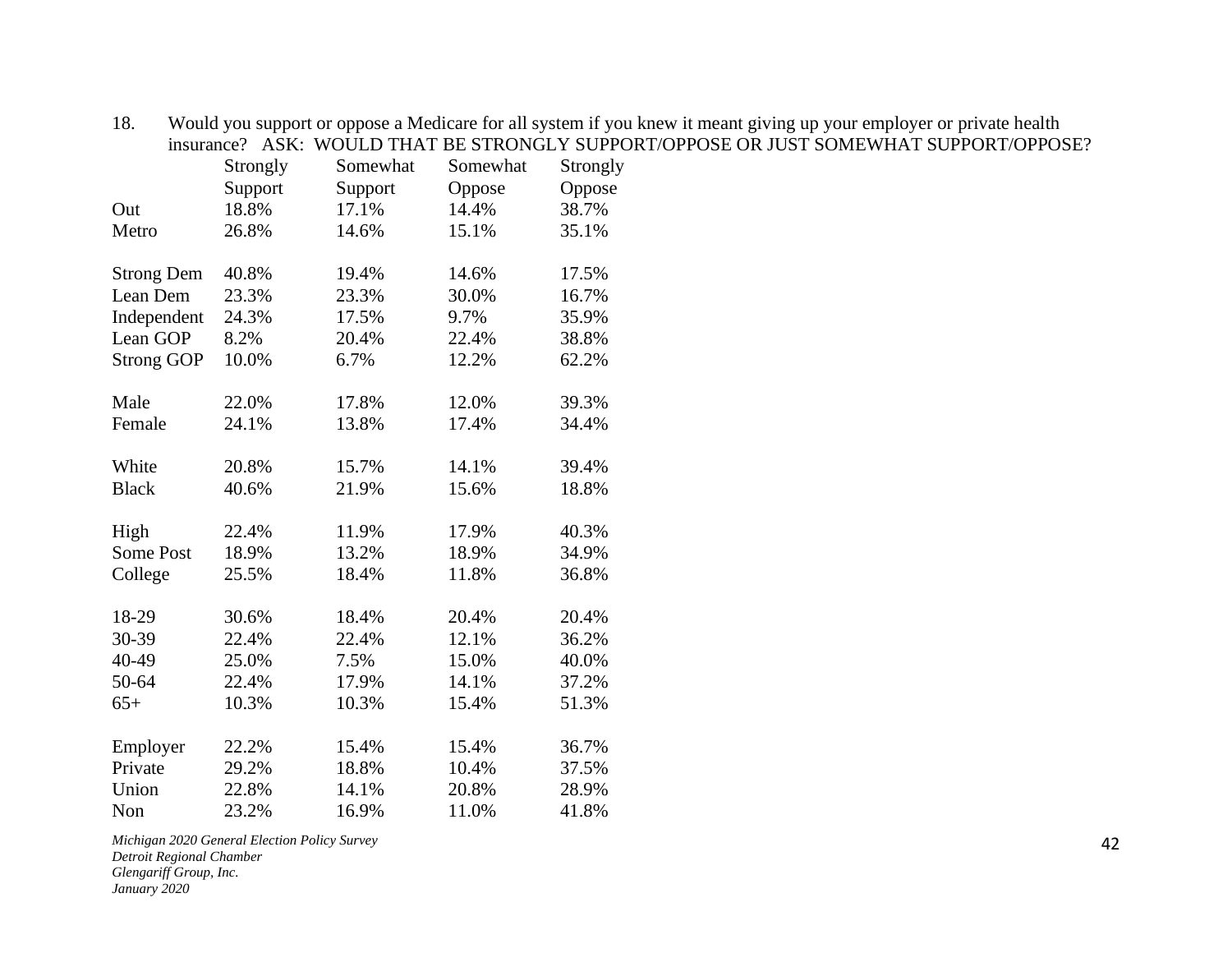19. Do you support or oppose legislation that would prohibit drivers from holding their cell phones while they are driving and require them to only use a hands-free device? ASK: WOULD THAT BE STRONGLY SUPPORT/OPPOSE OR JUST SOMEWHAT SUPPORT/OPPOSE?

|                   | Strongly | Somewhat | Somewhat | Strongly |
|-------------------|----------|----------|----------|----------|
|                   | Support  | Support  | Oppose   | Oppose   |
| Out               | 77.1%    | 11.3%    | 3.4%     | 6.5%     |
| Metro             | 77.9%    | 10.4%    | 2.3%     | 5.9%     |
| <b>Strong Dem</b> | 78.6%    | 12.1%    | 3.5%     | 3.5%     |
| Lean Dem          | 86.5%    | 9.6%     | 0.0%     | 1.9%     |
| Independent       | 77.7%    | 5.4%     | 4.7%     | 9.5%     |
| Lean GOP          | 79.2%    | 18.1%    | 0.0%     | 2.8%     |
| <b>Strong GOP</b> | 70.4%    | 12.6%    | 3.0%     | 9.6%     |
| Male              | 75.0%    | 9.7%     | 3.1%     | 8.3%     |
| Female            | 79.8%    | 11.9%    | 2.6%     | 4.2%     |
| White             | 77.4%    | 11.5%    | 2.9%     | 5.8%     |
| <b>Black</b>      | 82.1%    | 11.5%    | 1.3%     | 3.8%     |
| High              | 86.6%    | 6.7%     | 0.7%     | 3.0%     |
| Some Post         | 71.7%    | 12.8%    | 4.8%     | 9.6%     |
| College           | 77.2%    | 11.6%    | 2.5%     | 5.4%     |
| 18-29             | 68.5%    | 14.6%    | 4.5%     | 6.7%     |
| 30-39             | 70.7%    | 16.0%    | 1.3%     | 8.0%     |
| 40-49             | 78.5%    | 9.3%     | 0.9%     | 10.3%    |
| 50-64             | 79.9%    | 9.8%     | 4.1%     | 5.2%     |
| $65+$             | 82.0%    | 8.6%     | 2.3%     | 3.1%     |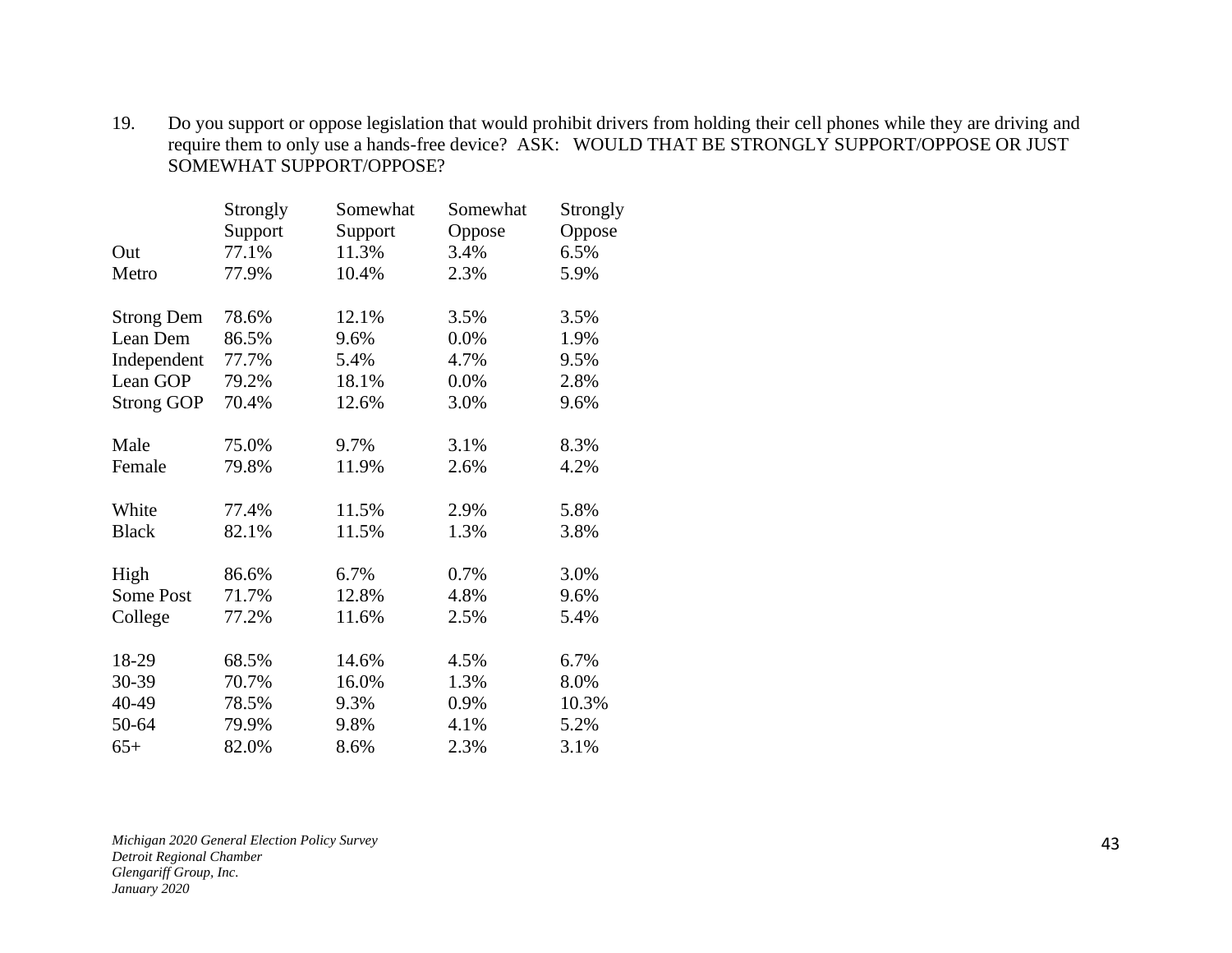|                   | <b>Better</b> | Worse | About the Same |
|-------------------|---------------|-------|----------------|
| Out               | 11.3%         | 44.4% | 42.3%          |
| Metro             | 12.1%         | 48.2% | 38.1%          |
| <b>Strong Dem</b> | 13.3%         | 44.5% | 39.3%          |
| Lean Dem          | 5.8%          | 40.4% | 53.8%          |
| Independent       | 12.8%         | 41.2% | 43.9%          |
| Lean GOP          | 9.7%          | 50.0% | 38.9%          |
| <b>Strong GOP</b> | 12.6%         | 53.3% | 32.6%          |
| Male              | 11.1%         | 47.6% | 39.6%          |
| Female            | 12.2%         | 45.2% | 40.7%          |
| White             | 12.0%         | 45.9% | 40.8%          |
| <b>Black</b>      | 7.7%          | 50.0% | 37.2%          |
|                   |               |       |                |
| High              | 11.2%         | 50.7% | 37.3%          |
| Some Post         | 13.9%         | 42.2% | 42.8%          |
| College           | 10.5%         | 47.1% | 39.5%          |
| 18-29             | 13.5%         | 40.4% | 46.1%          |
| 30-39             | 5.3%          | 52.0% | 37.3%          |
| 40-49             | 11.2%         | 48.6% | 40.2%          |
| 50-64             | 13.4%         | 41.8% | 43.3%          |
| $65+$             | 12.5%         | 50.8% | 33.6%          |

20. Do you think Michigan's roads are getting better, getting worse, or would you say they are about the same as they have been?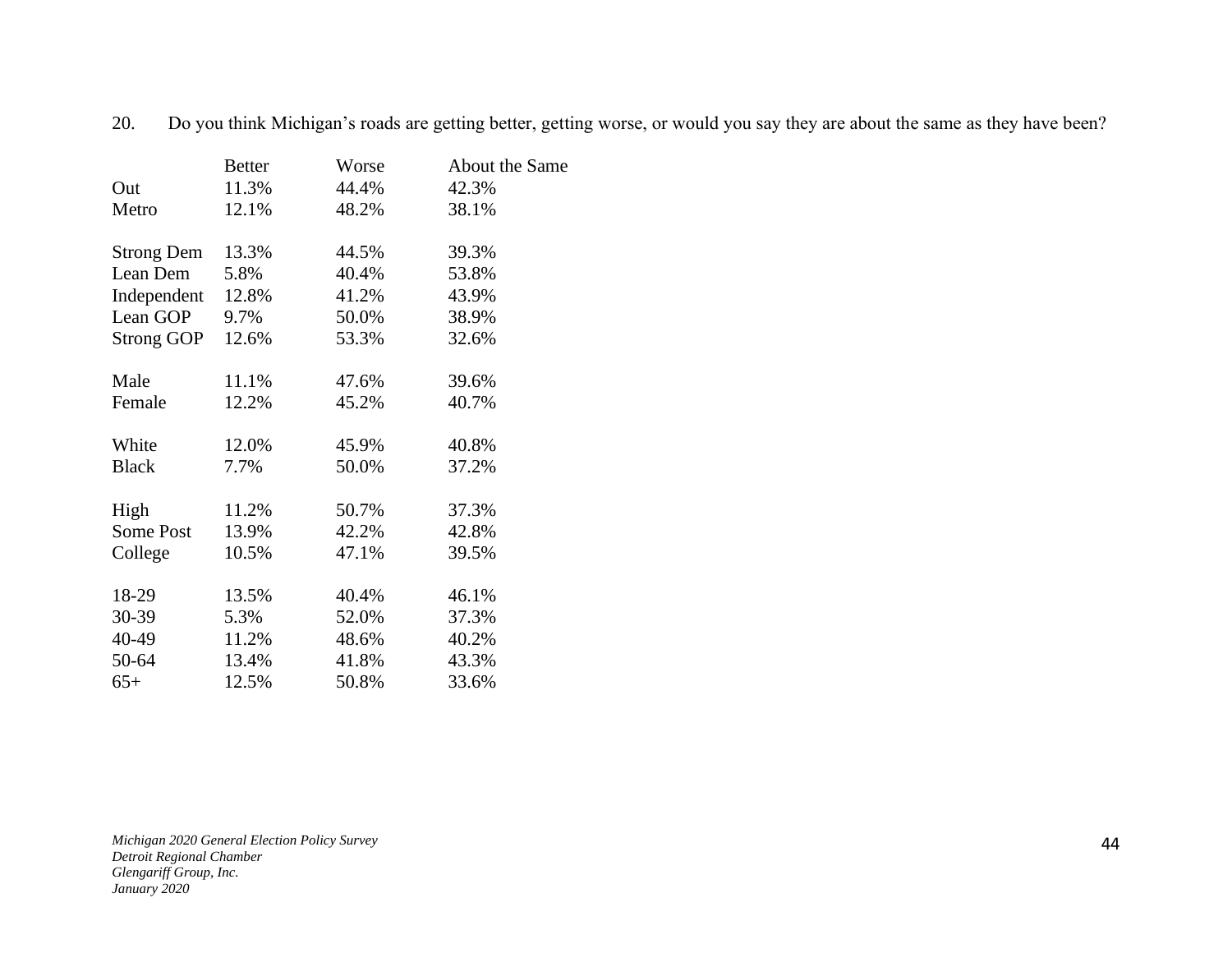21. Do you think Michigan government has enough money to fix our roads, or do you think we need to raise more money to fix our roads?

|                   | Enough | <b>Raise More</b> |
|-------------------|--------|-------------------|
| Out               | 56.0%  | 29.0%             |
| Metro             | 50.8%  | 38.1%             |
|                   |        |                   |
| <b>Strong Dem</b> | 43.4%  | 46.2%             |
| Lean Dem          | 38.5%  | 44.2%             |
| Independent       | 56.1%  | 30.4%             |
| Lean GOP          | 56.9%  | 30.6%             |
| <b>Strong GOP</b> | 64.4%  | 20.7%             |
|                   |        |                   |
| Male              | 55.2%  | 33.0%             |
| Female            | 51.6%  | 34.3%             |
|                   |        |                   |
| White             | 51.7%  | 33.7%             |
| <b>Black</b>      | 59.0%  | 33.3%             |
|                   |        |                   |
| High              | 57.5%  | 24.6%             |
| <b>Some Post</b>  | 56.7%  | 31.6%             |
| College           | 48.9%  | 39.9%             |
|                   |        |                   |
| 18-29             | 55.1%  | 31.5%             |
| 30-39             | 57.3%  | 37.3%             |
| 40-49             | 60.7%  | 27.1%             |
| 50-64             | 56.7%  | 29.9%             |
| $65+$             | 39.1%  | 45.3%             |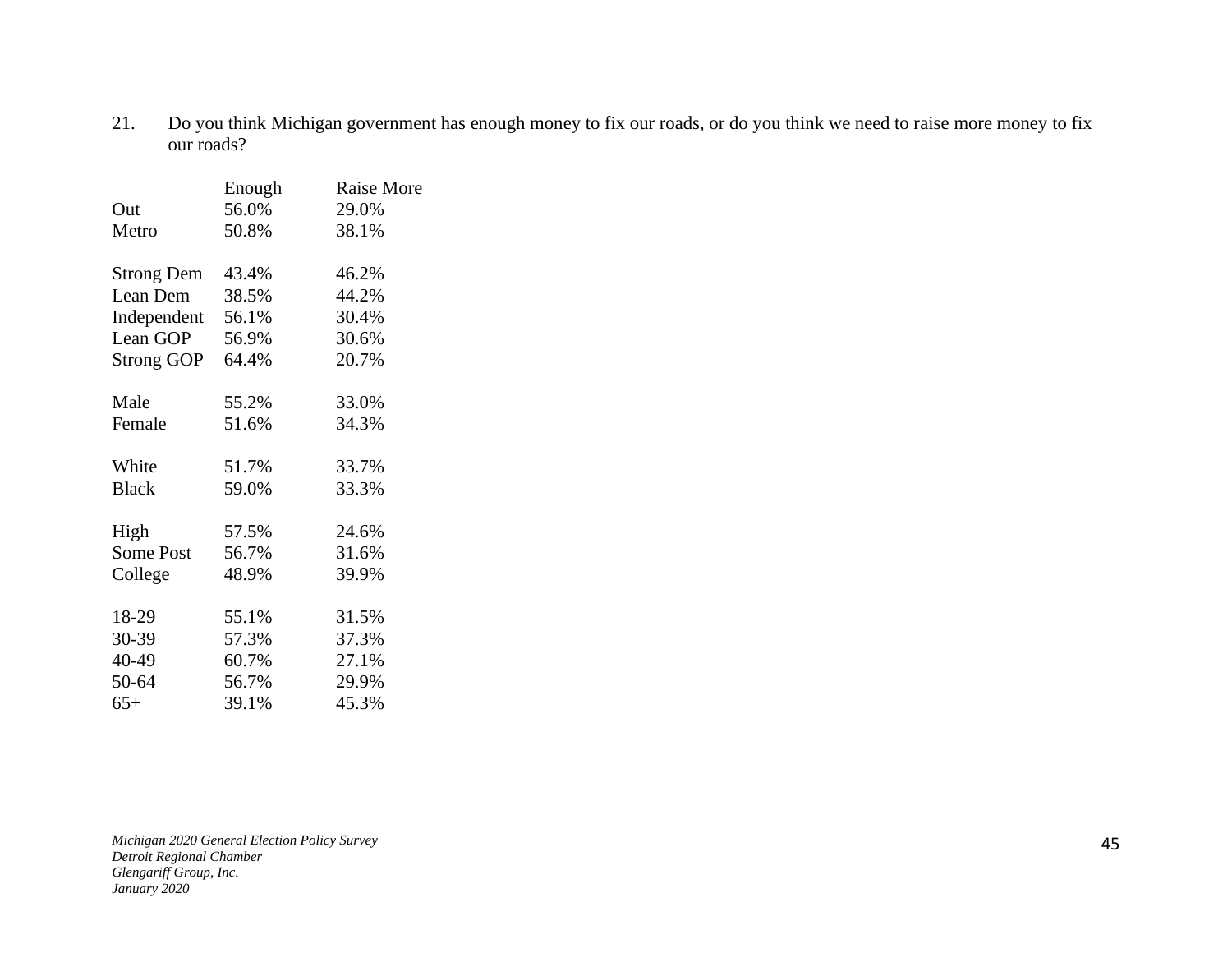22. If Michigan raised more money to fix our roads, who would you trust more to make sure that money was spent the right way and the most urgent road fixes got done first? [ROTATE 1-3]

|                   | Local | County | <b>State Government</b> |
|-------------------|-------|--------|-------------------------|
| Out               | 29.7% | 34.5%  | 20.8%                   |
| Metro             | 29.6% | 25.1%  | 24.1%                   |
| <b>Strong Dem</b> | 23.1% | 26.0%  | 35.8%                   |
| Lean Dem          | 26.9% | 30.8%  | 21.2%                   |
| Independent       | 33.8% | 29.1%  | 20.3%                   |
| Lean GOP          | 40.3% | 23.6%  | 15.3%                   |
| <b>Strong GOP</b> | 28.9% | 37.8%  | 14.1%                   |
|                   |       |        |                         |
| Male              | 30.6% | 28.1%  | 21.9%                   |
| Female            | 28.8% | 31.1%  | 23.1%                   |
| White             | 31.5% | 33.0%  | 18.4%                   |
| <b>Black</b>      | 20.5% | 19.2%  | 44.9%                   |
|                   |       |        |                         |
| High              | 29.1% | 26.1%  | 25.4%                   |
| Some Post         | 28.3% | 28.9%  | 22.5%                   |
| College           | 30.8% | 31.9%  | 21.4%                   |
| 18-29             | 40.4% | 21.3%  | 24.7%                   |
| 30-39             | 36.0% | 37.3%  | 14.7%                   |
| 40-49             | 29.9% | 31.8%  | 20.6%                   |
| 50-64             | 27.3% | 32.0%  | 20.1%                   |
| $65+$             | 21.9% | 27.3%  | 30.5%                   |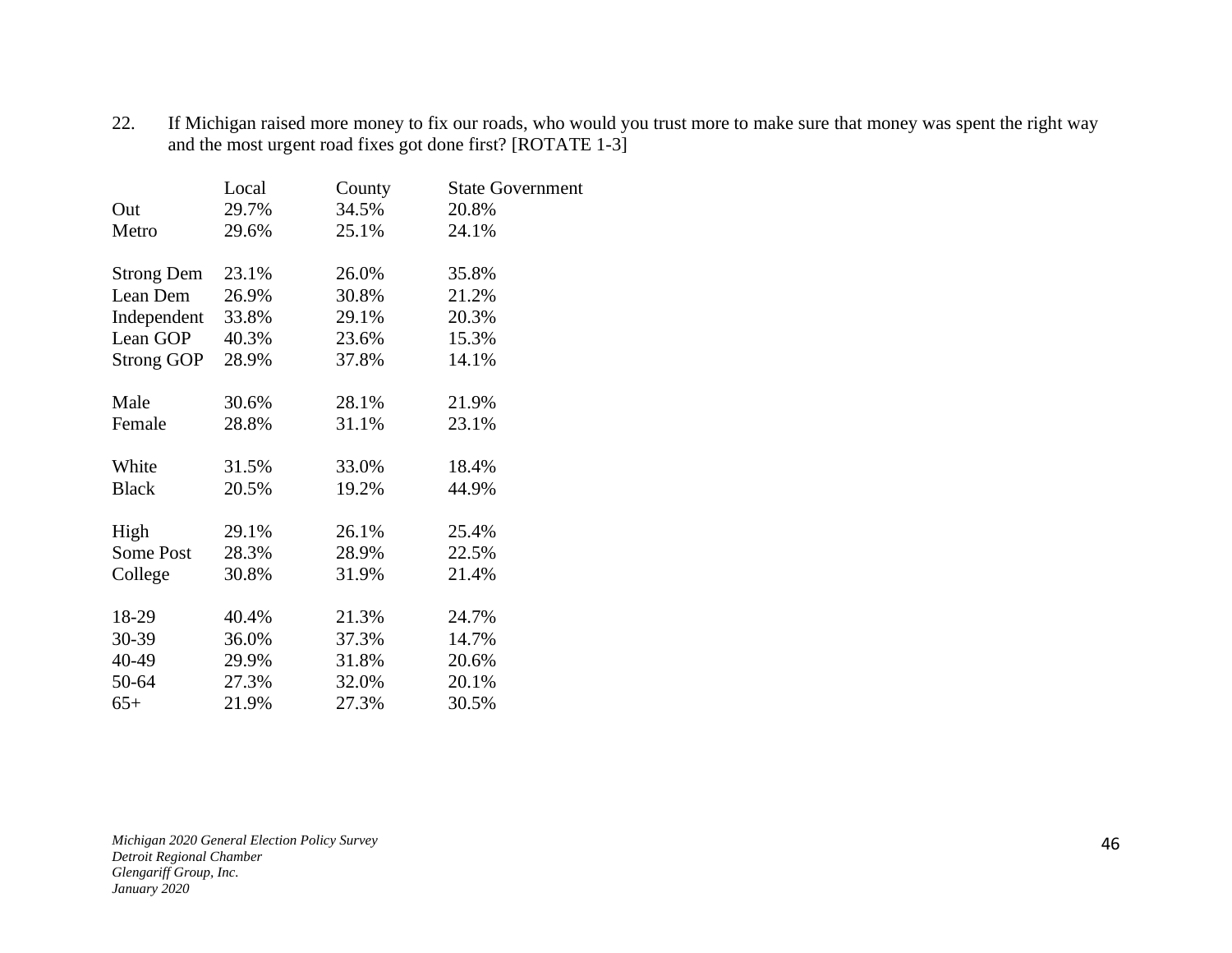23. Would you be more or less likely to support an increase in road revenues if you knew your local governments would be responsible for handling the money and making road fixing decisions? Or would it make no difference to you? ASK: WOULD THAT BE MUCH MORE/LESS LIKELY OR JUST A LITTLE MORE/LESS LIKELY?

|                   | <b>MML</b> | <b>LML</b> | <b>LLL</b> | <b>MLL</b> | No Difference |
|-------------------|------------|------------|------------|------------|---------------|
| Out               | 22.5%      | 22.9%      | 4.1%       | 10.9%      | 35.5%         |
| Metro             | 24.8%      | 24.4%      | 4.6%       | 11.1%      | 29.0%         |
| <b>Strong Dem</b> | 27.2%      | 23.7%      | 4.0%       | 7.5%       | 31.8%         |
| Lean Dem          | 30.8%      | 40.4%      | 1.9%       | 1.9%       | 25.0%         |
| Independent       | 20.9%      | 18.2%      | 2.7%       | 15.5%      | 36.5%         |
| Lean GOP          | 16.7%      | 19.4%      | 8.3%       | 11.1%      | 41.7%         |
| <b>Strong GOP</b> | 23.7%      | 27.4%      | 5.2%       | 11.9%      | 25.9%         |
|                   |            |            |            |            |               |
| Male              | 21.9%      | 24.3%      | 3.5%       | 12.8%      | 31.6%         |
| Female            | 25.3%      | 23.1%      | 5.1%       | 9.3%       | 32.7%         |
| White             | 22.8%      | 25.5%      | 5.8%       | 10.9%      | 29.9%         |
| <b>Black</b>      | 33.3%      | 19.2%      | 0.0%       | 7.7%       | 34.6%         |
|                   |            |            |            | 10.4%      | 32.8%         |
| High              | 26.1%      | 18.7%      | 4.5%       |            |               |
| Some Post         | 19.3%      | 24.6%      | 5.9%       | 10.7%      | 34.2%         |
| College           | 25.7%      | 25.7%      | 3.3%       | 10.5%      | 30.8%         |
| 18-29             | 21.3%      | 25.8%      | 4.5%       | 2.2%       | 44.9%         |
| 30-39             | 29.3%      | 20.0%      | 2.7%       | 6.7%       | 41.3%         |
| 40-49             | 21.5%      | 31.8%      | 3.7%       | 12.1%      | 29.0%         |
| 50-64             | 24.2%      | 18.6%      | 5.7%       | 16.0%      | 27.3%         |
| $65+$             | 22.7%      | 26.6%      | 3.1%       | 10.2%      | 28.9%         |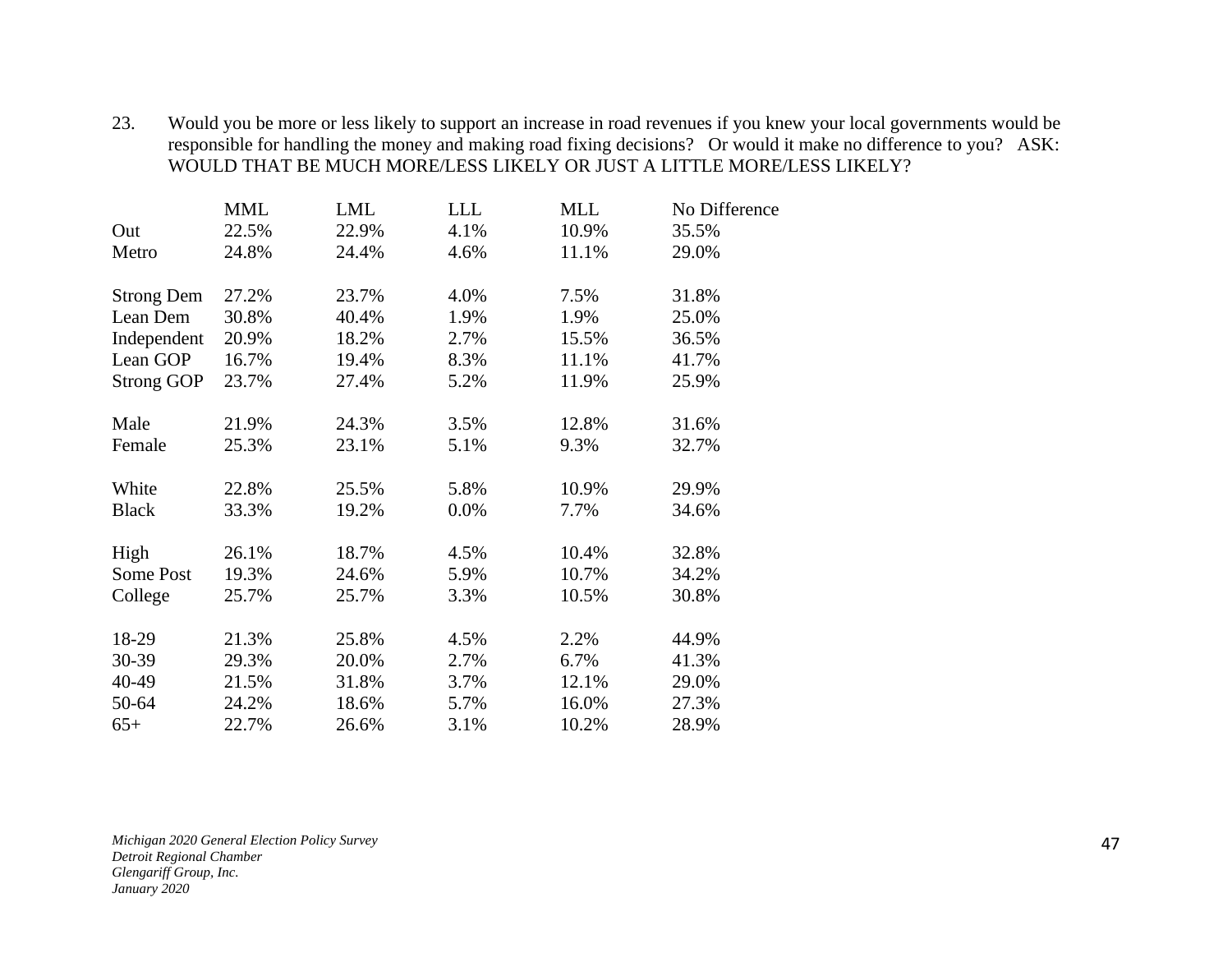24. Shifting to a different topic. Would you support or oppose a state funded program that provides debt free, community college tuition to any Michigan adult who is re-entering the work force or needs to get retrained in a new career because their job has been eliminated? ASK: WOULD THAT BE STRONGLY SUPPORT/OPPOSE OR JUST SOMEWHAT SUPPORT/OPPOSE?

|                   | Strongly | Somewhat | Somewhat | Strongly |
|-------------------|----------|----------|----------|----------|
|                   | Support  | Support  | Oppose   | Oppose   |
| Out               | 51.2%    | 16.0%    | 9.6%     | 18.8%    |
| Metro             | 60.6%    | 19.9%    | 7.2%     | 9.1%     |
| <b>Strong Dem</b> | 77.5%    | 13.3%    | 3.5%     | 2.9%     |
| Lean Dem          | 71.2%    | 19.2%    | 3.8%     | 5.8%     |
| Independent       | 63.5%    | 14.9%    | 6.8%     | 11.5%    |
| Lean GOP          | 40.3%    | 25.0%    | 19.4%    | 11.1%    |
| <b>Strong GOP</b> | 22.2%    | 23.7%    | 12.6%    | 35.6%    |
| Male              | 49.0%    | 21.5%    | 9.7%     | 15.3%    |
| Female            | 62.5%    | 14.7%    | 7.1%     | 12.5%    |
| White             | 50.1%    | 19.1%    | 9.3%     | 17.3%    |
| <b>Black</b>      | 84.6%    | 10.3%    | 1.3%     | 2.6%     |
| High              | 56.7%    | 17.9%    | 3.7%     | 12.7%    |
| Some Post         | 57.2%    | 18.2%    | 8.6%     | 13.4%    |
| College           | 55.4%    | 18.1%    | 10.1%    | 14.5%    |
| 18-29             | 71.9%    | 9.0%     | 12.4%    | 3.4%     |
| 30-39             | 53.3%    | 20.0%    | 9.3%     | 13.3%    |
| 40-49             | 58.9%    | 17.8%    | 7.5%     | 15.0%    |
| 50-64             | 49.0%    | 23.2%    | 6.2%     | 18.0%    |
| $65+$             | 53.9%    | 16.4%    | 9.4%     | 14.1%    |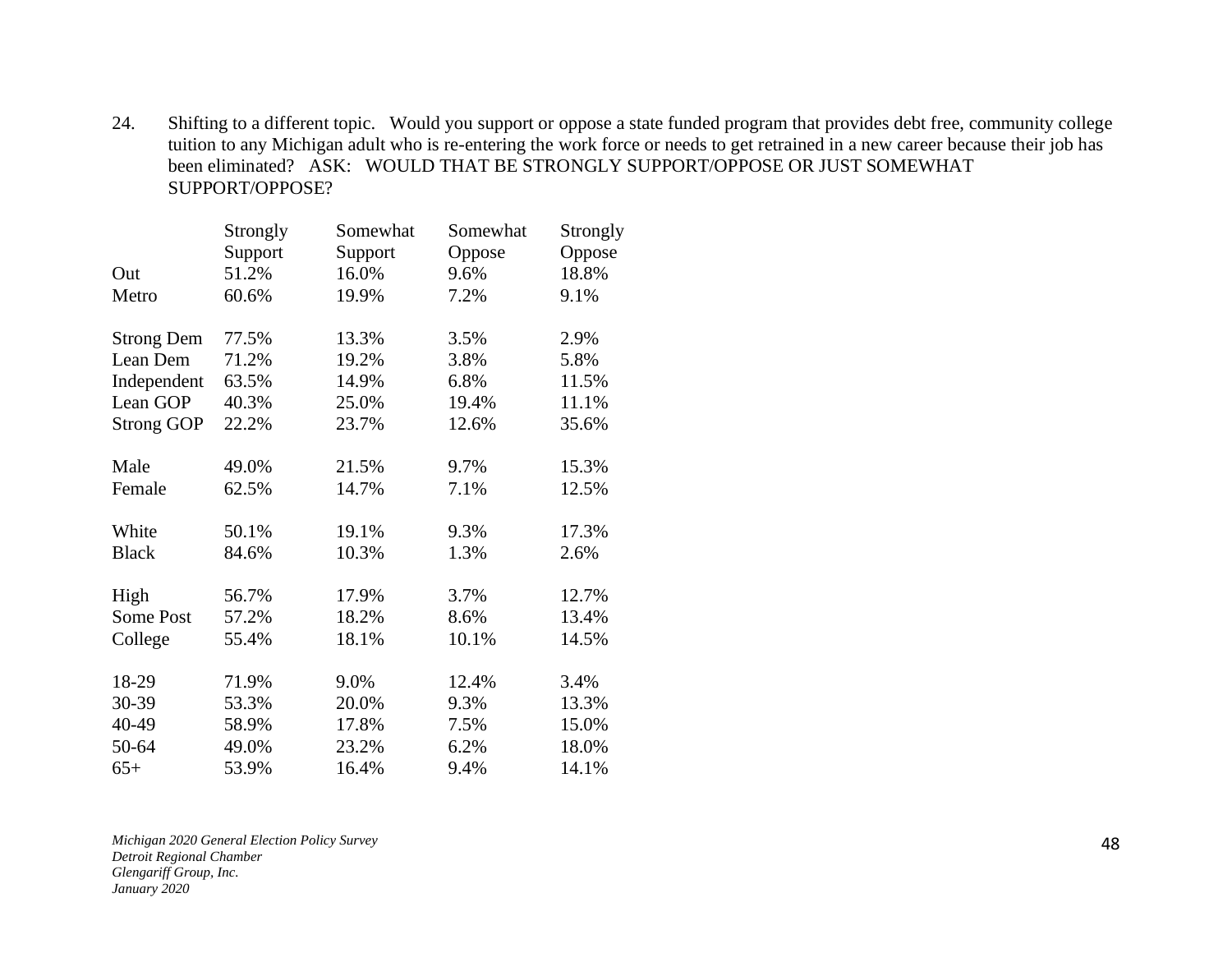25. Currently in Michigan, it is legal to fire an individual from their job or refuse them housing because they are gay, lesbian, bisexual or transgender. Would you support or oppose a law making it illegal to fire or deny housing in Michigan to any person because he or she is gay, lesbian, bisexual or transgender? ASK: WOULD THAT BE STRONGLY SUPPORT/OPPOSE OR JUST SOMEWHAT SUPPORT/OPPOSE?

|                   | Strongly | Somewhat | Somewhat | Strongly |
|-------------------|----------|----------|----------|----------|
|                   | Support  | Support  | Oppose   | Oppose   |
| Out               | 62.1%    | 14.3%    | 8.9%     | 8.2%     |
| Metro             | 70.4%    | 7.8%     | 4.2%     | 10.7%    |
| <b>Strong Dem</b> | 82.7%    | 5.2%     | 2.9%     | 7.5%     |
| Lean Dem          | 78.8%    | 9.6%     | 1.9%     | 7.7%     |
| Independent       | 71.6%    | 9.5%     | 6.1%     | 6.8%     |
| Lean GOP          | 55.6%    | 20.8%    | 11.1%    | 6.9%     |
| <b>Strong GOP</b> | 40.7%    | 15.6%    | 11.9%    | 17.0%    |
| Male              | 60.8%    | 13.5%    | 6.3%     | 9.7%     |
| Female            | 71.5%    | 8.7%     | 6.7%     | 9.3%     |
| White             | 64.3%    | 12.0%    | 7.5%     | 8.6%     |
| <b>Black</b>      | 71.8%    | 6.4%     | 3.8%     | 16.7%    |
| High              | 61.9%    | 9.0%     | 6.0%     | 14.9%    |
| Some Post         | 63.6%    | 14.4%    | 6.4%     | 9.6%     |
| College           | 70.7%    | 9.4%     | 6.9%     | 6.9%     |
| 18-29             | 76.4%    | 11.2%    | 3.4%     | 3.4%     |
| 30-39             | 78.7%    | 8.0%     | 4.0%     | 5.3%     |
| 40-49             | 67.3%    | 14.0%    | 6.5%     | 5.6%     |
| 50-64             | 62.9%    | 10.3%    | 8.2%     | 11.9%    |
| $65+$             | 55.5%    | 11.7%    | 7.8%     | 16.4%    |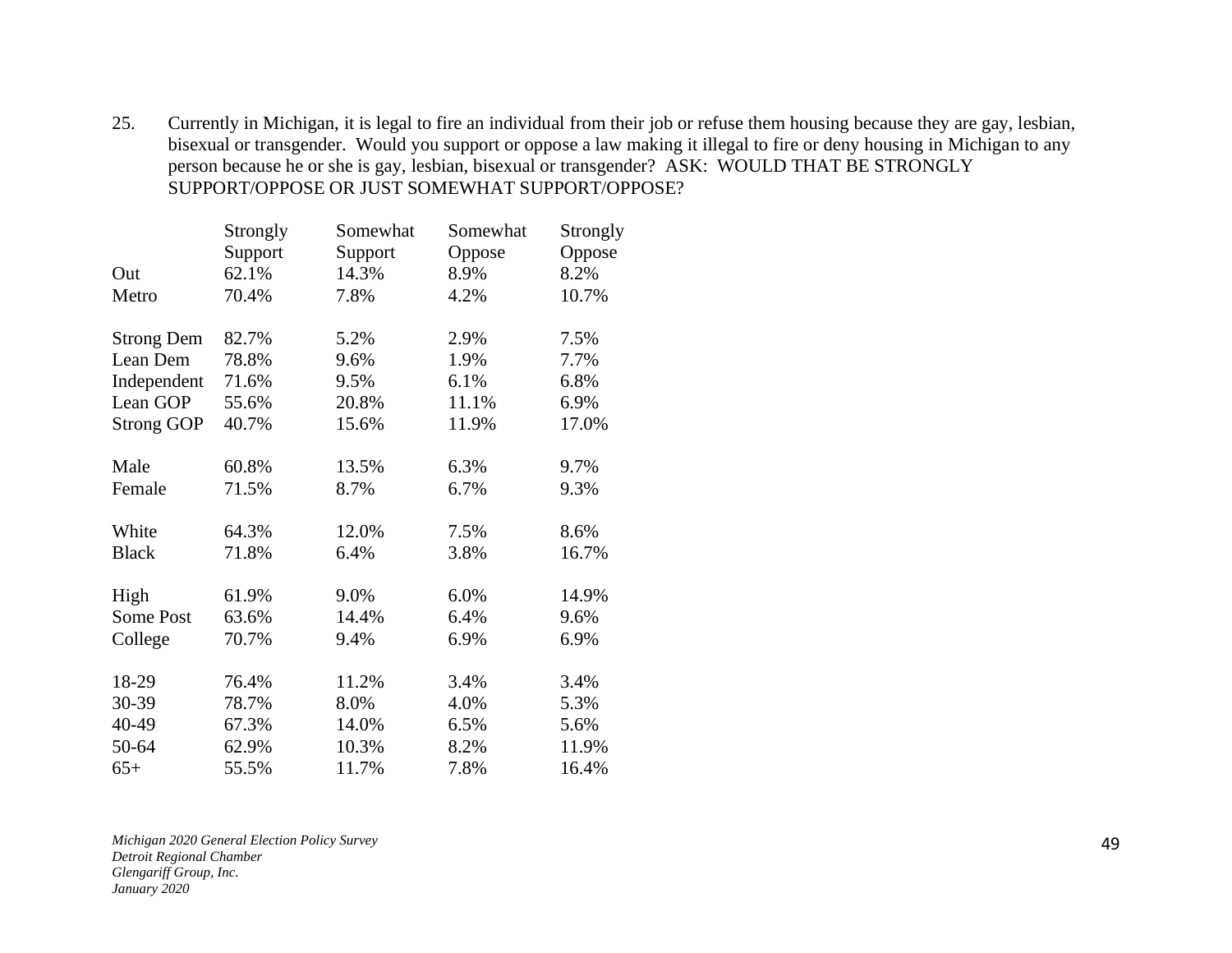## 26. Your local city or township government

|                   | <b>SCORE</b> |
|-------------------|--------------|
| Out               | 6.6          |
| Metro             | 6.7          |
|                   |              |
| <b>Strong Dem</b> | 6.9          |
| Lean Dem          | 7.0          |
| Independent       | 6.4          |
| Lean GOP          | 6.8          |
| <b>Strong GOP</b> | 6.8          |
|                   |              |
| Male              | 6.6          |
| Female            | 6.8          |
|                   |              |
| White             | 6.8          |
| <b>Black</b>      | 5.8          |
| High              | 6.2          |
| <b>Some Post</b>  | 6.5          |
| College           | 7.1          |
|                   |              |
| 18-29             | 6.6          |
| 30-39             | 6.7          |
| 40-49             | 6.5          |
| 50-64             | 6.7          |
| $65+$             | 6.8          |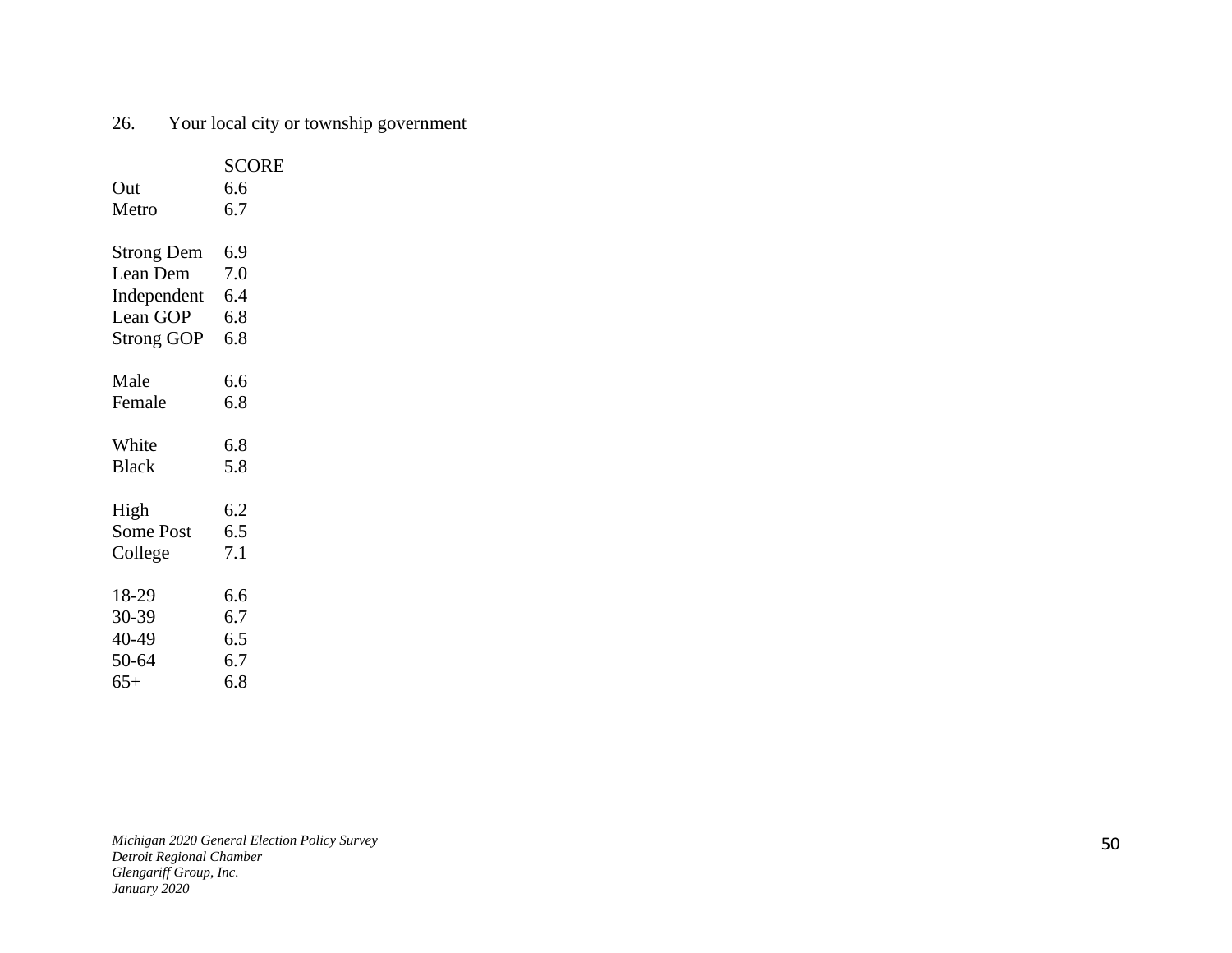## 27. Your local mayor or township supervisor

|                   | <b>SCORE</b> |
|-------------------|--------------|
| Out               | 6.8          |
| Metro             | 6.7          |
|                   |              |
| <b>Strong Dem</b> | 7.0          |
| Lean Dem          | 7.2          |
| Independent       | 6.5          |
| Lean GOP          | 6.6          |
| <b>Strong GOP</b> | 6.6          |
|                   |              |
| Male              | 6.6          |
| Female            | 6.8          |
|                   |              |
| White             | 6.8          |
| <b>Black</b>      | 6.2          |
|                   |              |
| High              | 6.4          |
| <b>Some Post</b>  | 6.5          |
| College           | 7.0          |
|                   |              |
| 18-29             | 6.4          |
| 30-39             | 6.7          |
| 40-49             | 6.7          |
| 50-64             | 6.7          |
| $65+$             | 7.1          |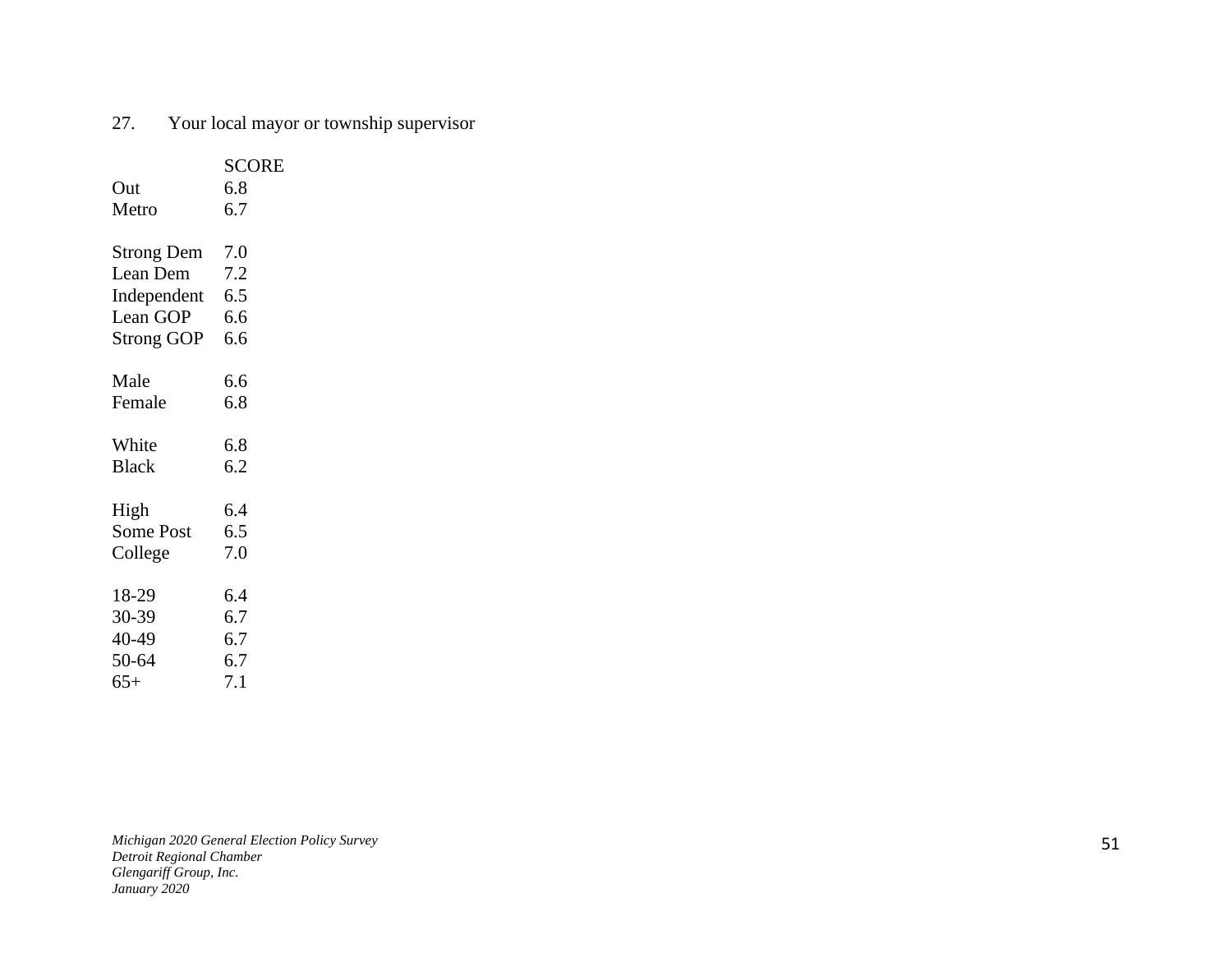|  | 28. | The Michigan State House and State Senate |  |  |  |  |  |
|--|-----|-------------------------------------------|--|--|--|--|--|
|--|-----|-------------------------------------------|--|--|--|--|--|

|                   | <b>SCORE</b> |
|-------------------|--------------|
| Out               | 5.3          |
| Metro             | 5.2          |
|                   |              |
| <b>Strong Dem</b> | 5.1          |
| Lean Dem          | 5.8          |
| Independent 5.3   |              |
| Lean GOP          | 5.4          |
| Strong GOP        | 5.0          |
|                   |              |
| Male              | 4.9          |
| Female            | 5.5          |
|                   |              |
| White             | 5.2          |
| <b>Black</b>      | 5.2          |
|                   |              |
| High              | 5.2          |
| <b>Some Post</b>  | 5.2          |
| College           | 5.2          |
|                   |              |
| 18-29             | 5.4          |
| 30-39             | 5.5          |
| 40-49             | 5.2          |
| 50-64             | 5.1          |
| $65+$             | 5.0          |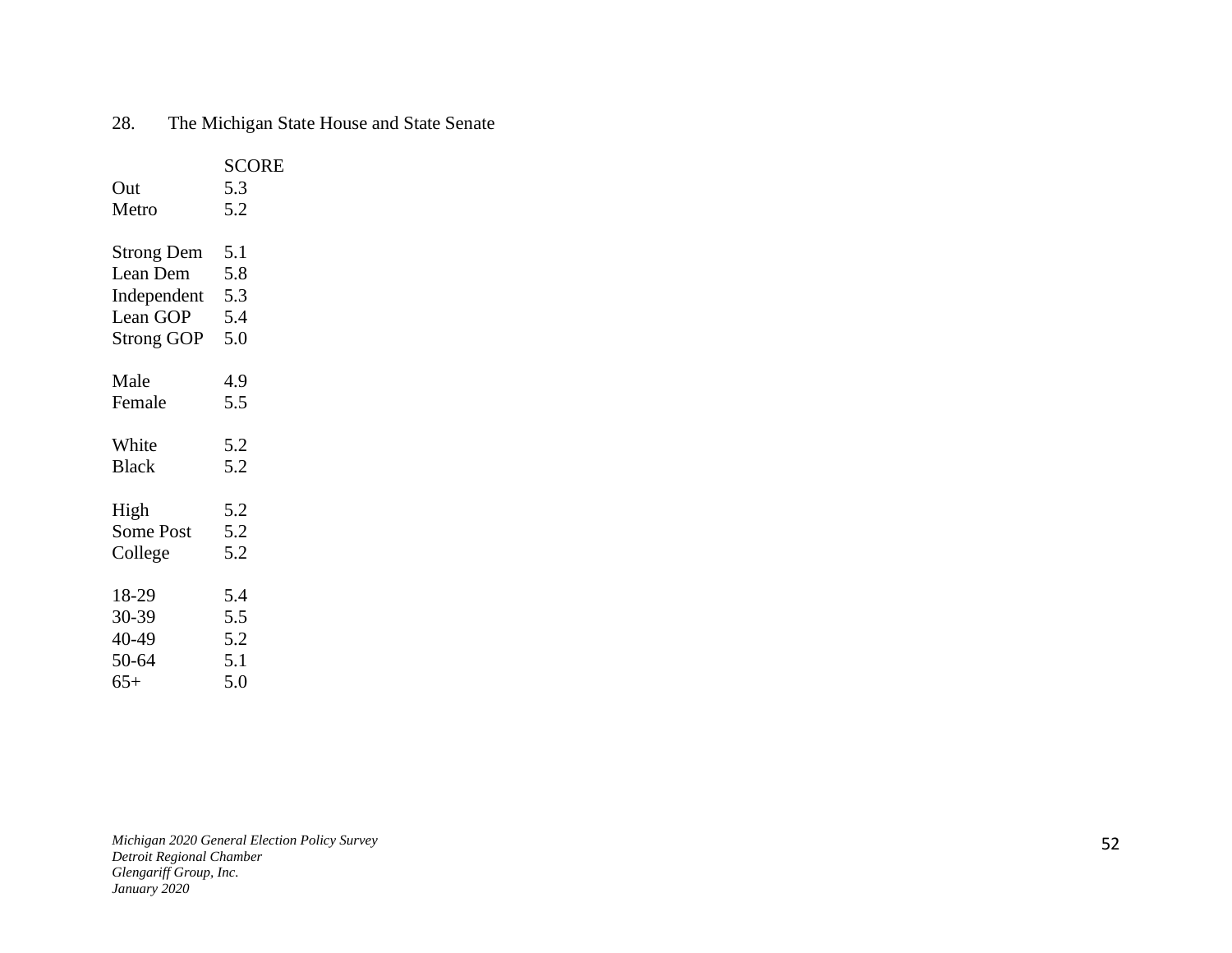# 29. The Governor of Michigan

|                   | <b>SCORE</b> |
|-------------------|--------------|
| Out               | 5.3          |
| Metro             | 5.7          |
|                   |              |
| <b>Strong Dem</b> | 7.1          |
| Lean Dem          | 6.6          |
| Independent 5.1   |              |
| Lean GOP          | 4.7          |
| <b>Strong GOP</b> | 3.8          |
|                   |              |
| Male              | 5.0          |
| Female            | 6.0          |
|                   |              |
| White             | 5.3          |
| <b>Black</b>      | 6.7          |
|                   |              |
| High              | 5.2          |
| <b>Some Post</b>  | 5.2          |
| College           | 5.8          |
|                   |              |
| 18-29             | 5.3          |
| 30-39             | 5.2          |
| 40-49             | 5.3          |
| 50-64             | 5.5          |
| $65+$             | 5.9          |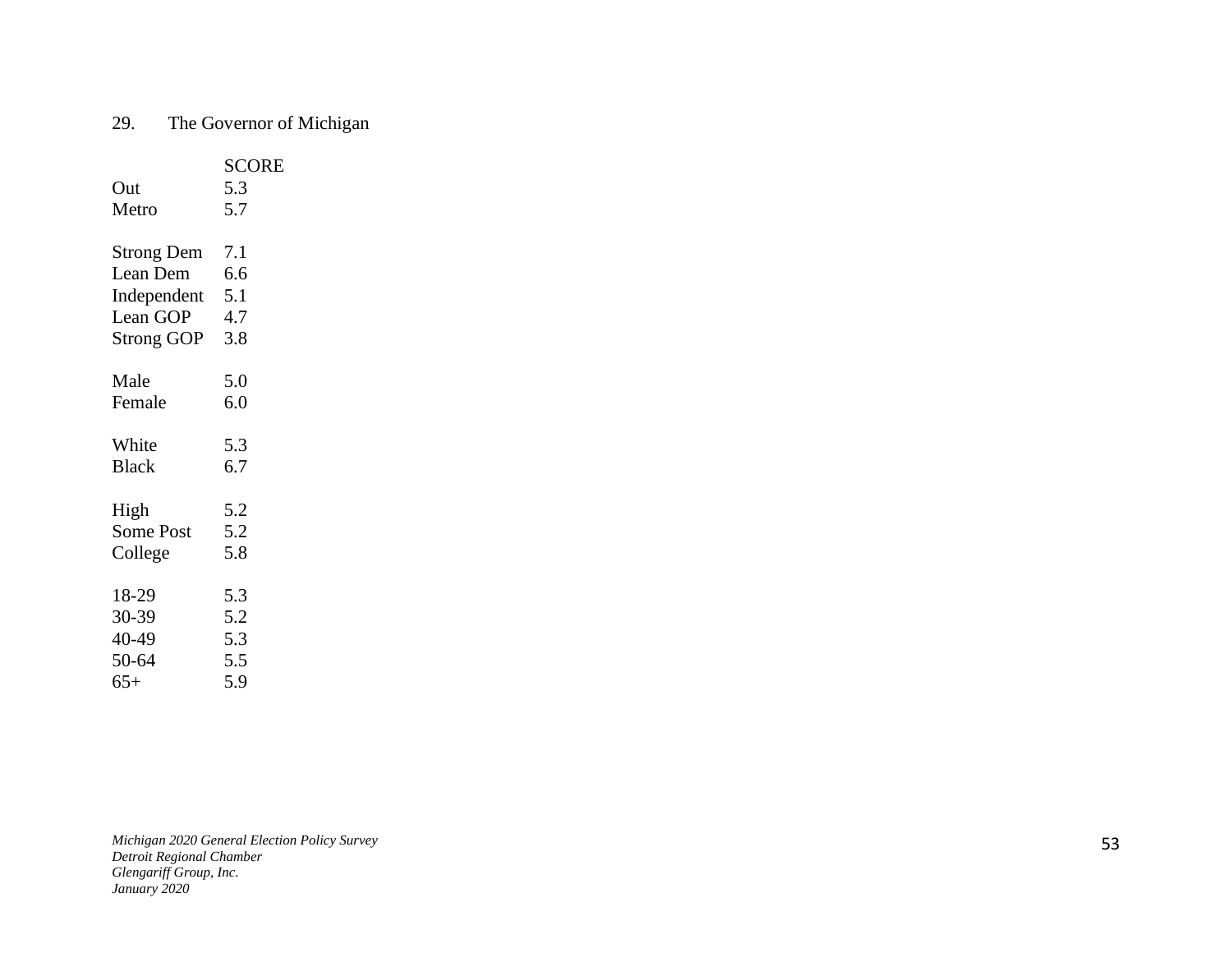|                   | <b>SCORE</b> |
|-------------------|--------------|
| Out               | 4.0          |
| Metro             | 4.5          |
|                   |              |
| <b>Strong Dem</b> | 4.7          |
| Lean Dem          | 5.0          |
| Independent 4.1   |              |
| Lean GOP          | 4.0          |
| <b>Strong GOP</b> | 3.7          |
|                   |              |
| Male              | 3.9          |
| Female            | 4.6          |
|                   |              |
| White             | 4.0          |
| <b>Black</b>      | 5.6          |
|                   |              |
| High              | 4.7          |
| <b>Some Post</b>  | 4.3          |
| College           | 4.0          |
|                   |              |
| 18-29             | 4.4          |
| 30-39             | 4.2          |
| 40-49             | 4.3          |
| 50-64             | 4.1          |
| $65+$             | 4.3          |

30. The United States House of Representatives and Senate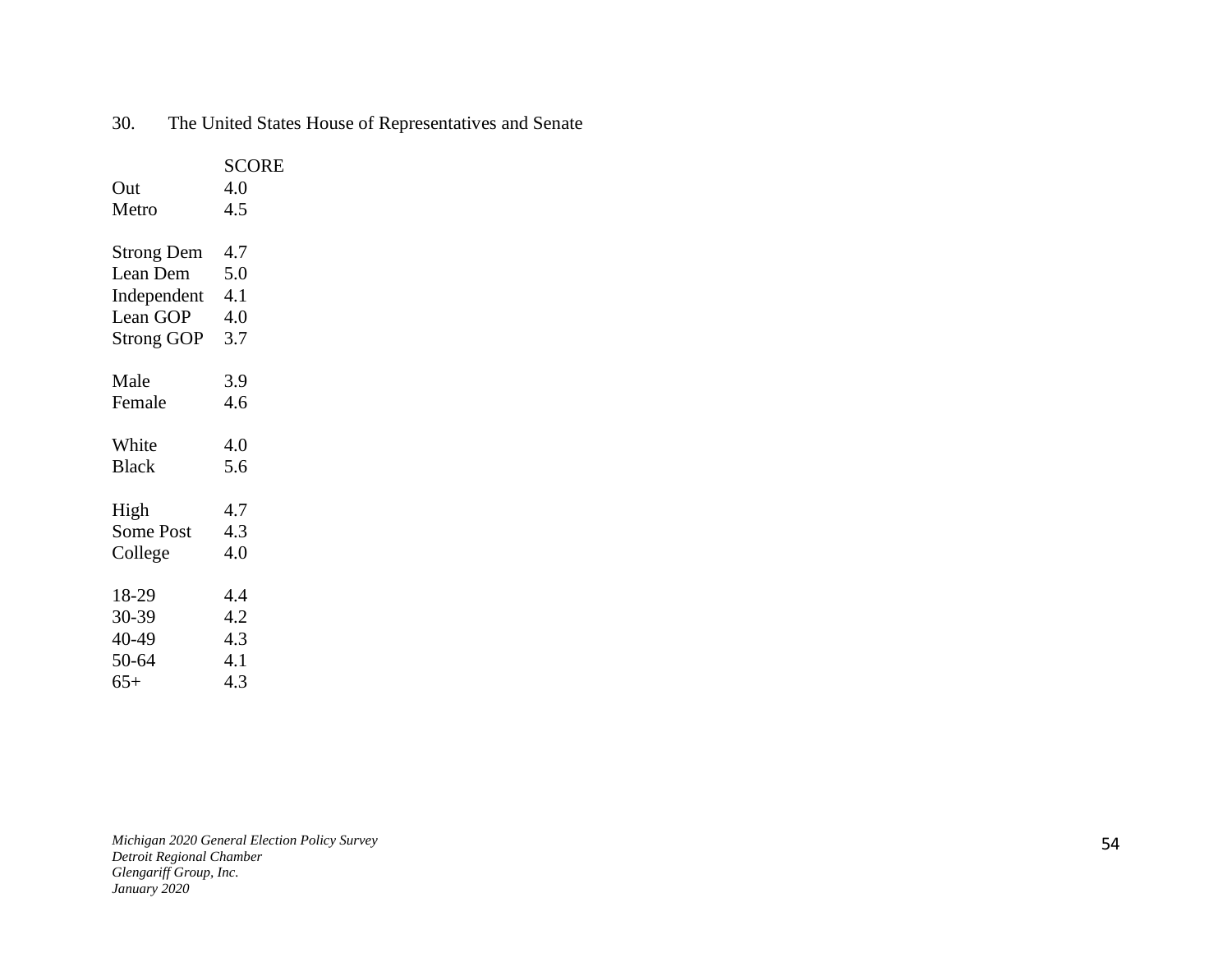## 31. The President of the United States

|                   | <b>SCORE</b> |
|-------------------|--------------|
| Out               | 4.6          |
| Metro             | 3.8          |
|                   |              |
| <b>Strong Dem</b> | 1.7          |
| Lean Dem          | 2.0          |
| Independent       | 4.0          |
| Lean GOP          | 6.4          |
| <b>Strong GOP</b> | 7.6          |
|                   |              |
| Male              | 4.8          |
| Female            | 3.7          |
|                   |              |
| White             | 4.7          |
| <b>Black</b>      | 2.0          |
|                   |              |
| High              | 4.9          |
| <b>Some Post</b>  | 4.7          |
| College           | 3.6          |
|                   |              |
| 18-29             | 3.6          |
| 30-39             | 4.0          |
| 40-49             | 4.4          |
| 50-64             | 4.3          |
| $65+$             | 4.7          |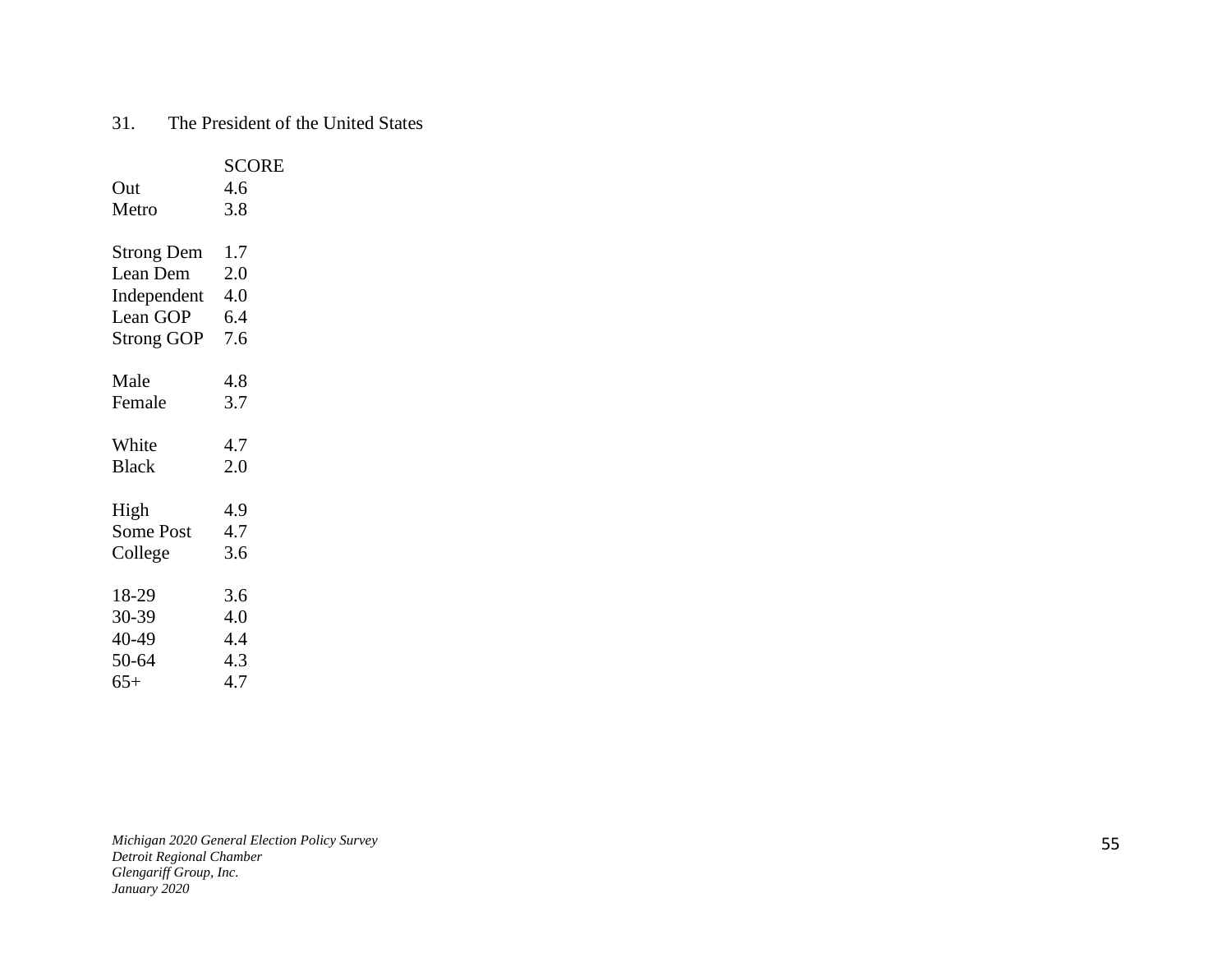| 32. And using that same scale, how would you rank the civility of social media like Facebook and Twitter. |  |  |  |
|-----------------------------------------------------------------------------------------------------------|--|--|--|
|                                                                                                           |  |  |  |

|                   | <b>SCORE</b> |
|-------------------|--------------|
| Out               | 3.4          |
| Metro             | 3.7          |
|                   |              |
| <b>Strong Dem</b> | 4.1          |
| Lean Dem          | 3.8          |
| Independent 3.6   |              |
| Lean GOP          | 3.2          |
| Strong GOP        | 3.2          |
|                   |              |
| Male              | 3.3          |
| Female            | 3.9          |
|                   |              |
| White             | 3.4          |
| <b>Black</b>      | 4.8          |
|                   |              |
| High              | 4.3          |
| <b>Some Post</b>  | 3.9          |
| College           | 3.1          |
|                   |              |
| 18-29             | 4.1          |
| 30-39             | 3.6          |
| 40-49             | 3.6          |
| 50-64             | 3.4          |
| $65+$             | 3.6          |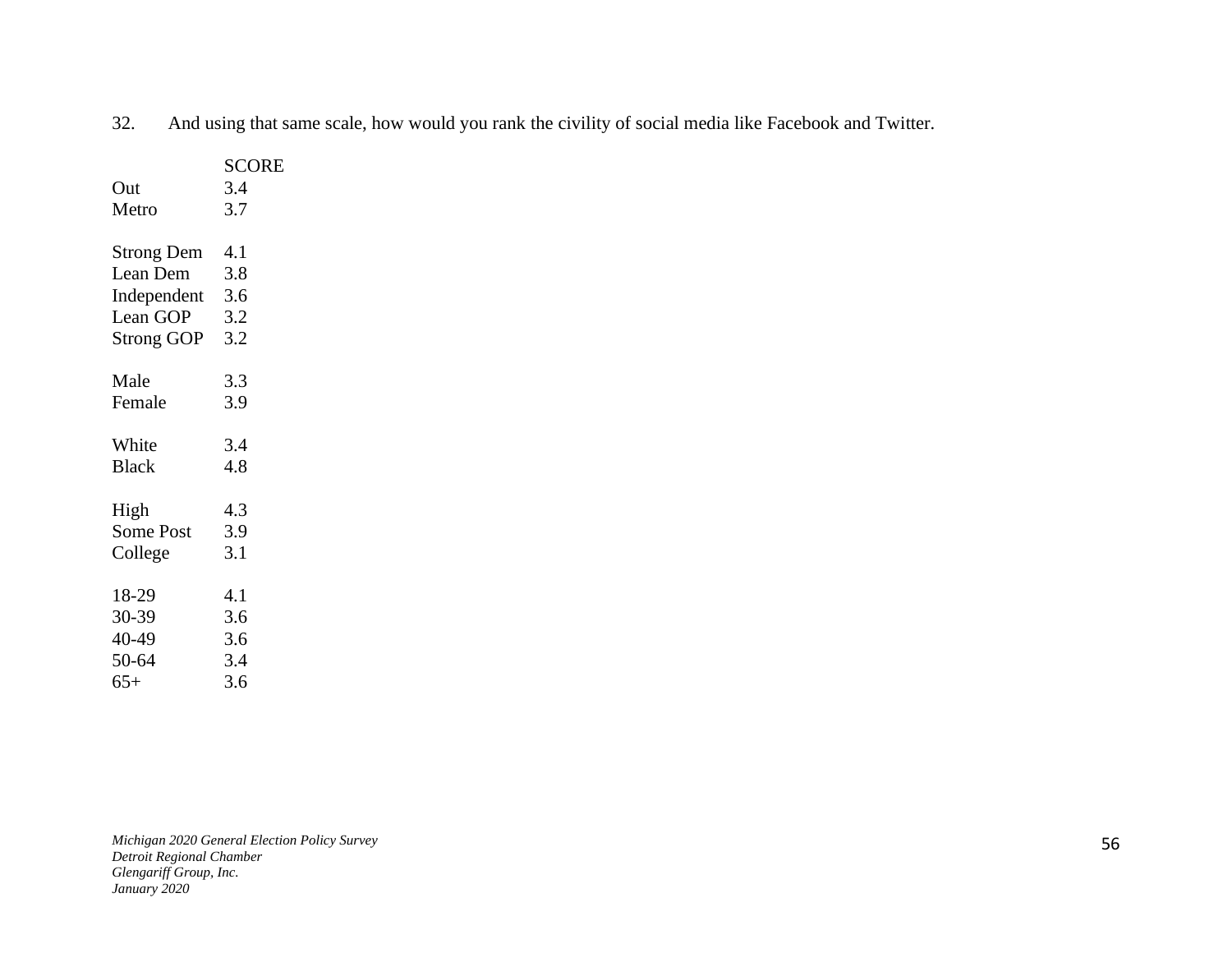#### 33. Do you support or oppose banning political ads on Facebook? ASK: WOULD THAT BE STRONGLY SUPPORT/OPPOSE OR JUST SOMEWHAT SUPPORT/OPPOSE?

|                   | Strongly | Somewhat | Somewhat | Strongly |
|-------------------|----------|----------|----------|----------|
|                   | Support  | Support  | Oppose   | Oppose   |
| Out               | 36.5%    | 13.7%    | 15.4%    | 18.1%    |
| Metro             | 36.2%    | 17.3%    | 11.7%    | 18.9%    |
| <b>Strong Dem</b> | 35.8%    | 17.9%    | 15.0%    | 17.9%    |
| Lean Dem          | 46.2%    | 17.3%    | 13.5%    | 13.5%    |
| Independent       | 37.2%    | 14.9%    | 12.8%    | 16.2%    |
| Lean GOP          | 38.9%    | 9.7%     | 22.2%    | 12.5%    |
| <b>Strong GOP</b> | 32.6%    | 16.3%    | 8.1%     | 24.4%    |
| Male              | 37.5%    | 13.2%    | 14.6%    | 19.8%    |
| Female            | 35.3%    | 17.6%    | 12.5%    | 17.3%    |
| White             | 37.3%    | 15.7%    | 12.9%    | 17.7%    |
| <b>Black</b>      | 25.6%    | 15.4%    | 19.2%    | 23.1%    |
| High              | 26.9%    | 11.9%    | 20.1%    | 21.6%    |
| Some Post         | 35.8%    | 17.6%    | 11.8%    | 19.3%    |
| College           | 41.7%    | 15.9%    | 11.6%    | 15.9%    |
| 18-29             | 28.1%    | 22.5%    | 19.1%    | 16.9%    |
| 30-39             | 44.0%    | 22.7%    | 13.3%    | 9.3%     |
| 40-49             | 43.0%    | 13.1%    | 15.9%    | 15.0%    |
| 50-64             | 36.6%    | 13.9%    | 8.2%     | 26.8%    |
| $65+$             | 30.5%    | 10.9%    | 16.4%    | 15.6%    |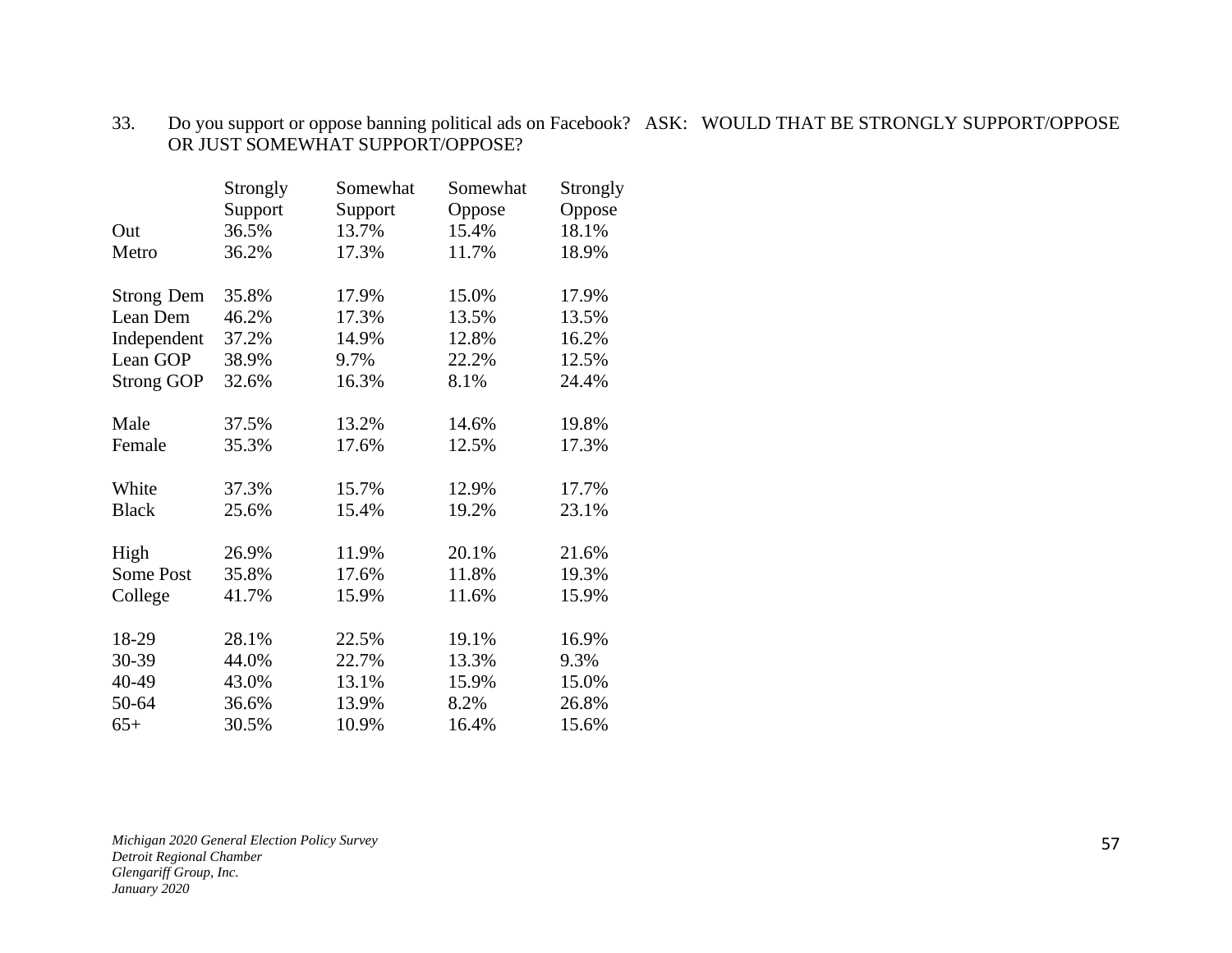34. Do you think our nation provides the same job opportunities to people of color?

|                   | Yes         | N <sub>0</sub> |
|-------------------|-------------|----------------|
| Out               | 45.4% 48.8% |                |
| Metro             | 33.9% 55.4% |                |
|                   |             |                |
| <b>Strong Dem</b> | 15.6%       | 80.3%          |
| Lean Dem          | 19.2%       | 69.2%          |
| Independent       | 39.2% 50.0% |                |
| Lean GOP          | 45.8% 37.5% |                |
| Strong GOP        | 75.6%       | 19.3%          |
|                   |             |                |
| Male              | 46.5% 43.1% |                |
| Female            | 33.0% 60.6% |                |
|                   |             |                |
| White             | 45.5% 45.2% |                |
| <b>Black</b>      | 11.5% 85.9% |                |
|                   |             |                |
| High              | 44.8% 47.0% |                |
| Some Post         | 46.0% 45.5% |                |
| College           | 32.2% 59.8% |                |
|                   |             |                |
| 18-29             | 28.1%       | 65.2%          |
| 30-39             | 37.3% 54.7% |                |
| 40-49             | 43.0% 52.3% |                |
| 50-64             | 41.8%       | 47.9%          |
| $65+$             | 43.0%       | 47.7%          |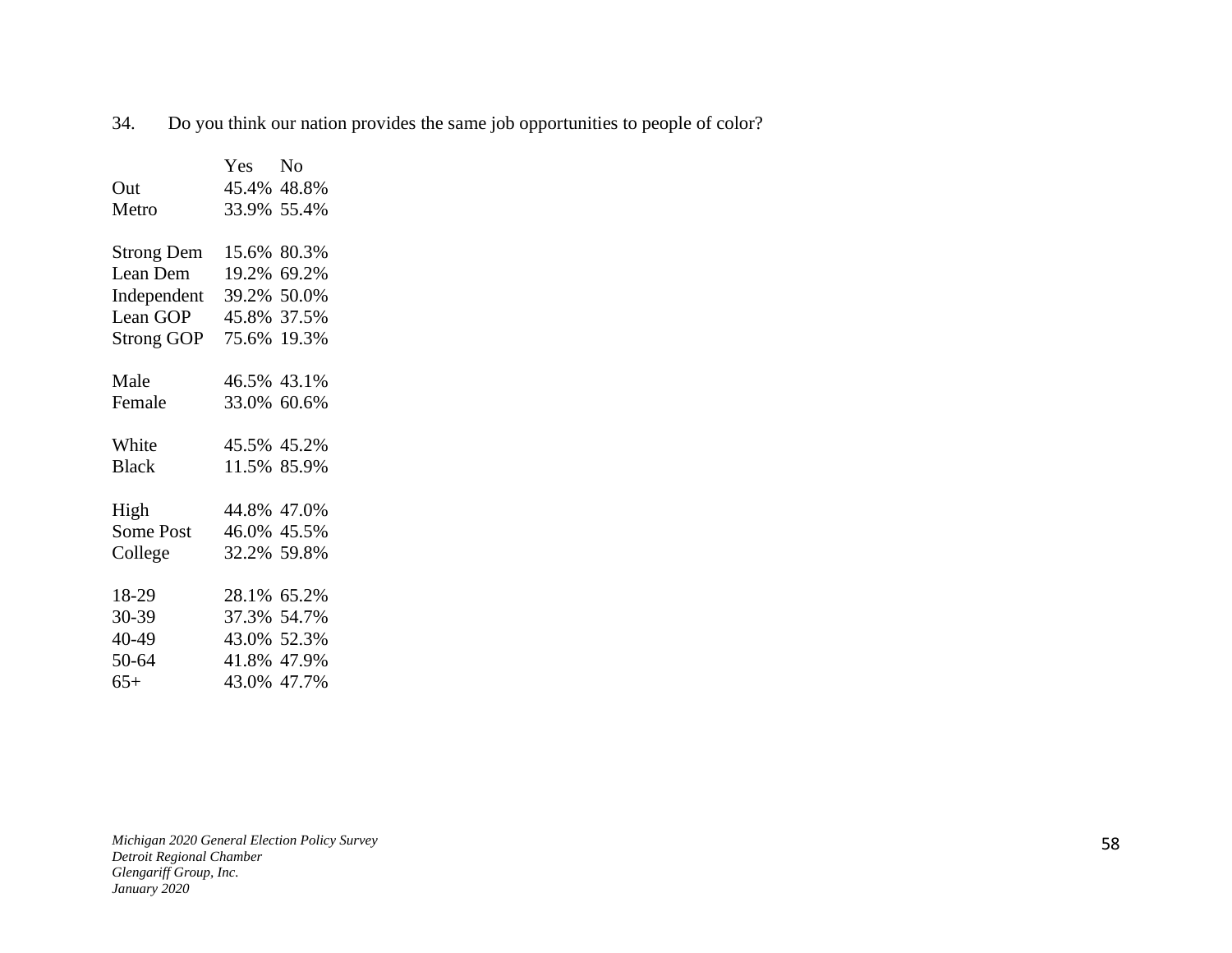35. Do you think our nation provides the same loan opportunities to people of color starting a small business?

|                   | Yes         | No          |
|-------------------|-------------|-------------|
| Out               | 34.8% 45.7% |             |
| Metro             | 32.6% 51.1% |             |
|                   |             |             |
| <b>Strong Dem</b> | 11.6% 75.7% |             |
| Lean Dem          | 23.1% 67.3% |             |
| Independent       | 32.4% 47.3% |             |
| Lean GOP          |             | 38.9% 31.9% |
| Strong GOP        | 63.7% 17.0% |             |
|                   |             |             |
| Male              | 39.9% 38.5% |             |
| Female            | 27.9% 57.7% |             |
|                   |             |             |
| White             | 37.9% 41.0% |             |
| <b>Black</b>      | 11.5% 84.6% |             |
|                   |             |             |
| High              | 36.6% 42.5% |             |
| Some Post         | 41.7% 42.8% |             |
| College           | 26.4% 55.8% |             |
|                   |             |             |
| 18-29             | 23.6% 60.7% |             |
| 30-39             | 26.7% 48.0% |             |
| 40-49             | 31.8% 50.5% |             |
| 50-64             | 40.7% 43.3% |             |
| $65+$             | 35.9% 46.1% |             |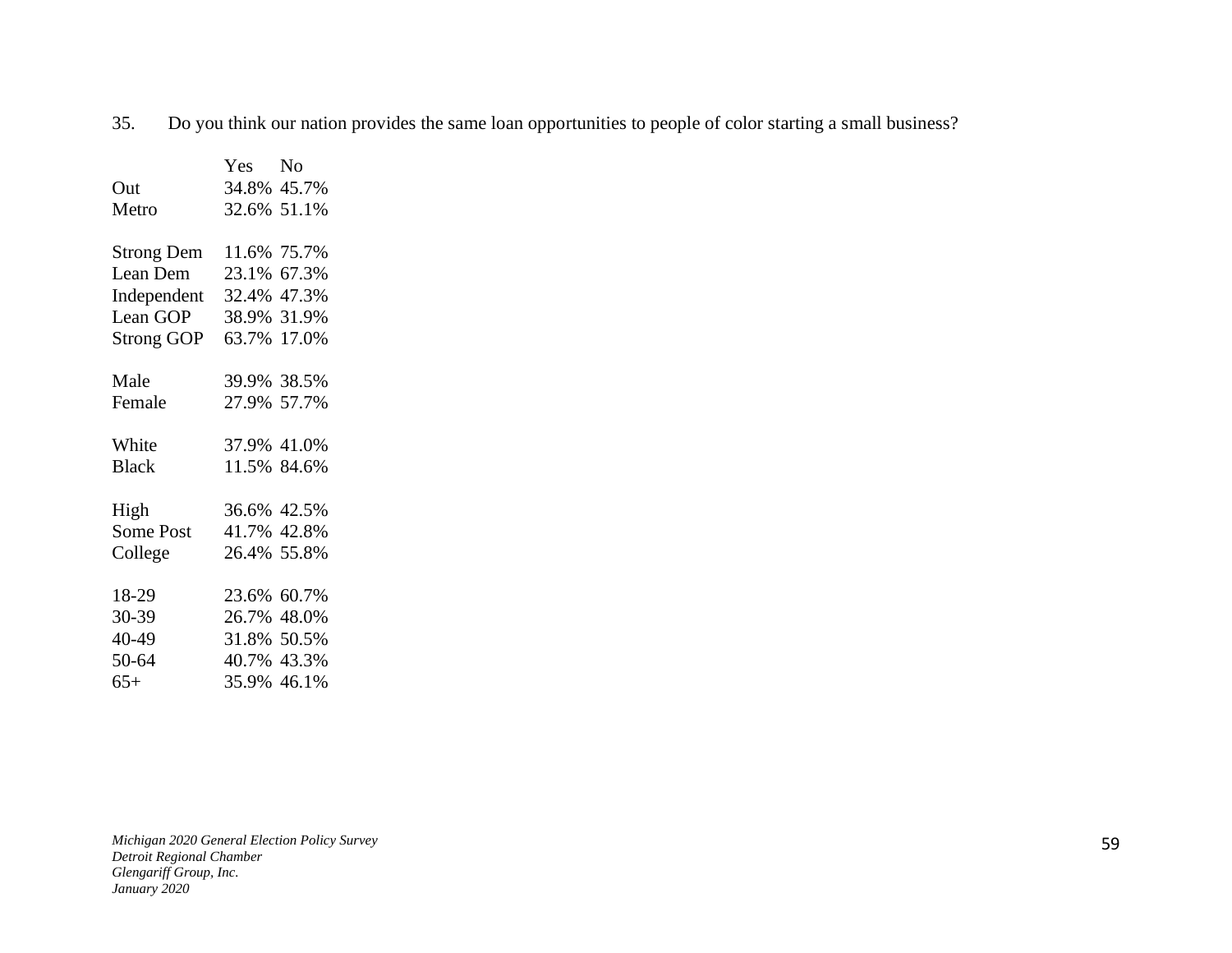36. Do you think people of color starting a small business have the same support system to help run their businesses as everyone else?

|                   | Yes         | No          |
|-------------------|-------------|-------------|
| Out               |             | 36.9% 50.9% |
| Metro             |             | 34.2% 51.5% |
|                   |             |             |
| <b>Strong Dem</b> | 15.0%       | 75.1%       |
| Lean Dem          | 17.3%       | 69.2%       |
| Independent       | 37.2%       | 48.6%       |
| Lean GOP          | 45.8%       | 36.1%       |
| <b>Strong GOP</b> | 61.5%       | 23.7%       |
|                   |             |             |
| Male              |             | 39.6% 45.5% |
| Female            |             | 31.7% 56.4% |
| White             |             | 39.7% 44.8% |
| <b>Black</b>      |             | 11.5% 84.6% |
|                   |             |             |
| High              |             | 38.1% 50.0% |
| Some Post         |             | 41.7% 44.9% |
| College           | 29.7% 56.2% |             |
|                   |             |             |
| 18-29             | 34.8%       | 56.2%       |
| 30-39             |             | 28.0% 56.0% |
| 40-49             |             | 33.6% 54.2% |
| 50-64             | 38.7%       | 46.9%       |
| $65+$             | 37.5%       | 48.4%       |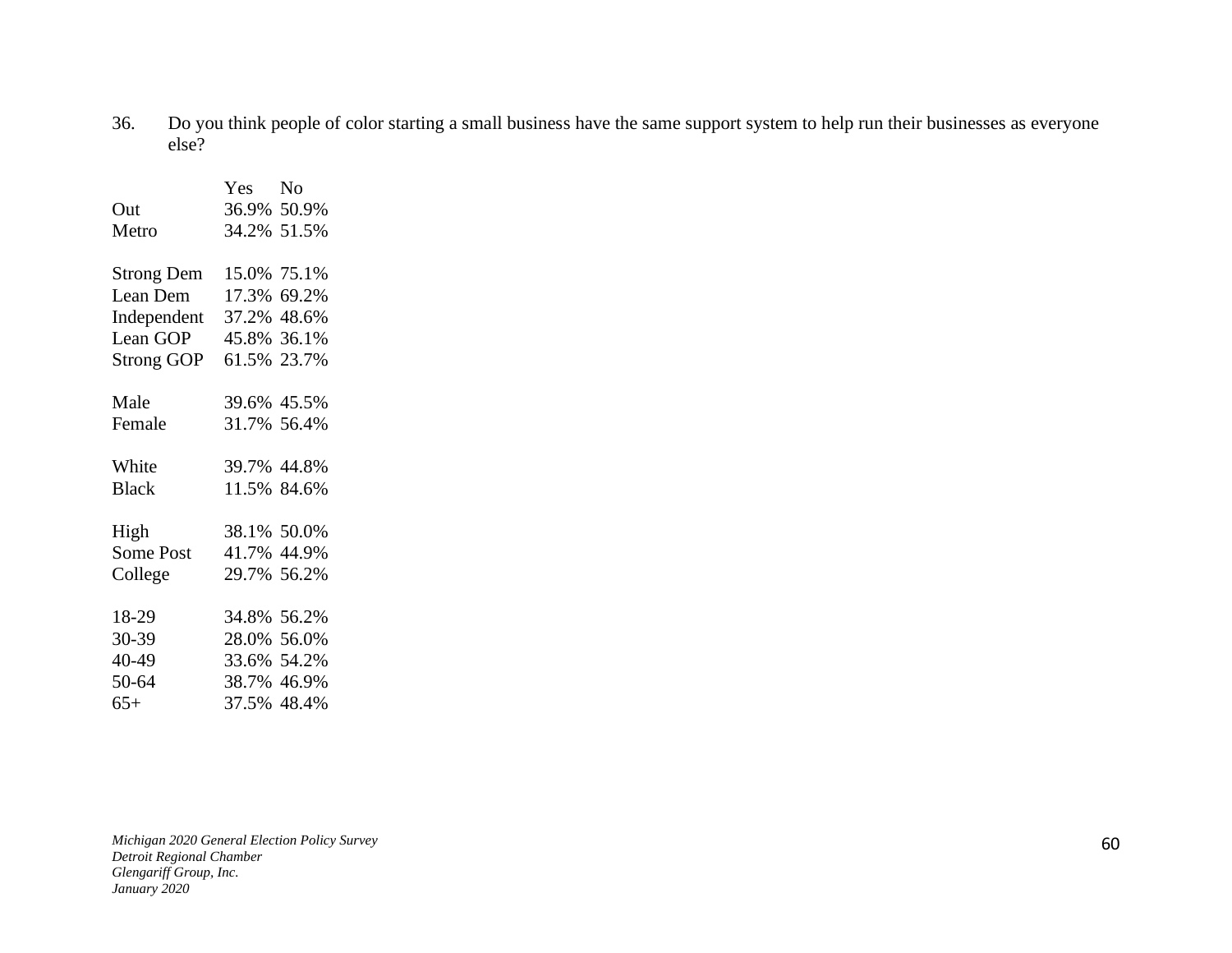37. Do you think our nation provides the same access to voting to people of color?

|                   | Yes         | N <sub>o</sub> |
|-------------------|-------------|----------------|
| Out               | 64.5% 32.1% |                |
| Metro             | 57.0% 37.1% |                |
|                   |             |                |
| <b>Strong Dem</b> | 31.2% 65.3% |                |
| Lean Dem          | 34.6%       | 61.5%          |
| Independent       | 62.2% 30.4% |                |
| Lean GOP          | 86.1% 9.7%  |                |
| Strong GOP        | 92.6%       | 3.0%           |
|                   |             |                |
| Male              | 68.4% 26.7% |                |
| Female            | 53.5% 42.0% |                |
|                   |             |                |
| White             | 65.6% 29.5% |                |
| <b>Black</b>      | 38.5% 61.5% |                |
|                   |             |                |
| High              | 66.4% 29.1% |                |
| Some Post         | 69.0% 27.3% |                |
| College           | 51.8% 42.8% |                |
|                   |             |                |
| 18-29             | 56.2% 37.1% |                |
| 30-39             | 61.3% 34.7% |                |
| 40-49             | 58.9% 37.4% |                |
| 50-64             | 63.4% 32.0% |                |
| $65+$             | 62.5% 33.6% |                |